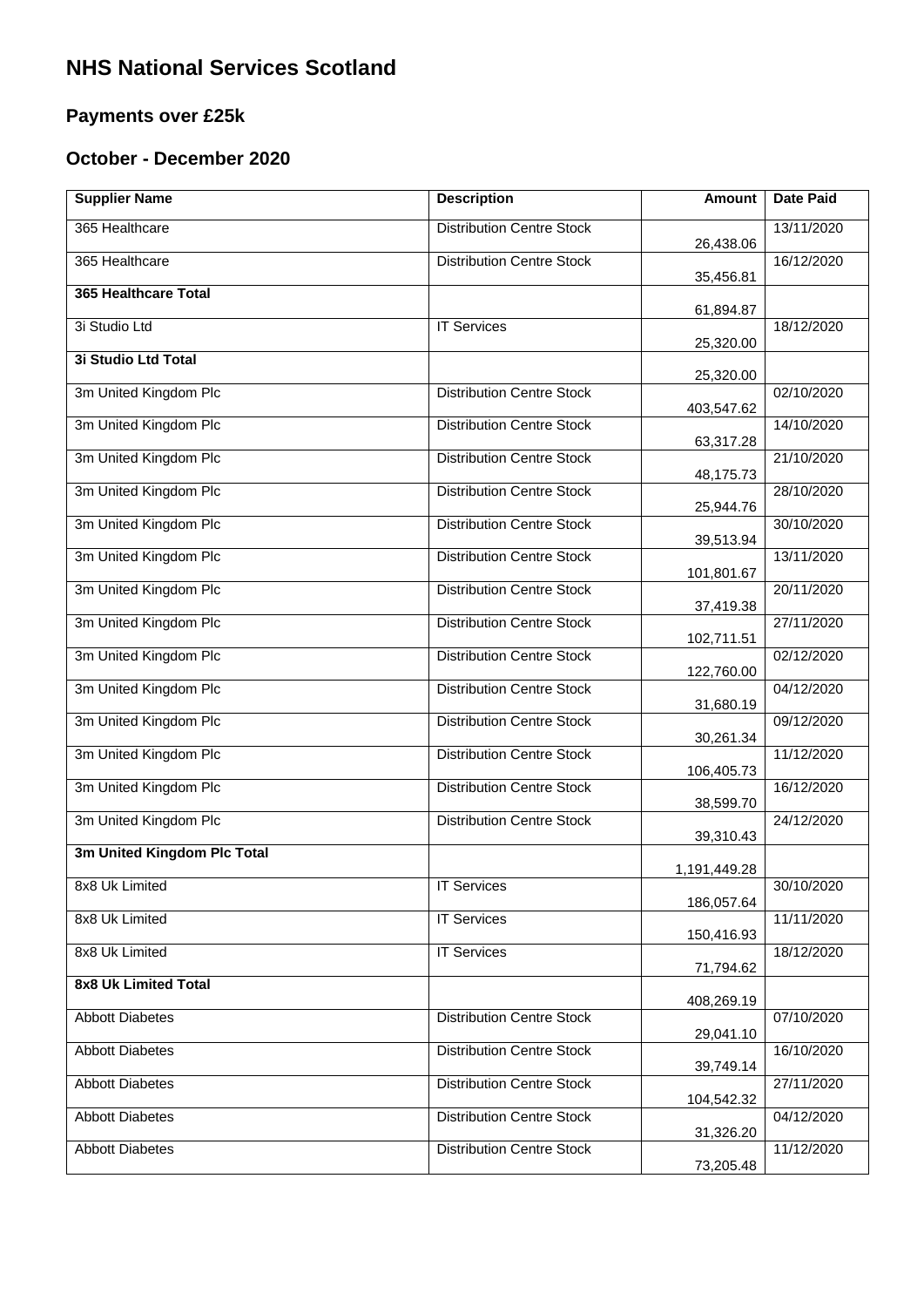| <b>Supplier Name</b>                      | <b>Description</b>               | <b>Amount</b> | <b>Date Paid</b> |
|-------------------------------------------|----------------------------------|---------------|------------------|
| <b>Abbott Diabetes Total</b>              |                                  | 277,864.24    |                  |
| Abbott Laboratories Ltd                   | <b>Distribution Centre Stock</b> | 49,370.81     | 07/10/2020       |
| Abbott Laboratories Ltd                   | <b>Distribution Centre Stock</b> | 220,443.62    | 11/11/2020       |
| <b>Abbott Laboratories Ltd Total</b>      |                                  | 269,814.43    |                  |
| Accenture (uk) Limited                    | <b>IT Services</b>               | 263,042.74    | 11/11/2020       |
| Accenture (uk) Limited                    | <b>IT Services</b>               | 427,140.00    | 11/12/2020       |
| <b>Accenture (uk) Limited Total</b>       |                                  | 690,182.74    |                  |
| Acedag Ltd                                | <b>Distribution Centre Stock</b> | 42,461.76     | 16/12/2020       |
| Acedag Ltd                                | <b>Distribution Centre Stock</b> |               | 24/12/2020       |
| <b>Acedag Ltd Total</b>                   |                                  | 55,626.60     |                  |
| Advanced Health And Care Ltd              | <b>IT Services</b>               | 98,088.36     | 14/10/2020       |
| <b>Advanced Health And Care Ltd Total</b> |                                  | 40,293.73     |                  |
| <b>Aecom Limited</b>                      | <b>Property Services</b>         | 40,293.73     | 06/11/2020       |
| Aecom Limited                             | <b>Property Services</b>         | 72,142.80     | 18/12/2020       |
| Aecom Limited                             | <b>Property Services</b>         | 64,272.52     | 24/12/2020       |
| <b>Aecom Limited Total</b>                |                                  | 155,191.82    |                  |
| <b>Airflow Solutions</b>                  | <b>Property Services</b>         | 291,607.14    | 11/11/2020       |
| <b>Airflow Solutions</b>                  | <b>Property Services</b>         | 104,368.80    | 18/11/2020       |
| <b>Airflow Solutions Total</b>            |                                  | 63,340.80     |                  |
| Alcon Eye Care Uk Ltd                     | <b>Distribution Centre Stock</b> | 167,709.60    | 09/12/2020       |
| Alcon Eye Care Uk Ltd Total               |                                  | 58,158.96     |                  |
| <b>Allbatteries Limited</b>               | <b>Distribution Centre Stock</b> | 58,158.96     | 07/10/2020       |
| <b>Allbatteries Limited Total</b>         |                                  | 25,742.18     |                  |
| Alloga Uk Ltd                             | <b>Distribution Centre Stock</b> | 25,742.18     | 11/12/2020       |
| <b>Alloga Uk Ltd Total</b>                |                                  | 28,616.16     |                  |
| Altona Diagnostics Uk Ltd                 | <b>Medical Equipment</b>         | 28,616.16     | 02/10/2020       |
| Altona Diagnostics Uk Ltd                 | <b>Medical Equipment</b>         | 244,183.20    | 07/10/2020       |
| Altona Diagnostics Uk Ltd                 | <b>Medical Equipment</b>         | 61,012.80     | 09/10/2020       |
| Altona Diagnostics Uk Ltd                 | <b>Medical Equipment</b>         | 99,244.80     | 06/11/2020       |
| Altona Diagnostics Uk Ltd                 | <b>Medical Equipment</b>         | 335,966.40    | 25/11/2020       |
| Altona Diagnostics Uk Ltd                 | <b>Medical Equipment</b>         | 318,693.60    | 18/12/2020       |
|                                           |                                  | 83,925.60     |                  |
| Altona Diagnostics Uk Ltd                 | <b>Medical Equipment</b>         | 53,419.20     | 24/12/2020       |
| <b>Altona Diagnostics Uk Ltd Total</b>    |                                  | 1,196,445.60  |                  |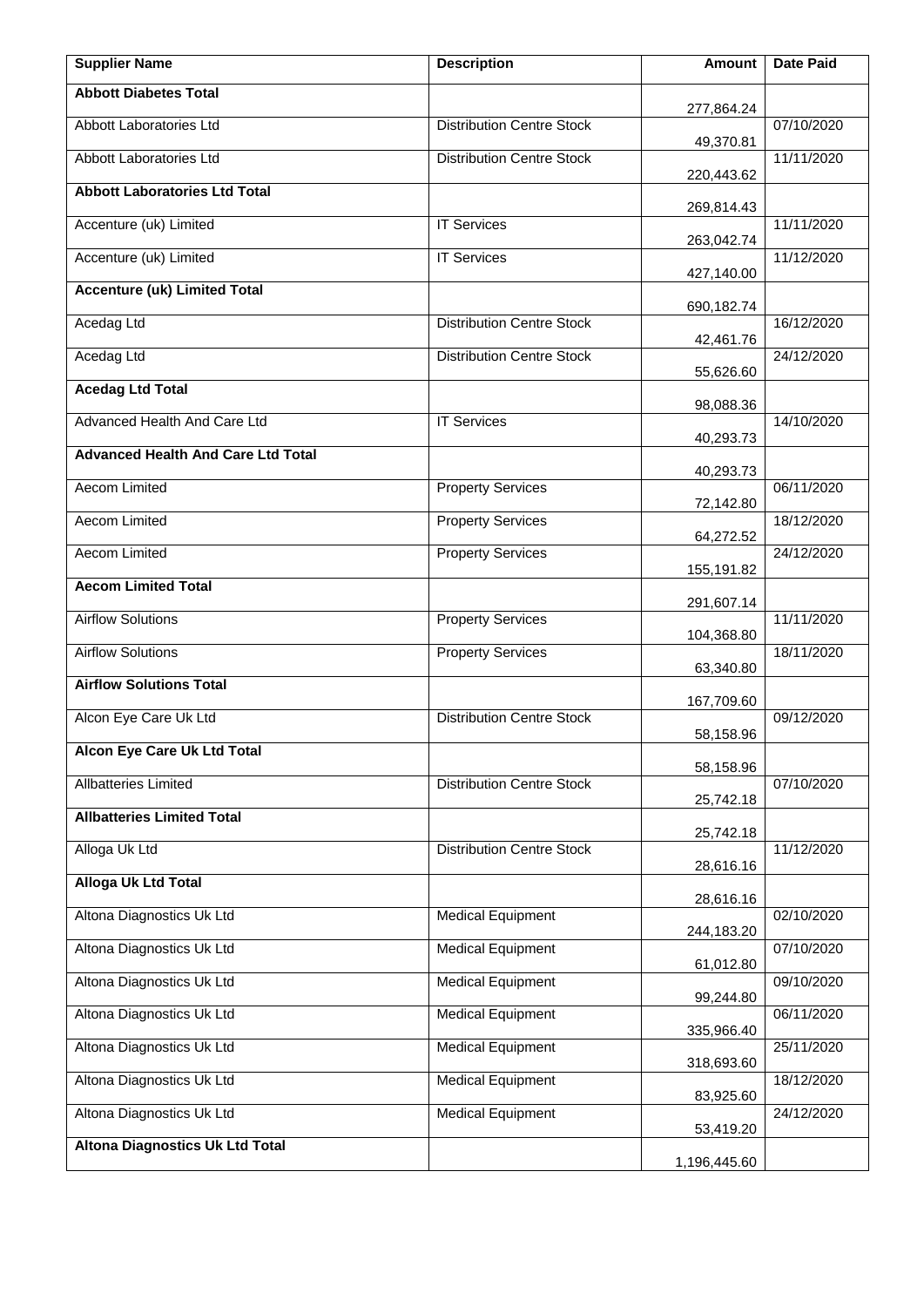| <b>Supplier Name</b>                    | <b>Description</b>               | Amount                   | Date Paid  |
|-----------------------------------------|----------------------------------|--------------------------|------------|
| <b>Alzheimer Scotland</b>               | <b>Health Services</b>           | 85,000.00                | 09/12/2020 |
| <b>Alzheimer Scotland Total</b>         |                                  | 85,000.00                |            |
| Amvale Scotland Ltd                     | <b>Property Services</b>         | 36,600.00                | 07/10/2020 |
| Amvale Scotland Ltd                     | <b>Property Services</b>         | 42,480.00                | 09/12/2020 |
| <b>Amvale Scotland Ltd Total</b>        |                                  | 79,080.00                |            |
| Applied Medical Uk Limited              | <b>Distribution Centre Stock</b> | 33,089.67                | 21/10/2020 |
| <b>Applied Medical Uk Limited</b>       | <b>Distribution Centre Stock</b> | 27,056.40                | 11/11/2020 |
| Applied Medical Uk Limited              | <b>Distribution Centre Stock</b> | 27,184.42                | 25/11/2020 |
| <b>Applied Medical Uk Limited</b>       | <b>Distribution Centre Stock</b> | 26,498.69                | 04/12/2020 |
| Applied Medical Uk Limited              | <b>Distribution Centre Stock</b> | 34,042.46                | 09/12/2020 |
| <b>Applied Medical Uk Limited Total</b> |                                  |                          |            |
| Applied Science (uk) Ltd                | <b>Blood Services</b>            | 147,871.64<br>152,073.78 | 16/10/2020 |
| Applied Science (uk) Ltd                | <b>Blood Services</b>            | 156,047.52               | 27/11/2020 |
| <b>Applied Science (uk) Ltd Total</b>   |                                  |                          |            |
| Aps Group Scotland                      | <b>GP Stationery</b>             | 308,121.30               | 09/10/2020 |
| <b>Aps Group Scotland</b>               | <b>GP Stationery</b>             | 31,762.67<br>34,739.66   | 21/10/2020 |
| Aps Group Scotland                      | <b>GP Stationery</b>             | 39,232.05                | 18/11/2020 |
| <b>Aps Group Scotland Total</b>         |                                  | 105,734.38               |            |
| <b>Arco Limited</b>                     | <b>Property Services</b>         | 107,261.00               | 07/10/2020 |
| Arco Limited                            | <b>Property Services</b>         | 94,980.52                | 09/10/2020 |
| Arco Limited                            | <b>Property Services</b>         | 88,252.82                | 14/10/2020 |
| Arco Limited                            | <b>Property Services</b>         | 79,936.15                | 21/10/2020 |
| Arco Limited                            | <b>Property Services</b>         | 35,635.20                | 23/10/2020 |
| Arco Limited                            | <b>Property Services</b>         | 341,203.97               | 28/10/2020 |
| Arco Limited                            | <b>Property Services</b>         | 58,232.24                | 04/11/2020 |
| Arco Limited                            | <b>Property Services</b>         | 41,525.89                | 06/11/2020 |
| Arco Limited                            | <b>Property Services</b>         | 130,011.83               | 13/11/2020 |
| Arco Limited                            | <b>Property Services</b>         | 64,889.22                | 18/11/2020 |
| Arco Limited                            | <b>Property Services</b>         | 68,918.34                | 20/11/2020 |
| Arco Limited                            | <b>Property Services</b>         | 41,929.00                | 25/11/2020 |
| Arco Limited                            | <b>Property Services</b>         | 775,004.96               | 04/12/2020 |
| Arco Limited                            | <b>Property Services</b>         | 148,095.50               | 09/12/2020 |
| Arco Limited                            | <b>Property Services</b>         | 221,599.79               | 11/12/2020 |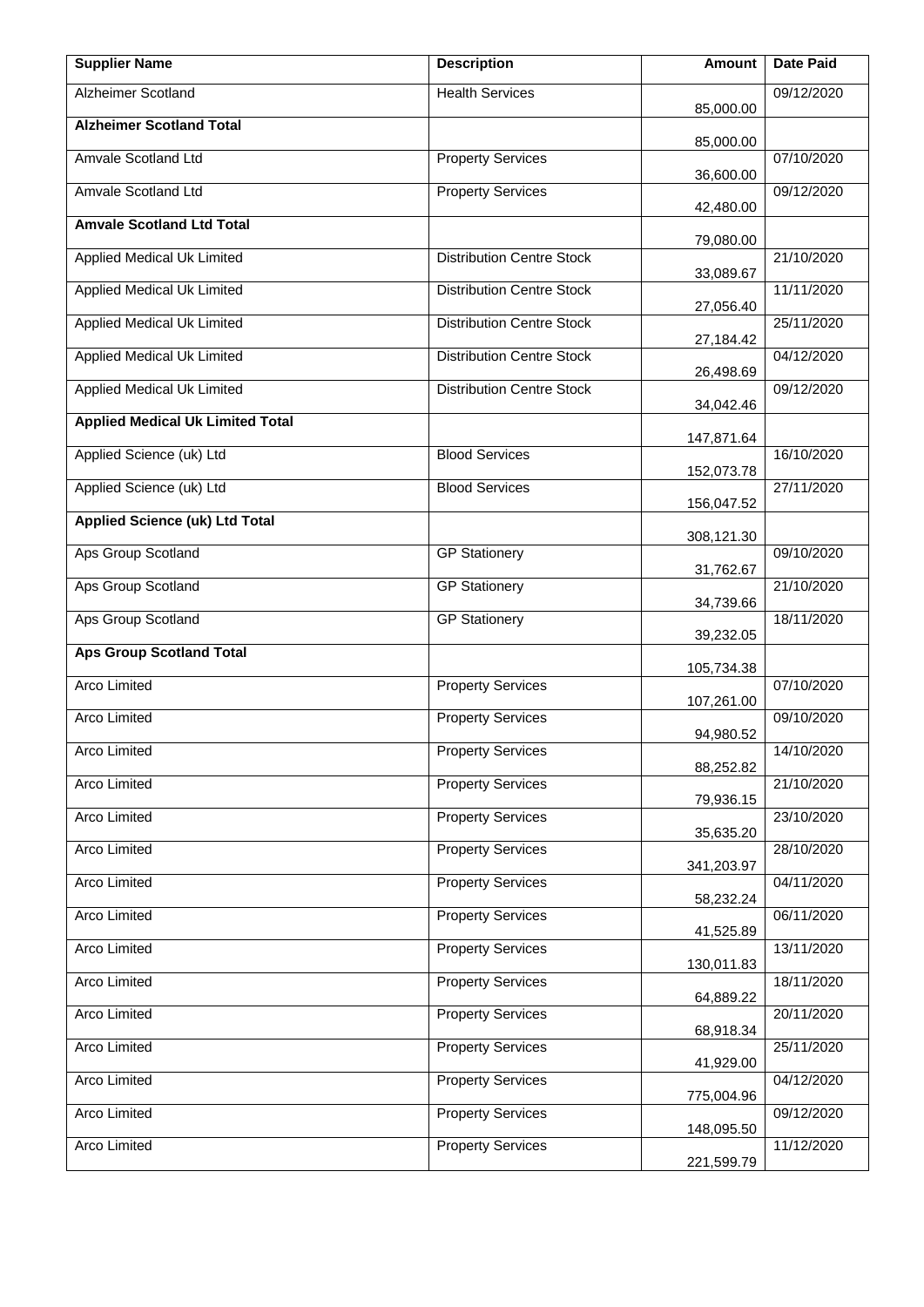| <b>Supplier Name</b>                  | <b>Description</b>               | Amount       | <b>Date Paid</b> |
|---------------------------------------|----------------------------------|--------------|------------------|
| Arco Limited                          | <b>Property Services</b>         | 75,846.02    | 16/12/2020       |
| Arco Limited                          | <b>Property Services</b>         | 342,686.88   | 18/12/2020       |
| <b>Arco Limited Total</b>             |                                  | 2,716,009.33 |                  |
| <b>Arcus Consulting Limited</b>       | Training                         | 32,653.72    | 14/10/2020       |
| <b>Arcus Consulting Limited</b>       | Training                         | 32,653.72    | 04/11/2020       |
| <b>Arcus Consulting Limited</b>       | Training                         | 32,653.72    | 02/12/2020       |
| <b>Arcus Consulting Limited</b>       | Training                         | 32,653.72    | 16/12/2020       |
| <b>Arcus Consulting Limited Total</b> |                                  | 130,614.88   |                  |
| <b>Armstrong Medical Ltd</b>          | <b>Distribution Centre Stock</b> | 47,142.00    | 07/10/2020       |
| <b>Armstrong Medical Ltd</b>          | <b>Distribution Centre Stock</b> | 61,846.42    | 04/12/2020       |
| Armstrong Medical Ltd                 | <b>Distribution Centre Stock</b> | 34,608.00    | 11/12/2020       |
| <b>Armstrong Medical Ltd</b>          | <b>Distribution Centre Stock</b> | 79,699.94    | 16/12/2020       |
| <b>Armstrong Medical Ltd Total</b>    |                                  | 223,296.36   |                  |
| Ascensos Ltd                          | <b>Professional Services</b>     | 58,590.00    | 30/10/2020       |
| Ascensos Ltd                          | <b>Professional Services</b>     | 268,036.14   | 11/11/2020       |
| Ascensos Ltd                          | <b>Professional Services</b>     | 284,271.75   | 16/12/2020       |
| <b>Ascensos Ltd Total</b>             |                                  | 610,897.89   |                  |
| Atos It Services Uk Ltd               | <b>IT Services</b>               | 661,660.80   | 07/10/2020       |
| Atos It Services Uk Ltd               | <b>IT Services</b>               | 214,473.60   | 14/10/2020       |
| Atos It Services Uk Ltd               | <b>IT Services</b>               | 71,268.00    | 21/10/2020       |
| Atos It Services Uk Ltd               | <b>IT Services</b>               | 37,560.00    | 23/10/2020       |
| Atos It Services Uk Ltd               | <b>IT Services</b>               | 381,897.60   | 28/10/2020       |
| Atos It Services Uk Ltd               | <b>IT Services</b>               | 532,296.00   | 30/10/2020       |
| Atos It Services Uk Ltd               | <b>IT Services</b>               | 2,337,808.80 | 04/11/2020       |
| Atos It Services Uk Ltd               | <b>IT Services</b>               | 303,735.60   | 11/11/2020       |
| Atos It Services Uk Ltd               | <b>IT Services</b>               | 91,647.60    | 13/11/2020       |
| Atos It Services Uk Ltd               | <b>IT Services</b>               | 59,955.60    | 18/11/2020       |
| Atos It Services Uk Ltd               | <b>IT Services</b>               | 108,332.40   | 20/11/2020       |
| Atos It Services Uk Ltd               | <b>IT Services</b>               | 411,664.80   | 25/11/2020       |
| Atos It Services Uk Ltd               | <b>IT Services</b>               | 2,816,870.40 | 27/11/2020       |
| Atos It Services Uk Ltd               | <b>IT Services</b>               | 248,283.60   | 02/12/2020       |
| Atos It Services Uk Ltd               | <b>IT Services</b>               | 710,412.66   | 04/12/2020       |
| Atos It Services Uk Ltd               | <b>IT Services</b>               | 6,775,773.60 | 09/12/2020       |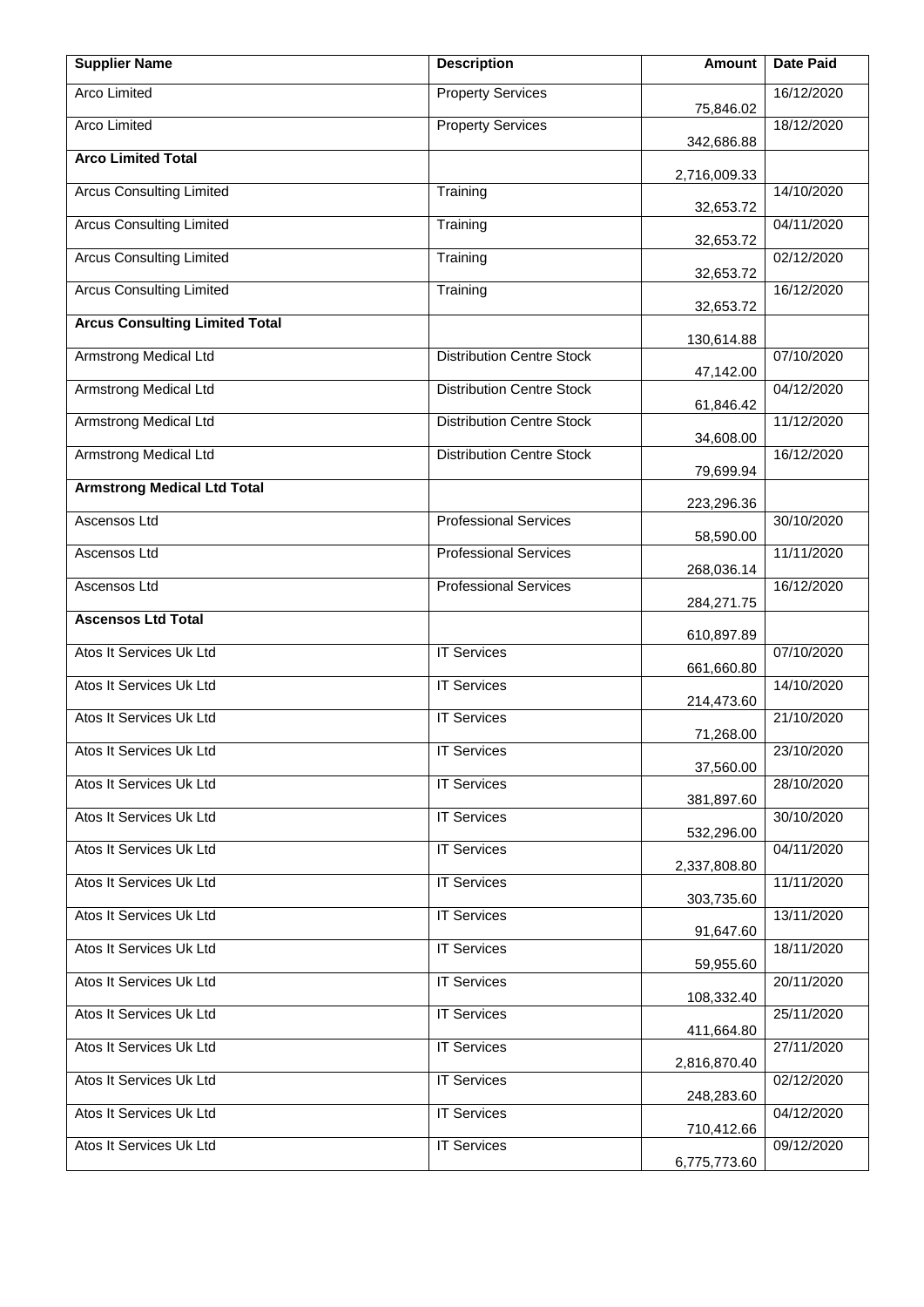| <b>Supplier Name</b>                 | <b>Description</b>               | <b>Amount</b> | <b>Date Paid</b> |
|--------------------------------------|----------------------------------|---------------|------------------|
| Atos It Services Uk Ltd              | <b>IT Services</b>               | 2,448,002.40  | 11/12/2020       |
| Atos It Services Uk Ltd              | <b>IT Services</b>               | 672,030.00    | 16/12/2020       |
| Atos It Services Uk Ltd              | <b>IT Services</b>               | 541,130.40    | 18/12/2020       |
| Atos It Services Uk Ltd              | <b>IT Services</b>               | 196,240.80    | 24/12/2020       |
| <b>Atos It Services Uk Ltd Total</b> |                                  | 19,621,044.66 |                  |
| Attendanywhere                       | <b>IT Services</b>               | 70,587.60     | 14/10/2020       |
| <b>Attendanywhere Total</b>          |                                  | 70,587.60     |                  |
| <b>Audit Scotland</b>                | <b>Audit Services</b>            | 62,000.00     | 30/10/2020       |
| <b>Audit Scotland Total</b>          |                                  | 62,000.00     |                  |
| Aventis Pharma T/a Sanofi            | <b>Medical Equipment</b>         | 76,032.00     | 14/10/2020       |
| Aventis Pharma T/a Sanofi            | <b>Medical Equipment</b>         |               | 06/11/2020       |
| Aventis Pharma T/a Sanofi Total      |                                  | 115,200.00    |                  |
| Avison Young (uk) Ltd                | <b>Professional Services</b>     | 191,232.00    | 30/10/2020       |
| Avison Young (uk) Ltd                | <b>Professional Services</b>     | 37,044.00     | 06/11/2020       |
| Avison Young (uk) Ltd                | <b>Professional Services</b>     | 42,120.00     | 25/11/2020       |
| Avison Young (uk) Ltd                | <b>Professional Services</b>     | 30,726.00     | 24/12/2020       |
| <b>Avison Young (uk) Ltd Total</b>   |                                  | 49,740.00     |                  |
| Axsys Technology Ltd                 | <b>IT Services</b>               | 159,630.00    | 25/11/2020       |
| <b>Axsys Technology Ltd Total</b>    |                                  | 94,686.40     |                  |
| <b>B Braun Medical Ltd</b>           | <b>Distribution Centre Stock</b> | 94,686.40     | 02/10/2020       |
| <b>B Braun Medical Ltd</b>           | <b>Distribution Centre Stock</b> | 69,400.43     | 09/10/2020       |
| <b>B Braun Medical Ltd</b>           | <b>Distribution Centre Stock</b> | 280,192.80    | 16/10/2020       |
| <b>B Braun Medical Ltd</b>           | <b>Distribution Centre Stock</b> | 39,943.73     | 21/10/2020       |
| <b>B Braun Medical Ltd</b>           | <b>Distribution Centre Stock</b> | 120,571.52    | 23/10/2020       |
| <b>B Braun Medical Ltd</b>           | <b>Distribution Centre Stock</b> | 27,527.04     | 30/10/2020       |
| <b>B Braun Medical Ltd</b>           | <b>Distribution Centre Stock</b> | 117,620.46    | 06/11/2020       |
| <b>B Braun Medical Ltd</b>           | <b>Distribution Centre Stock</b> | 38,738.06     | 13/11/2020       |
| <b>B Braun Medical Ltd</b>           | <b>Distribution Centre Stock</b> | 40,687.74     | 18/11/2020       |
| <b>B Braun Medical Ltd</b>           | <b>Distribution Centre Stock</b> | 25,945.36     | 25/11/2020       |
| <b>B Braun Medical Ltd</b>           | <b>Distribution Centre Stock</b> | 95,312.23     | 04/12/2020       |
| <b>B Braun Medical Ltd</b>           | <b>Distribution Centre Stock</b> | 75,485.63     | 16/12/2020       |
| <b>B Braun Medical Ltd</b>           | <b>Distribution Centre Stock</b> | 32,901.34     | 18/12/2020       |
| <b>B Braun Medical Ltd</b>           | <b>Distribution Centre Stock</b> | 106,599.40    | 24/12/2020       |
|                                      |                                  | 326,764.53    |                  |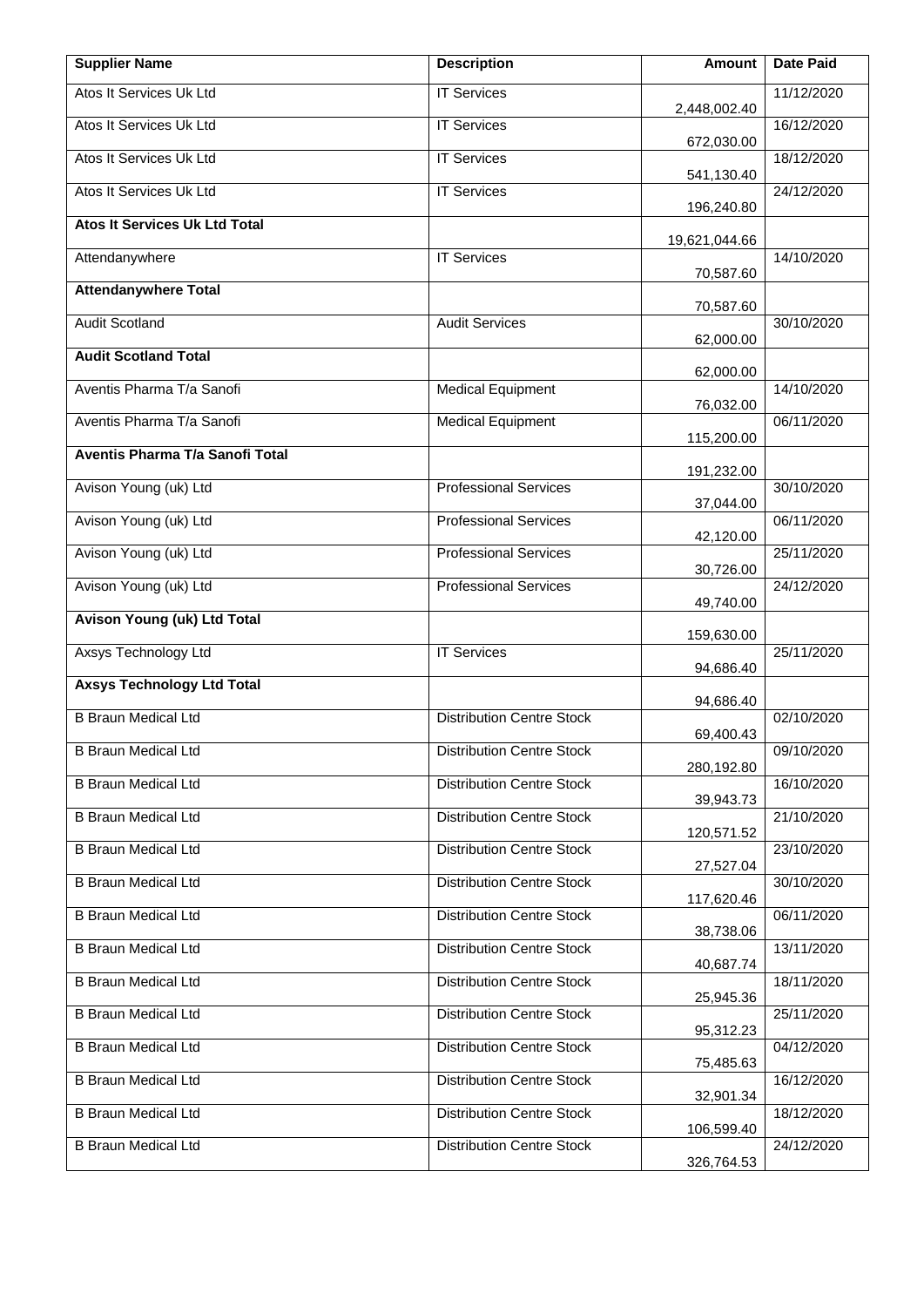| <b>Supplier Name</b>                                | <b>Description</b>               | Amount       | <b>Date Paid</b> |
|-----------------------------------------------------|----------------------------------|--------------|------------------|
| <b>B Braun Medical Ltd Total</b>                    |                                  | 1,397,690.27 |                  |
| <b>Balfour Beatty</b>                               | <b>Property Services</b>         | 84,367.26    | 02/10/2020       |
| <b>Balfour Beatty</b>                               | <b>Property Services</b>         | 89,317.30    | 28/10/2020       |
| <b>Balfour Beatty</b>                               | <b>Property Services</b>         | 83,698.01    | 25/11/2020       |
| <b>Balfour Beatty Total</b>                         |                                  | 257,382.57   |                  |
| <b>Bard Ltd</b>                                     | <b>Distribution Centre Stock</b> | 44,653.82    | 09/12/2020       |
| <b>Bard Ltd Total</b>                               |                                  | 44,653.82    |                  |
| <b>Barrhead Travel Service Ltd</b>                  | <b>Contact Tracing</b>           | 188,837.10   | 23/10/2020       |
| <b>Barrhead Travel Service Ltd</b>                  | <b>Contact Tracing</b>           | 191,990.10   | 04/11/2020       |
| <b>Barrhead Travel Service Ltd</b>                  | Contact Tracing                  | 188,741.40   | 11/11/2020       |
| <b>Barrhead Travel Service Ltd</b>                  | <b>Contact Tracing</b>           | 212,935.50   | 18/11/2020       |
| <b>Barrhead Travel Service Ltd</b>                  | <b>Contact Tracing</b>           | 203,256.90   | 25/11/2020       |
| <b>Barrhead Travel Service Ltd</b>                  | <b>Contact Tracing</b>           | 214,643.40   | 02/12/2020       |
| <b>Barrhead Travel Service Ltd</b>                  | <b>Contact Tracing</b>           | 191,229.30   | 09/12/2020       |
| <b>Barrhead Travel Service Ltd</b>                  | <b>Contact Tracing</b>           | 185,983.20   | 16/12/2020       |
| <b>Barrhead Travel Service Ltd</b>                  | <b>Contact Tracing</b>           | 165,566.40   | 24/12/2020       |
| <b>Barrhead Travel Service Ltd Total</b>            |                                  | 1,743,183.30 |                  |
| <b>Baxter Healthcare Ltd</b>                        | <b>Distribution Centre Stock</b> | 85,320.00    | 02/10/2020       |
| <b>Baxter Healthcare Ltd</b>                        | <b>Distribution Centre Stock</b> | 158,400.00   | 07/10/2020       |
| <b>Baxter Healthcare Ltd</b>                        | <b>Distribution Centre Stock</b> | 165,600.00   | 18/11/2020       |
| Baxter Healthcare Ltd                               | <b>Distribution Centre Stock</b> | 114,480.00   | 25/11/2020       |
| <b>Baxter Healthcare Ltd Total</b>                  |                                  | 523,800.00   |                  |
| Beaver-visitec International Sales Ltd              | <b>Medical Equipment</b>         | 31,197.60    | 11/12/2020       |
| <b>Beaver-visitec International Sales Ltd Total</b> |                                  | 31,197.60    |                  |
| Beckman Coulter Uk Ltd                              | <b>Blood Services</b>            | 26,195.50    | 18/11/2020       |
| <b>Beckman Coulter Uk Ltd Total</b>                 |                                  | 26,195.50    |                  |
| Becton Dickinson Uk Ltd                             | <b>Distribution Centre Stock</b> | 251,429.14   | 02/10/2020       |
| Becton Dickinson Uk Ltd                             | <b>Distribution Centre Stock</b> | 106,800.07   | 07/10/2020       |
| Becton Dickinson Uk Ltd                             | <b>Distribution Centre Stock</b> | 127,069.53   | 14/10/2020       |
| Becton Dickinson Uk Ltd                             | <b>Distribution Centre Stock</b> | 105,226.98   | 21/10/2020       |
| Becton Dickinson Uk Ltd                             | <b>Distribution Centre Stock</b> | 56,487.53    | 23/10/2020       |
| Becton Dickinson Uk Ltd                             | <b>Distribution Centre Stock</b> | 148,703.42   | 28/10/2020       |
| Becton Dickinson Uk Ltd                             | <b>Distribution Centre Stock</b> | 168,043.42   | 04/11/2020       |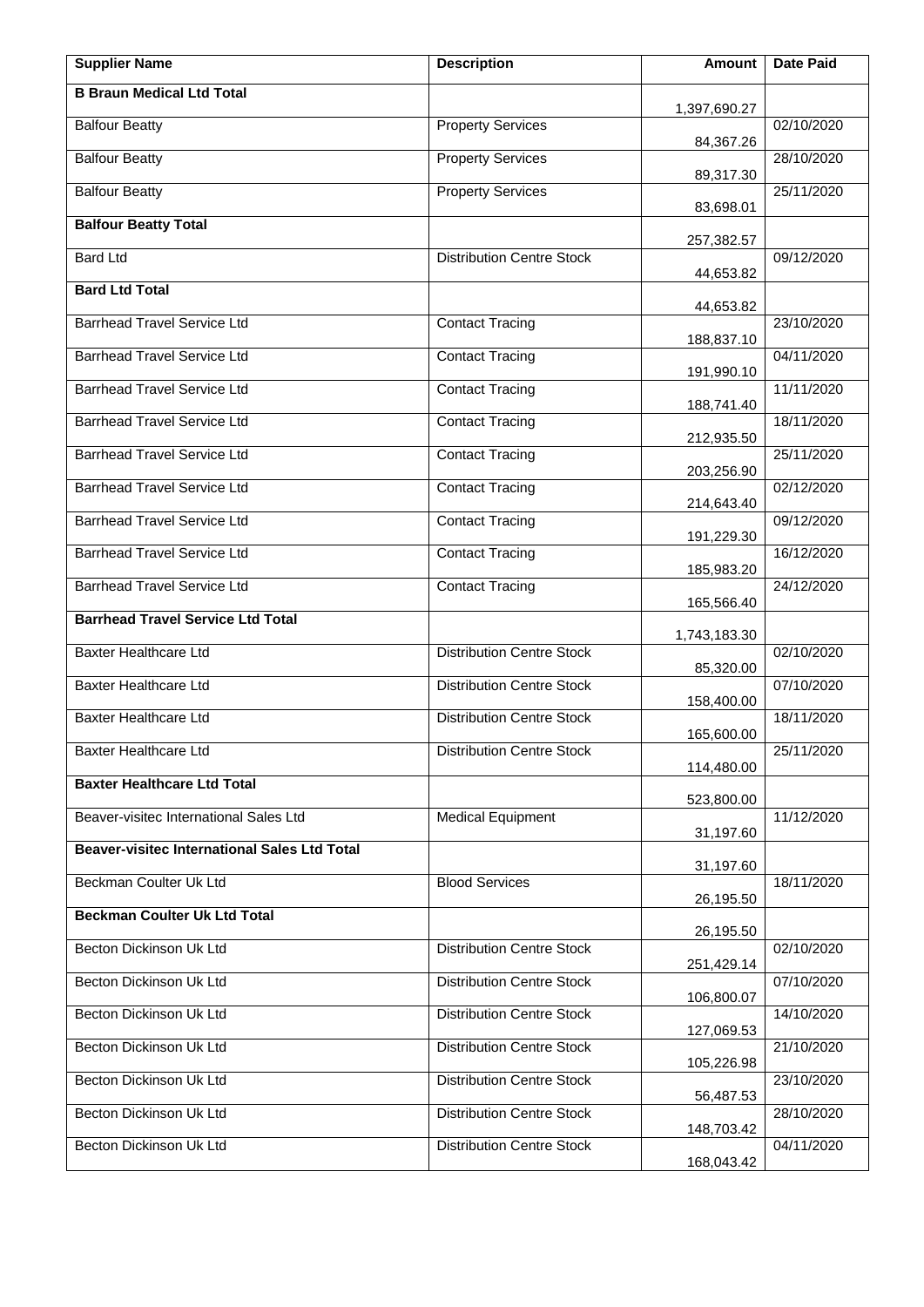| <b>Supplier Name</b>                                         | <b>Description</b>               | Amount       | <b>Date Paid</b> |
|--------------------------------------------------------------|----------------------------------|--------------|------------------|
| Becton Dickinson Uk Ltd                                      | <b>Distribution Centre Stock</b> | 182,820.32   | 11/11/2020       |
| Becton Dickinson Uk Ltd                                      | <b>Distribution Centre Stock</b> | 186,998.96   | 18/11/2020       |
| Becton Dickinson Uk Ltd                                      | <b>Distribution Centre Stock</b> | 114,213.78   | 25/11/2020       |
| Becton Dickinson Uk Ltd                                      | <b>Distribution Centre Stock</b> | 199,890.32   | 02/12/2020       |
| Becton Dickinson Uk Ltd                                      | <b>Distribution Centre Stock</b> | 163,915.91   | 16/12/2020       |
| Becton Dickinson Uk Ltd                                      | <b>Distribution Centre Stock</b> | 660,400.98   | 24/12/2020       |
| <b>Becton Dickinson Uk Ltd Total</b>                         |                                  | 2,472,000.36 |                  |
| Berkley Estates London Limited                               | <b>Property Services</b>         | 43,171.04    | 24/12/2020       |
| <b>Berkley Estates London Limited Total</b>                  |                                  | 43,171.04    |                  |
| <b>Bio Merieux Uk Ltd</b>                                    | <b>Blood Services</b>            | 30,244.33    | 28/10/2020       |
| <b>Bio Merieux Uk Ltd</b>                                    | <b>Blood Services</b>            | 35,768.94    | 04/12/2020       |
| <b>Bio Merieux Uk Ltd Total</b>                              |                                  | 66,013.27    |                  |
| Bio Products Lab Ltd                                         | <b>Distribution Centre Stock</b> | 50,910.00    | 07/10/2020       |
| Bio Products Lab Ltd                                         | <b>Distribution Centre Stock</b> | 80,910.00    | 02/12/2020       |
| <b>Bio Products Lab Ltd Total</b>                            |                                  | 131,820.00   |                  |
| Bio-rad Laboratories Ltd                                     | <b>Blood Services</b>            | 35,093.45    | 02/12/2020       |
| Bio-rad Laboratories Ltd                                     | <b>Blood Services</b>            | 28,898.86    | 24/12/2020       |
| <b>Bio-rad Laboratories Ltd Total</b>                        |                                  | 63,992.31    |                  |
| Birmingham Womens + Childrens Hospital Nhsft                 | <b>Commissioned Services</b>     | 55,180.74    | 16/12/2020       |
| Birmingham Womens + Childrens Hospital Nhsft<br><b>Total</b> |                                  | 55,180.74    |                  |
| <b>Blackline Systems Inc</b>                                 | <b>IT Services</b>               | 38,061.00    | 21/10/2020       |
| <b>Blackline Systems Inc Total</b>                           |                                  | 38,061.00    |                  |
| <b>Blue Arrow Ltd</b>                                        | <b>Temporary Staff</b>           | 38,417.13    | 07/10/2020       |
| <b>Blue Arrow Ltd</b>                                        | <b>Temporary Staff</b>           | 40,406.93    | 21/10/2020       |
| <b>Blue Arrow Ltd</b>                                        | <b>Temporary Staff</b>           | 46,963.42    | 30/10/2020       |
| <b>Blue Arrow Ltd</b>                                        | <b>Temporary Staff</b>           | 49,008.37    | 04/11/2020       |
| <b>Blue Arrow Ltd</b>                                        | <b>Temporary Staff</b>           | 71,890.48    | 18/11/2020       |
| <b>Blue Arrow Ltd</b>                                        | <b>Temporary Staff</b>           | 31,762.54    | 25/11/2020       |
| <b>Blue Arrow Ltd</b>                                        | <b>Temporary Staff</b>           | 46,092.45    | 02/12/2020       |
| <b>Blue Arrow Ltd</b>                                        | <b>Temporary Staff</b>           | 33,295.48    | 11/12/2020       |
| <b>Blue Arrow Ltd</b>                                        | <b>Temporary Staff</b>           | 55,845.95    | 24/12/2020       |
| <b>Blue Arrow Ltd Total</b>                                  |                                  | 413,682.75   |                  |
| <b>Blue Yonder Inc</b>                                       | <b>IT Services</b>               | 32,900.00    | 28/10/2020       |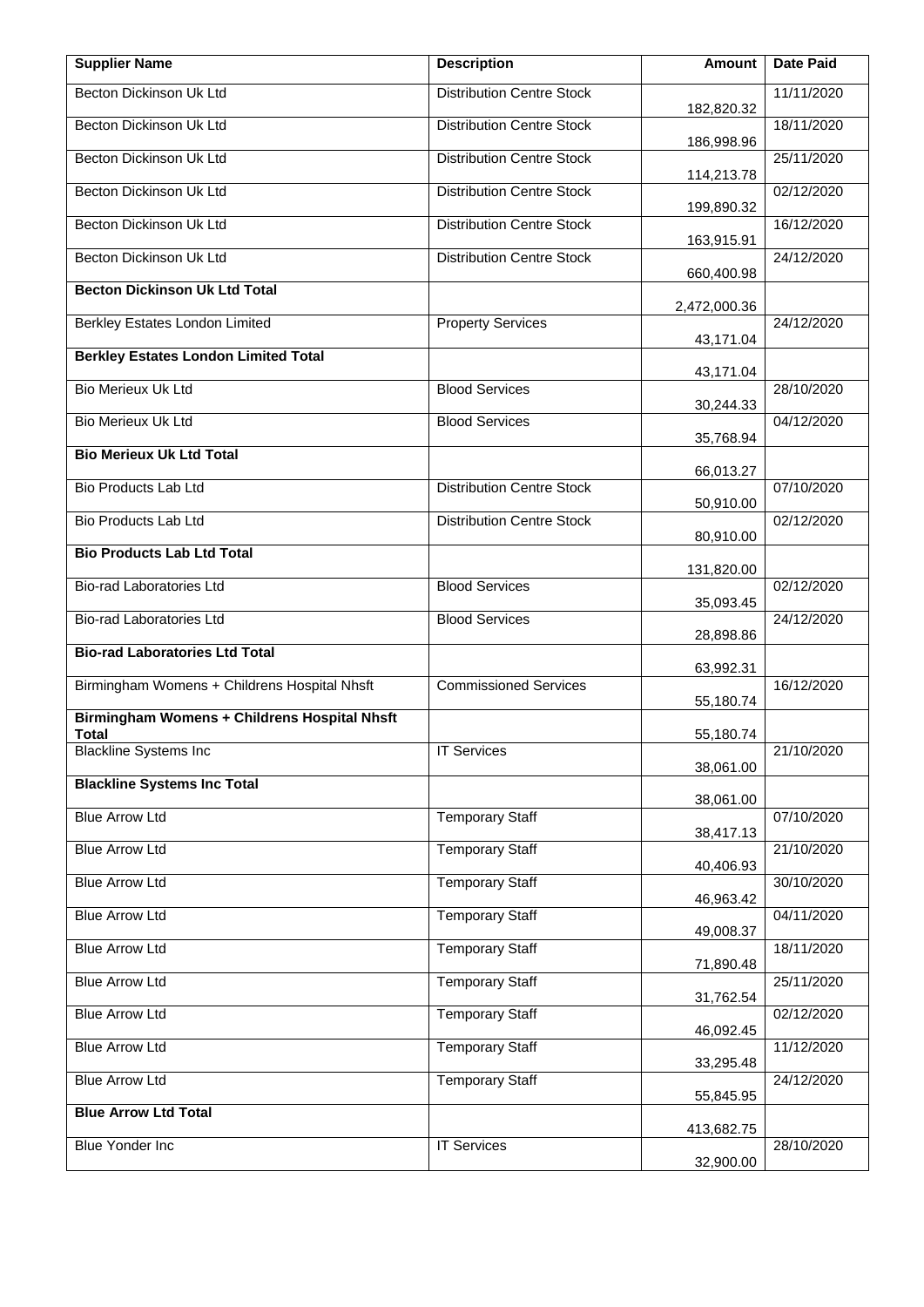| <b>Supplier Name</b>               | <b>Description</b>               | Amount     | Date Paid  |
|------------------------------------|----------------------------------|------------|------------|
| <b>Blue Yonder Inc Total</b>       |                                  | 32,900.00  |            |
| <b>Bmi Healthcare</b>              | <b>Professional Services</b>     | 31,996.27  | 28/10/2020 |
| <b>Bmi Healthcare</b>              | <b>Professional Services</b>     | 350,414.05 | 06/11/2020 |
| <b>Bmi Healthcare</b>              | <b>Professional Services</b>     | 50,751.76  | 25/11/2020 |
| <b>Bmi Healthcare Total</b>        |                                  | 433,162.08 |            |
| <b>Bmj Architects</b>              | <b>Property Services</b>         | 62,301.84  | 13/11/2020 |
| <b>Bmj Architects Total</b>        |                                  | 62,301.84  |            |
| <b>Boston Scientific Ltd</b>       | <b>Distribution Centre Stock</b> | 29,978.64  | 02/10/2020 |
| <b>Boston Scientific Ltd</b>       | <b>Distribution Centre Stock</b> | 26,584.08  | 07/10/2020 |
| <b>Boston Scientific Ltd</b>       | <b>Distribution Centre Stock</b> | 36,114.72  | 14/10/2020 |
| <b>Boston Scientific Ltd</b>       | <b>Distribution Centre Stock</b> | 52,437.36  | 21/10/2020 |
| <b>Boston Scientific Ltd</b>       | <b>Distribution Centre Stock</b> | 37,460.16  | 28/10/2020 |
| <b>Boston Scientific Ltd</b>       | <b>Distribution Centre Stock</b> | 29,557.08  | 30/10/2020 |
| <b>Boston Scientific Ltd</b>       | <b>Distribution Centre Stock</b> | 48,355.92  | 11/11/2020 |
| <b>Boston Scientific Ltd</b>       | <b>Distribution Centre Stock</b> | 53,773.68  | 18/11/2020 |
| <b>Boston Scientific Ltd</b>       | <b>Distribution Centre Stock</b> | 76,330.56  | 25/11/2020 |
| <b>Boston Scientific Ltd</b>       | <b>Distribution Centre Stock</b> | 34,160.40  | 02/12/2020 |
| <b>Boston Scientific Ltd</b>       | <b>Distribution Centre Stock</b> | 45,322.56  | 16/12/2020 |
| <b>Boston Scientific Ltd</b>       | <b>Distribution Centre Stock</b> | 60,259.68  | 18/12/2020 |
| <b>Boston Scientific Ltd</b>       | <b>Distribution Centre Stock</b> | 50,452.08  | 24/12/2020 |
| <b>Boston Scientific Ltd Total</b> |                                  | 580,786.92 |            |
| <b>Bowmed Ibisqus</b>              | <b>Medical Equipment</b>         | 45,484.85  | 28/10/2020 |
| <b>Bowmed Ibisqus Total</b>        |                                  | 45,484.85  |            |
| <b>Bpi Greenock</b>                | <b>Distribution Centre Stock</b> | 47,314.40  | 14/10/2020 |
| <b>Bpi Greenock</b>                | <b>Distribution Centre Stock</b> | 49,529.20  | 04/11/2020 |
| <b>Bpi Greenock</b>                | <b>Distribution Centre Stock</b> | 27,371.40  | 11/11/2020 |
| <b>Bpi Greenock</b>                | <b>Distribution Centre Stock</b> | 27,371.40  | 13/11/2020 |
| <b>Bpi Greenock</b>                | <b>Distribution Centre Stock</b> | 51,899.60  | 18/11/2020 |
| <b>Bpi Greenock</b>                | <b>Distribution Centre Stock</b> | 27,371.40  | 20/11/2020 |
| <b>Bpi Greenock</b>                | <b>Distribution Centre Stock</b> | 28,517.20  | 25/11/2020 |
| <b>Bpi Greenock</b>                | <b>Distribution Centre Stock</b> | 27,371.40  | 02/12/2020 |
| <b>Bpi Greenock</b>                | <b>Distribution Centre Stock</b> | 56,306.88  | 09/12/2020 |
| <b>Bpi Greenock</b>                | <b>Distribution Centre Stock</b> | 70,495.20  | 16/12/2020 |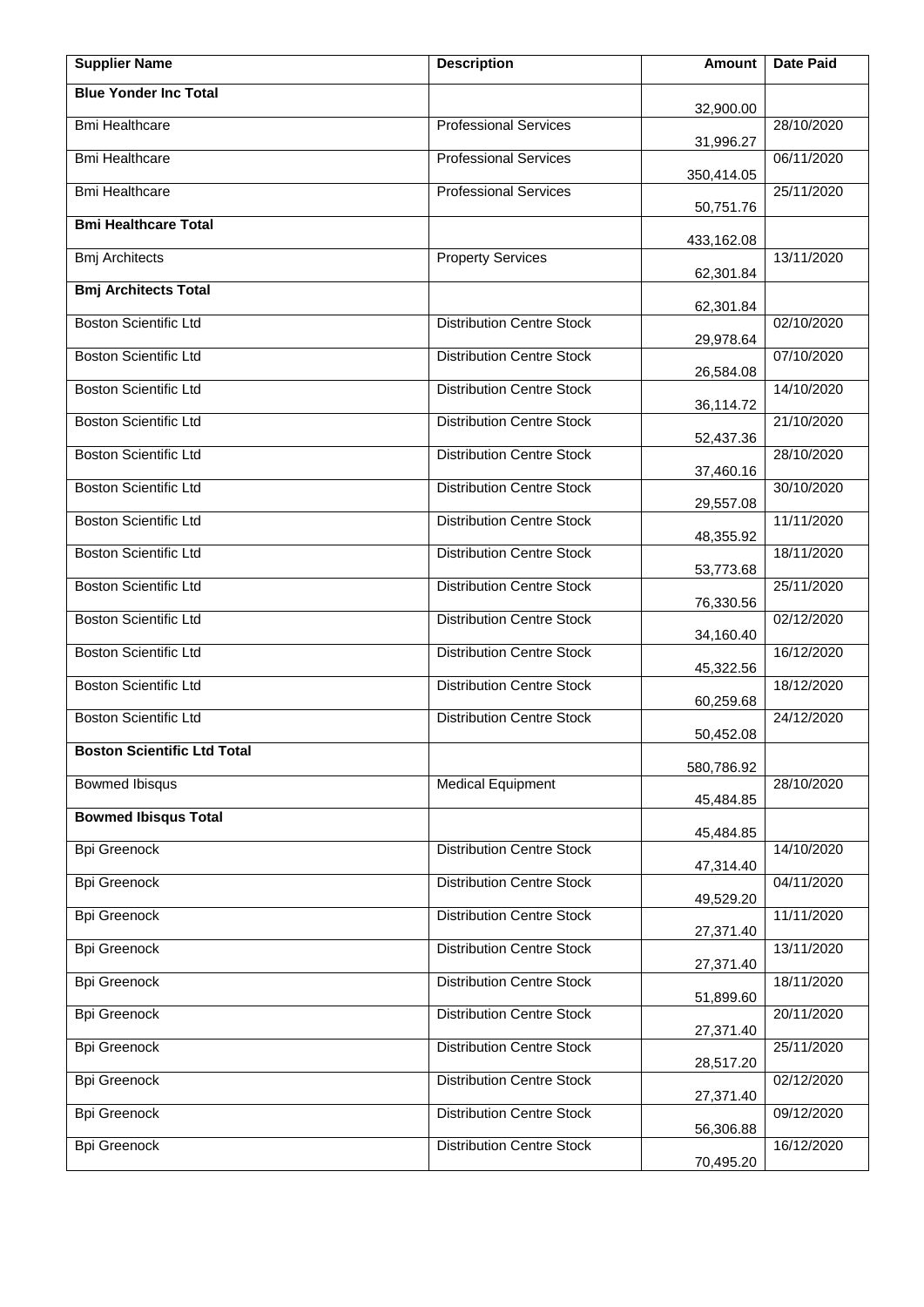| <b>Supplier Name</b>                 | <b>Description</b>               | <b>Amount</b> | <b>Date Paid</b> |
|--------------------------------------|----------------------------------|---------------|------------------|
| <b>Bpi Greenock Total</b>            |                                  | 413,548.08    |                  |
| <b>Bpi Healthcare</b>                | <b>Distribution Centre Stock</b> | 42,955.06     | 07/10/2020       |
| <b>Bpi Healthcare</b>                | <b>Distribution Centre Stock</b> | 28,267.37     | 14/10/2020       |
| <b>Bpi Healthcare</b>                | <b>Distribution Centre Stock</b> | 64,292.02     | 16/10/2020       |
| <b>Bpi Healthcare</b>                | <b>Distribution Centre Stock</b> | 56,721.79     | 21/10/2020       |
| <b>Bpi Healthcare</b>                | <b>Distribution Centre Stock</b> | 29,051.41     | 28/10/2020       |
| <b>Bpi Healthcare</b>                | <b>Distribution Centre Stock</b> | 33,455.90     | 04/11/2020       |
| <b>Bpi Healthcare</b>                | <b>Distribution Centre Stock</b> | 49,571.11     | 06/11/2020       |
| <b>Bpi Healthcare</b>                | <b>Distribution Centre Stock</b> | 25,455.85     | 11/11/2020       |
| <b>Bpi Healthcare</b>                | <b>Distribution Centre Stock</b> | 27,161.93     | 13/11/2020       |
| <b>Bpi Healthcare</b>                | <b>Distribution Centre Stock</b> | 46,925.51     | 18/11/2020       |
| <b>Bpi Healthcare</b>                | <b>Distribution Centre Stock</b> | 38,769.03     | 20/11/2020       |
| <b>Bpi Healthcare</b>                | <b>Distribution Centre Stock</b> | 29,150.33     | 09/12/2020       |
| <b>Bpi Healthcare</b>                | <b>Distribution Centre Stock</b> | 54,908.30     | 16/12/2020       |
| <b>Bpi Healthcare</b>                | <b>Distribution Centre Stock</b> | 49,651.02     | 24/12/2020       |
| <b>Bpi Healthcare Total</b>          |                                  | 576,336.63    |                  |
| <b>Brightwork Ltd</b>                | <b>Temporary Staff</b>           | 42,274.53     | 30/10/2020       |
| <b>Brightwork Ltd</b>                | <b>Temporary Staff</b>           | 32,214.71     | 18/11/2020       |
| <b>Brightwork Ltd</b>                | <b>Temporary Staff</b>           | 37,023.57     | 24/12/2020       |
| <b>Brightwork Ltd Total</b>          |                                  | 111,512.81    |                  |
| <b>Bt Global Services</b>            | <b>IT Services</b>               | 43,267.51     | 11/11/2020       |
| <b>Bt Global Services Total</b>      |                                  | 43,267.51     |                  |
| <b>Bunzl Catering Supplies</b>       | Catering                         | 32,740.05     | 07/10/2020       |
| <b>Bunzl Catering Supplies</b>       | Catering                         | 56,146.10     | 18/11/2020       |
| <b>Bunzl Catering Supplies Total</b> |                                  | 88,886.15     |                  |
| <b>Bunzl Greenham</b>                | <b>Distribution Centre Stock</b> | 168,351.16    | 28/10/2020       |
| <b>Bunzl Greenham Total</b>          |                                  | 168,351.16    |                  |
| <b>Bunzl Healthcare</b>              | <b>Distribution Centre Stock</b> |               | 21/10/2020       |
| <b>Bunzl Healthcare</b>              | <b>Distribution Centre Stock</b> | 27,555.25     | 30/10/2020       |
| <b>Bunzl Healthcare</b>              | <b>Distribution Centre Stock</b> | 37,533.93     | 04/12/2020       |
| <b>Bunzl Healthcare</b>              | <b>Distribution Centre Stock</b> | 25,378.77     | 11/12/2020       |
| <b>Bunzl Healthcare</b>              | <b>Distribution Centre Stock</b> | 33,882.42     | 24/12/2020       |
| <b>Bunzl Healthcare Total</b>        |                                  | 28,734.31     |                  |
|                                      |                                  | 153,084.68    |                  |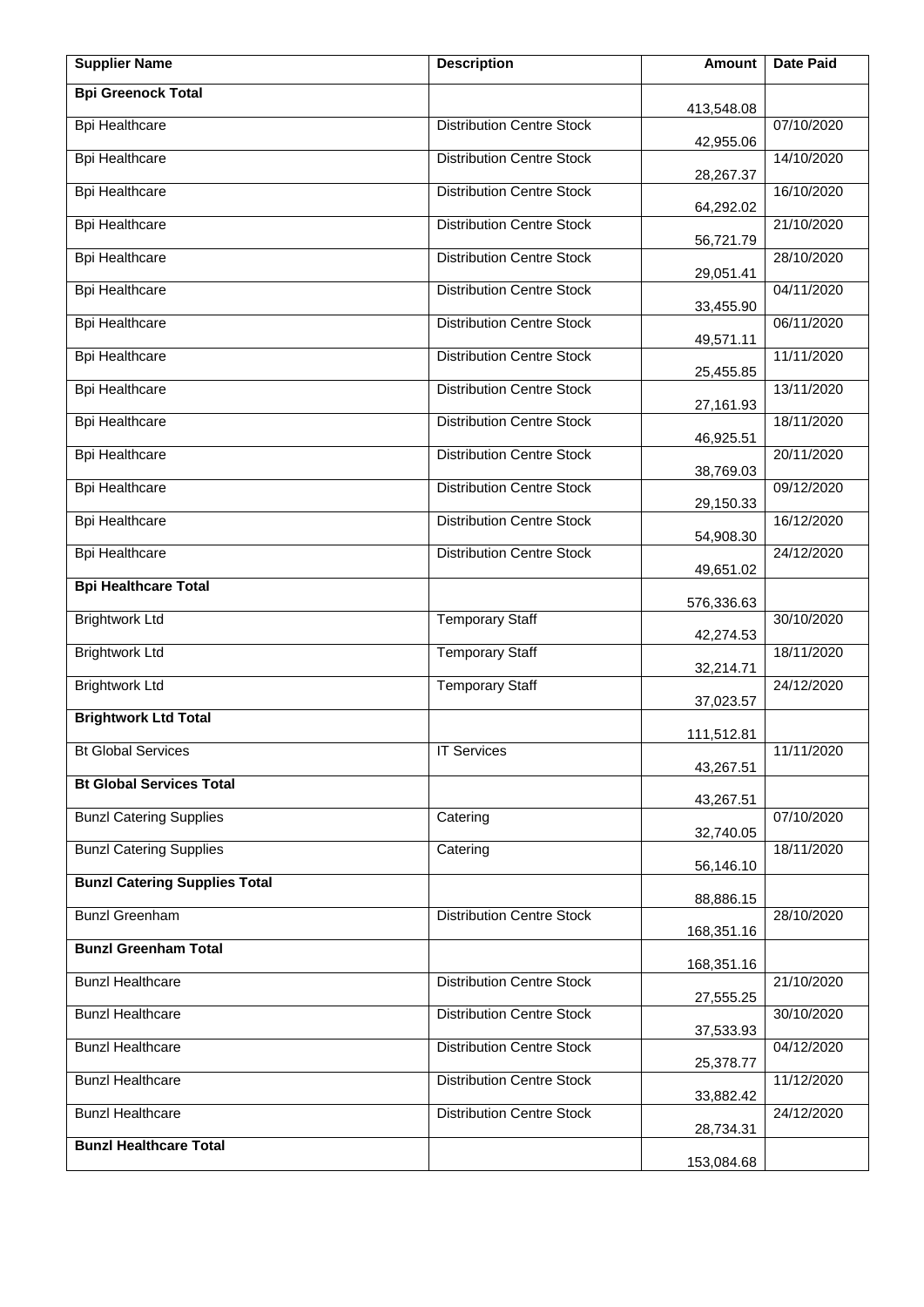| <b>Supplier Name</b>                         | <b>Description</b>               | Amount       | <b>Date Paid</b> |
|----------------------------------------------|----------------------------------|--------------|------------------|
| Cantel (uk) Limited                          | <b>Distribution Centre Stock</b> | 28,573.80    | 09/10/2020       |
| Cantel (uk) Limited                          | <b>Distribution Centre Stock</b> | 39,029.16    | 04/11/2020       |
| Cantel (uk) Limited                          | <b>Distribution Centre Stock</b> | 34,274.40    | 11/12/2020       |
| <b>Cantel (uk) Limited Total</b>             |                                  | 101,877.36   |                  |
| Cap Gemini Uk Plc                            | <b>IT Services</b>               | 70,912.39    | 02/10/2020       |
| Cap Gemini Uk Plc                            | <b>IT Services</b>               | 61,404.00    | 07/10/2020       |
| Cap Gemini Uk Plc                            | <b>IT Services</b>               | 231,168.00   | 11/11/2020       |
| Cap Gemini Uk Plc                            | <b>IT Services</b>               | 28,188.00    | 20/11/2020       |
| Cap Gemini Uk Plc                            | <b>IT Services</b>               | 127,320.00   | 25/11/2020       |
| Cap Gemini Uk Plc                            | <b>IT Services</b>               | 45,201.60    | 04/12/2020       |
| <b>Cap Gemini Uk Plc Total</b>               |                                  | 564,193.99   |                  |
| Capita Business Services (swan)              | <b>IT Services</b>               | 89,978.33    | 02/10/2020       |
| Capita Business Services (swan)              | <b>IT Services</b>               | 554,473.87   | 14/10/2020       |
| Capita Business Services (swan)              | <b>IT Services</b>               | 605,638.80   | 13/11/2020       |
| Capita Business Services (swan)              | <b>IT Services</b>               | 524,296.96   | 11/12/2020       |
| Capita Business Services (swan)              | <b>IT Services</b>               | 257,692.24   | 18/12/2020       |
| Capita Business Services (swan)              | <b>IT Services</b>               | 734,918.14   | 24/12/2020       |
| <b>Capita Business Services (swan) Total</b> |                                  | 2,766,998.34 |                  |
| Capita Business Services Ltd                 | <b>IT Services</b>               | 26,532.88    | 27/11/2020       |
| <b>Capita Business Services Ltd Total</b>    |                                  | 26,532.88    |                  |
| Cardinal Health Uk 432 Limited               | <b>Distribution Centre Stock</b> | 160,583.86   | 02/10/2020       |
| Cardinal Health Uk 432 Limited               | <b>Distribution Centre Stock</b> | 136,750.84   | 09/10/2020       |
| Cardinal Health Uk 432 Limited               | <b>Distribution Centre Stock</b> | 37,438.37    | 16/10/2020       |
| Cardinal Health Uk 432 Limited               | <b>Distribution Centre Stock</b> | 88,288.55    | 30/10/2020       |
| Cardinal Health Uk 432 Limited               | <b>Distribution Centre Stock</b> | 48,893.44    | 11/11/2020       |
| Cardinal Health Uk 432 Limited               | <b>Distribution Centre Stock</b> | 28,193.88    | 18/11/2020       |
| Cardinal Health Uk 432 Limited               | <b>Distribution Centre Stock</b> | 33,334.72    | 25/11/2020       |
| Cardinal Health Uk 432 Limited               | <b>Distribution Centre Stock</b> | 145,827.65   | 02/12/2020       |
| Cardinal Health Uk 432 Limited               | <b>Distribution Centre Stock</b> | 34,259.69    | 09/12/2020       |
| Cardinal Health Uk 432 Limited               | <b>Distribution Centre Stock</b> | 75,930.96    | 11/12/2020       |
| Cardinal Health Uk 432 Limited               | <b>Distribution Centre Stock</b> | 26,938.21    | 16/12/2020       |
| Cardinal Health Uk 432 Limited               | <b>Distribution Centre Stock</b> | 123,138.66   | 24/12/2020       |
| <b>Cardinal Health Uk 432 Limited Total</b>  |                                  | 939,578.83   |                  |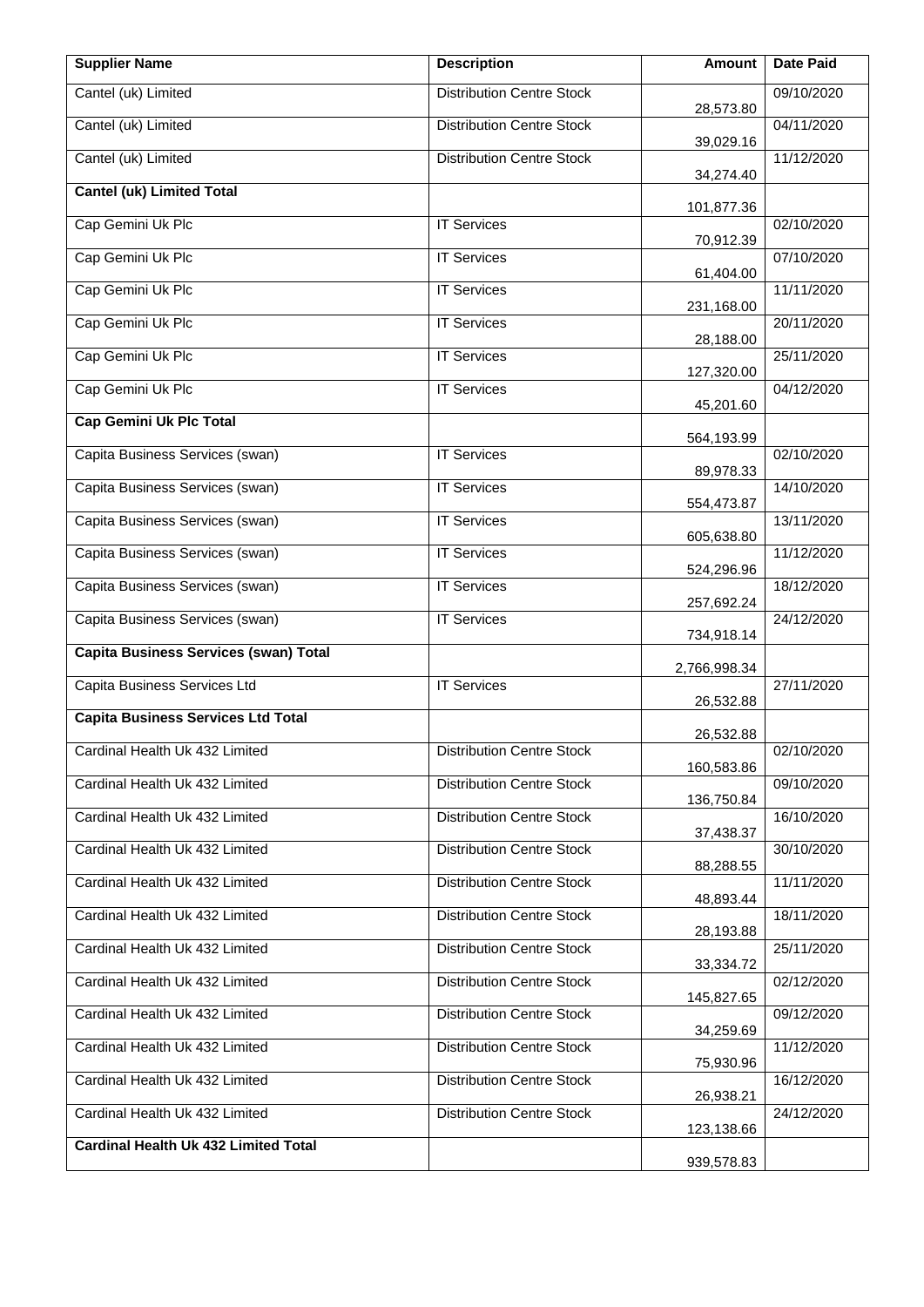| <b>Supplier Name</b>                            | <b>Description</b>               | Amount                 | <b>Date Paid</b> |
|-------------------------------------------------|----------------------------------|------------------------|------------------|
| Cbre Limited - Marischal Square                 | <b>Property Services</b>         | 101,738.45             | 25/11/2020       |
| <b>Cbre Limited - Marischal Square Total</b>    |                                  | 101,738.45             |                  |
| <b>Cbre Ltd</b>                                 | <b>Property Services</b>         | 32,966.94              | 24/12/2020       |
| <b>Cbre Ltd Total</b>                           |                                  | 32,966.94              |                  |
| Cepheid Uk Ltd                                  | <b>Medical Equipment</b>         | 81,383.28              | 02/10/2020       |
| Cepheid Uk Ltd                                  | <b>Medical Equipment</b>         | 44,787.60              | 07/10/2020       |
| Cepheid Uk Ltd                                  | <b>Medical Equipment</b>         | 81,153.60              | 16/10/2020       |
| Cepheid Uk Ltd                                  | <b>Medical Equipment</b>         | 124,410.00             | 21/10/2020       |
| Cepheid Uk Ltd                                  | <b>Medical Equipment</b>         | 47,084.40              | 28/10/2020       |
| Cepheid Uk Ltd                                  | <b>Medical Equipment</b>         | 361,363.20             | 18/11/2020       |
| Cepheid Uk Ltd                                  | <b>Medical Equipment</b>         | 57,037.20              | 02/12/2020       |
| Cepheid Uk Ltd                                  | <b>Medical Equipment</b>         | 105,933.60             | 11/12/2020       |
| Cepheid Uk Ltd                                  | <b>Medical Equipment</b>         | 156,948.00             | 24/12/2020       |
| <b>Cepheid Uk Ltd Total</b>                     |                                  | 1,060,100.88           |                  |
| City Of Edinburgh Council                       | <b>Property Services</b>         | 406,743.67             | 06/11/2020       |
| <b>City Of Edinburgh Council Total</b>          |                                  | 406,743.67             |                  |
| Clark Contracts Ltd                             | <b>Property Services</b>         | 128,305.14             | 21/10/2020       |
| Clark Contracts Ltd                             | <b>Property Services</b>         | 37,513.66              | 25/11/2020       |
| <b>Clark Contracts Ltd Total</b>                |                                  | 165,818.80             |                  |
| Clowes Developments (scotland) Ltd              | <b>Property Services</b>         | 99,624.70              | 16/12/2020       |
| <b>Clowes Developments (scotland) Ltd Total</b> |                                  | 99,624.70              |                  |
| Computype                                       | <b>IT Services</b>               | 26,584.55              | 11/12/2020       |
| <b>Computype Total</b>                          |                                  | 26,584.55              |                  |
| <b>Convatec Ltd</b>                             | <b>Distribution Centre Stock</b> |                        | 09/10/2020       |
| Convatec Ltd                                    | <b>Distribution Centre Stock</b> | 28,204.03<br>31,751.38 | 21/10/2020       |
| Convatec Ltd                                    | <b>Distribution Centre Stock</b> | 30,218.88              | 30/10/2020       |
| Convatec Ltd                                    | <b>Distribution Centre Stock</b> | 54,592.12              | 11/11/2020       |
| Convatec Ltd                                    | <b>Distribution Centre Stock</b> | 61,968.48              | 20/11/2020       |
| <b>Convatec Ltd Total</b>                       |                                  | 206,734.89             |                  |
| <b>Cordatus Partners Limited</b>                | <b>Property Services</b>         | 886,689.90             | 06/11/2020       |
| <b>Cordatus Partners Limited Total</b>          |                                  | 886,689.90             |                  |
| Csl Behring Uk Ltd                              | <b>Blood Services</b>            | 1,276,525.00           | 07/10/2020       |
| Csl Behring Uk Ltd                              | <b>Blood Services</b>            | 1,355,050.00           | 04/11/2020       |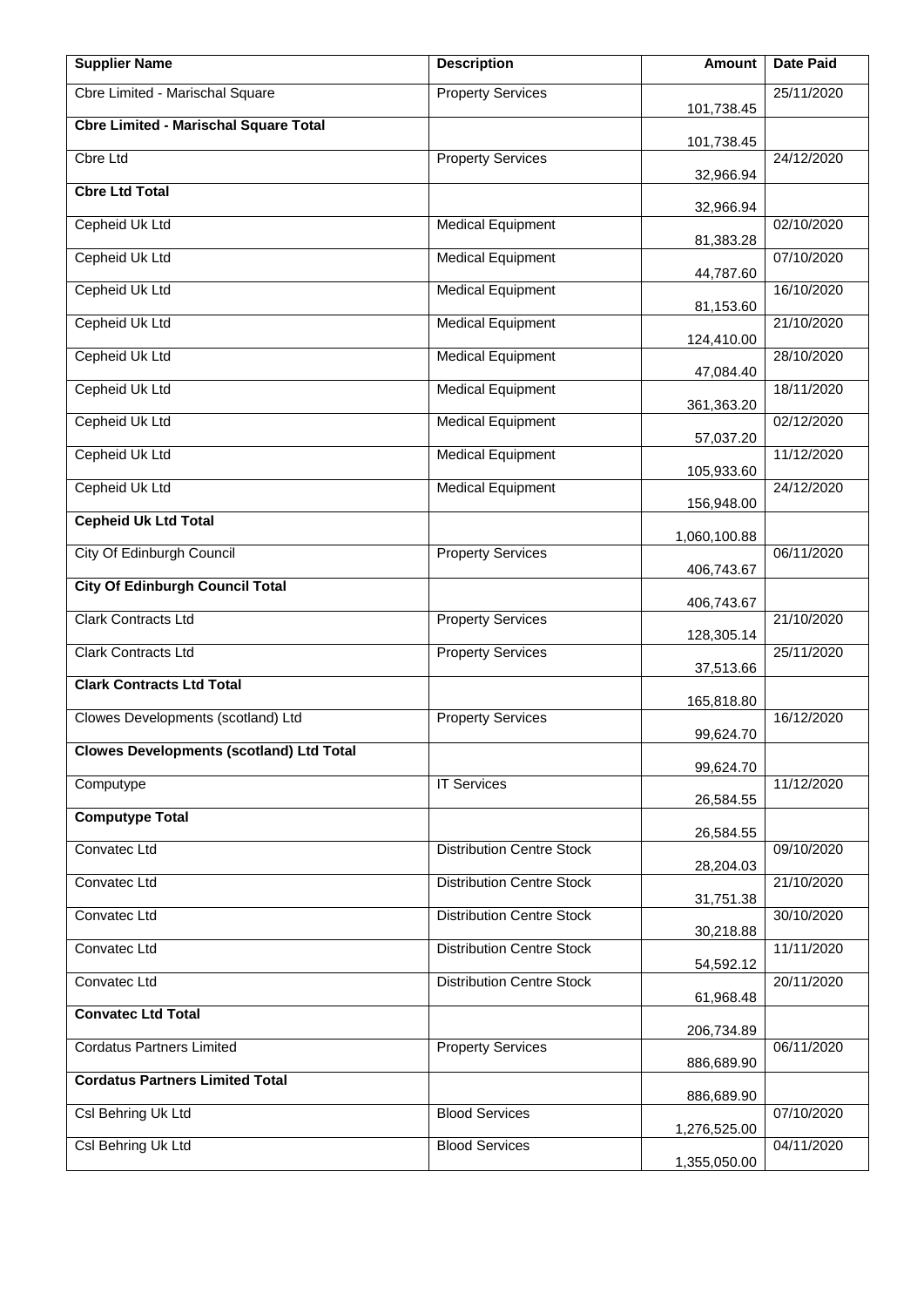| <b>Supplier Name</b>                                | <b>Description</b>               | <b>Amount</b> | <b>Date Paid</b> |
|-----------------------------------------------------|----------------------------------|---------------|------------------|
| Csl Behring Uk Ltd                                  | <b>Blood Services</b>            | 543,475.00    | 04/12/2020       |
| <b>Csl Behring Uk Ltd Total</b>                     |                                  | 3,175,050.00  |                  |
| Cumbria Northumberland Tyne Wear Nhsft              | <b>Commissioned Services</b>     | 174,522.00    | 07/10/2020       |
| Cumbria Northumberland Tyne Wear Nhsft              | <b>Commissioned Services</b>     | 180,339.40    | 25/11/2020       |
| Cumbria Northumberland Tyne Wear Nhsft              | <b>Commissioned Services</b>     | 59,550.60     | 09/12/2020       |
| Cumbria Northumberland Tyne Wear Nhsft              | <b>Commissioned Services</b>     | 114,971.40    | 16/12/2020       |
| <b>Cumbria Northumberland Tyne Wear Nhsft Total</b> |                                  | 529,383.40    |                  |
| Denholm Macnamee Ltd                                | <b>Clinical Waste Services</b>   | 35,088.00     | 28/10/2020       |
| <b>Denholm Macnamee Ltd Total</b>                   |                                  | 35,088.00     |                  |
| Department Of Health And Social Care                | <b>Commissioned Services</b>     | 277,630.32    | 09/12/2020       |
| <b>Department Of Health And Social Care Total</b>   |                                  | 277,630.32    |                  |
| <b>Distribution Maintenance</b>                     | Equipment                        | 28,368.00     | 24/12/2020       |
| <b>Distribution Maintenance Total</b>               |                                  | 28,368.00     |                  |
| <b>Ditto Sustainability Limited</b>                 | <b>Professional Services</b>     | 29,688.00     | 16/10/2020       |
| <b>Ditto Sustainability Limited</b>                 | <b>Professional Services</b>     | 28,800.00     | 21/10/2020       |
| <b>Ditto Sustainability Limited Total</b>           |                                  | 58,488.00     |                  |
| Diversey Ltd                                        | <b>Distribution Centre Stock</b> | 42,369.32     | 07/10/2020       |
| Diversey Ltd                                        | <b>Distribution Centre Stock</b> | 39,039.42     | 09/10/2020       |
| <b>Diversey Ltd</b>                                 | <b>Distribution Centre Stock</b> | 65,508.22     | 28/10/2020       |
| <b>Diversey Ltd</b>                                 | <b>Distribution Centre Stock</b> | 43,898.64     | 04/11/2020       |
| Diversey Ltd                                        | <b>Distribution Centre Stock</b> | 70,505.79     | 11/11/2020       |
| Diversey Ltd                                        | <b>Distribution Centre Stock</b> | 30,618.77     | 18/11/2020       |
| <b>Diversey Ltd</b>                                 | <b>Distribution Centre Stock</b> | 74,429.70     | 02/12/2020       |
| Diversey Ltd                                        | <b>Distribution Centre Stock</b> | 32,900.54     | 04/12/2020       |
| <b>Diversey Ltd</b>                                 | <b>Distribution Centre Stock</b> | 41,021.57     | 09/12/2020       |
| <b>Diversey Ltd</b>                                 | <b>Distribution Centre Stock</b> | 32,768.06     | 11/12/2020       |
| Diversey Ltd                                        | <b>Distribution Centre Stock</b> | 40,569.38     | 16/12/2020       |
| <b>Diversey Ltd Total</b>                           |                                  | 513,629.41    |                  |
| Dma Canyon                                          | <b>Property Services</b>         | 45,835.68     | 06/11/2020       |
| Dma Canyon                                          | <b>Property Services</b>         | 62,160.48     | 16/12/2020       |
| <b>Dma Canyon Total</b>                             |                                  | 107,996.16    |                  |
| <b>Dolby Vivisol</b>                                | Home Oxygen Services             | 27,819.67     | 16/12/2020       |
| <b>Dolby Vivisol Total</b>                          |                                  | 27,819.67     |                  |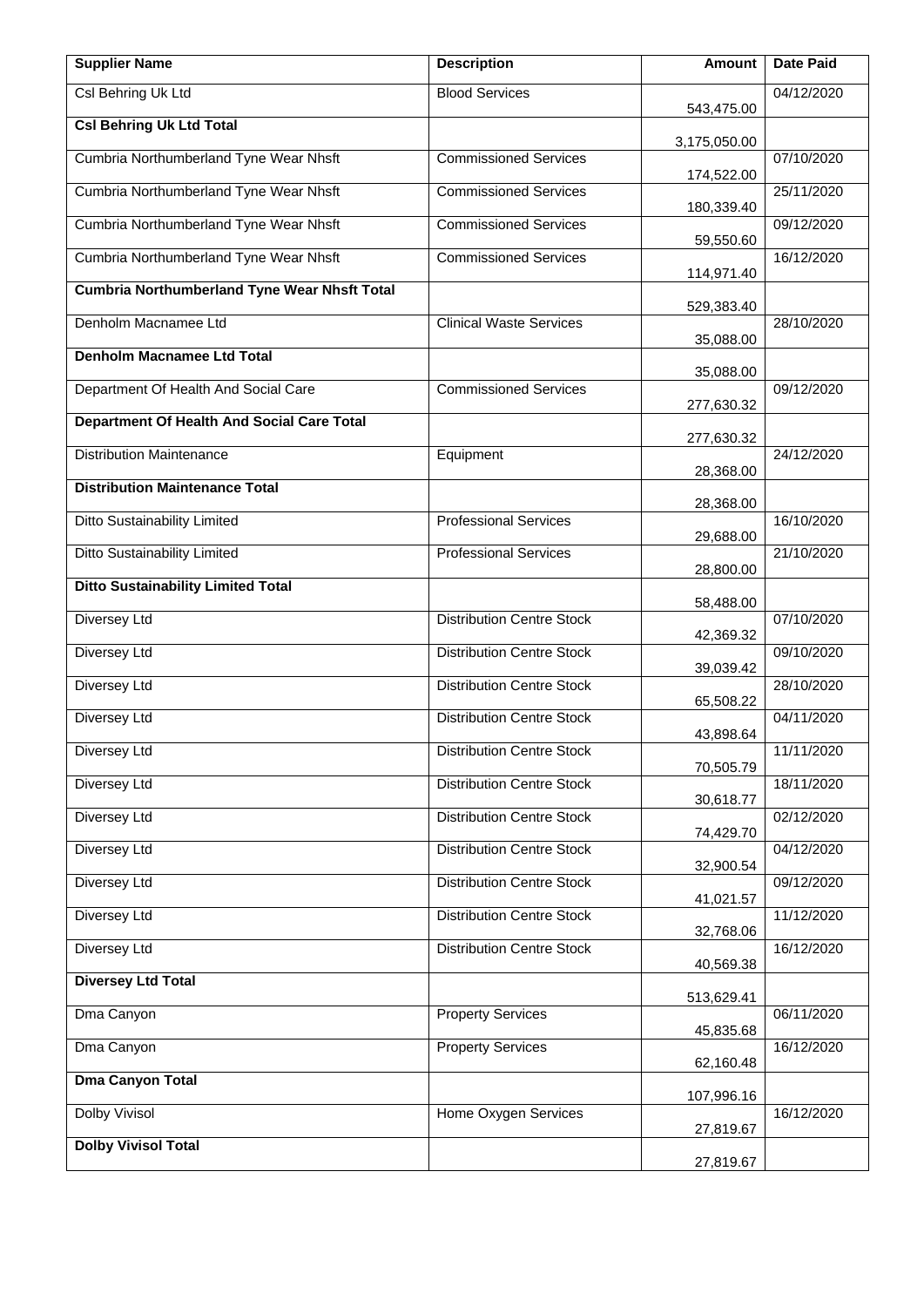| <b>Supplier Name</b>                            | <b>Description</b>               | Amount                 | <b>Date Paid</b> |
|-------------------------------------------------|----------------------------------|------------------------|------------------|
| Dolbyvivisol                                    | Oxygen                           | 771,391.08             | 14/10/2020       |
| Dolbyvivisol                                    | Oxygen                           | 746,281.36             | 13/11/2020       |
| Dolbyvivisol                                    | Oxygen                           | 736,989.99             | 11/12/2020       |
| <b>Dolbyvivisol Total</b>                       |                                  | 2,254,662.43           |                  |
| Dumfries And Galloway Health Board              | <b>Health Services</b>           | 29,117.17              | 24/12/2020       |
| <b>Dumfries And Galloway Health Board Total</b> |                                  | 29,117.17              |                  |
| E + O Laboratories Limited                      | <b>Medical Equipment</b>         | 81,256.80              | 14/10/2020       |
| E + O Laboratories Limited                      | <b>Medical Equipment</b>         | 104,121.00             | 30/10/2020       |
| E + O Laboratories Limited                      | <b>Medical Equipment</b>         | 26,830.63              | 06/11/2020       |
| E + O Laboratories Limited                      | <b>Medical Equipment</b>         | 229,089.43             | 11/12/2020       |
| E + O Laboratories Limited                      | <b>Medical Equipment</b>         | 76,613.40              | 24/12/2020       |
| E + O Laboratories Limited Total                |                                  | 517,911.26             |                  |
| Eagle Couriers (scotland) Ltd                   | Courier/Mail                     | 40,960.95              | 30/10/2020       |
| <b>Eagle Couriers (scotland) Ltd Total</b>      |                                  | 40,960.95              |                  |
| Ecolab                                          | <b>Distribution Centre Stock</b> | 86,400.00              | 04/11/2020       |
| <b>Ecolab Total</b>                             |                                  | 86,400.00              |                  |
| <b>Edf Energy Ltd</b>                           | <b>Utilities</b>                 | 60,328.88              | 14/10/2020       |
| <b>Edf Energy Ltd</b>                           | <b>Utilities</b>                 | 46,269.08              | 13/11/2020       |
| <b>Edf Energy Ltd Total</b>                     |                                  | 106,597.96             |                  |
| Ee Limited                                      | Telephony                        | 67,525.25              | 06/11/2020       |
| Ee Limited                                      | Telephony                        | 82,688.27              | 18/12/2020       |
| <b>Ee Limited Total</b>                         |                                  | 150,213.52             |                  |
| <b>Efinity Labs Ltd</b>                         | <b>Blood Services</b>            | 294,840.00             | 18/12/2020       |
| <b>Efinity Labs Ltd Total</b>                   |                                  |                        |                  |
| Elite Training And Consultancy Ltd              | <b>Professional Services</b>     | 294,840.00             | 09/10/2020       |
| Elite Training And Consultancy Ltd              | <b>Professional Services</b>     | 36,000.00              | 24/12/2020       |
| <b>Elite Training And Consultancy Ltd Total</b> |                                  | 48,000.00<br>84,000.00 |                  |
| Emis                                            | <b>IT Services</b>               |                        | 02/12/2020       |
| <b>Emis Total</b>                               |                                  | 38,024.99              |                  |
| Eximex Uk Ltd                                   | <b>Distribution Centre Stock</b> | 38,024.99              | 14/10/2020       |
| Eximex Uk Ltd                                   | <b>Distribution Centre Stock</b> | 34,713.60<br>34,713.60 | 16/10/2020       |
| <b>Eximex Uk Ltd Total</b>                      |                                  |                        |                  |
| <b>Faculty Services Ltd</b>                     | <b>Legal Services</b>            | 69,427.20              | 02/10/2020       |
|                                                 |                                  | 58,348.50              |                  |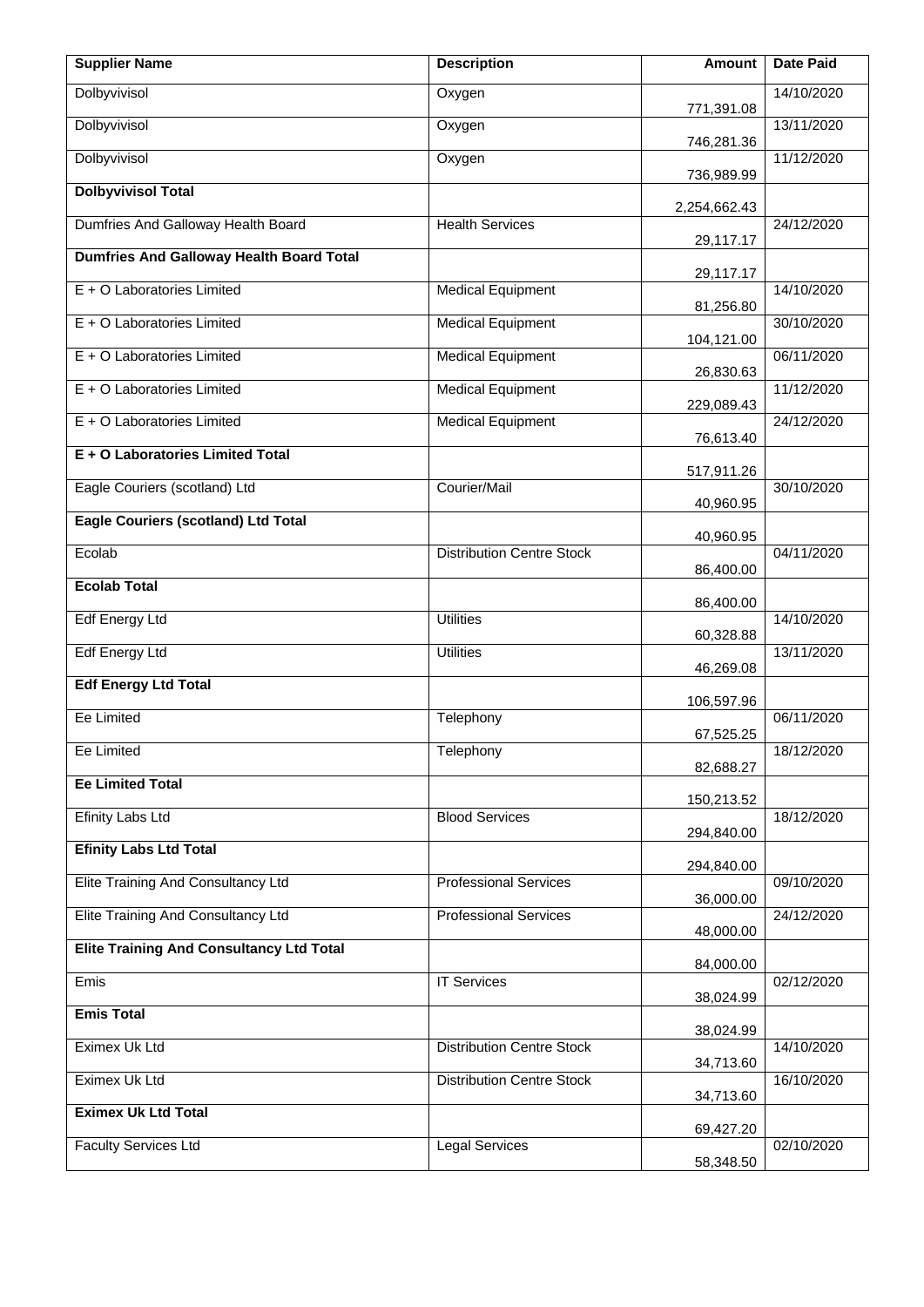| <b>Supplier Name</b>               | <b>Description</b>               | Amount       | <b>Date Paid</b> |
|------------------------------------|----------------------------------|--------------|------------------|
| <b>Faculty Services Ltd</b>        | <b>Legal Services</b>            | 27,499.50    | 07/10/2020       |
| <b>Faculty Services Ltd</b>        | <b>Legal Services</b>            | 44,203.50    | 14/10/2020       |
| <b>Faculty Services Ltd</b>        | <b>Legal Services</b>            | 61,125.00    | 28/10/2020       |
| <b>Faculty Services Ltd</b>        | <b>Legal Services</b>            | 46,098.00    | 30/10/2020       |
| <b>Faculty Services Ltd</b>        | <b>Legal Services</b>            | 86,427.00    | 11/11/2020       |
| <b>Faculty Services Ltd</b>        | <b>Legal Services</b>            | 92,784.49    | 13/11/2020       |
| <b>Faculty Services Ltd</b>        | <b>Legal Services</b>            | 54,780.00    | 25/11/2020       |
| <b>Faculty Services Ltd</b>        | <b>Legal Services</b>            | 45,956.00    | 27/11/2020       |
| <b>Faculty Services Ltd</b>        | <b>Legal Services</b>            | 54,567.00    | 02/12/2020       |
| <b>Faculty Services Ltd</b>        | Legal Services                   | 39,300.00    | 09/12/2020       |
| <b>Faculty Services Ltd</b>        | <b>Legal Services</b>            | 102,195.00   | 16/12/2020       |
| <b>Faculty Services Ltd</b>        | <b>Legal Services</b>            | 45,501.50    | 18/12/2020       |
| <b>Faculty Services Ltd</b>        | <b>Legal Services</b>            | 25,137.00    | 24/12/2020       |
| <b>Faculty Services Ltd Total</b>  |                                  | 783,922.49   |                  |
| Fannin (uk) Ltd                    | <b>Distribution Centre Stock</b> | 35,255.88    | 07/10/2020       |
| Fannin (uk) Ltd                    | <b>Distribution Centre Stock</b> | 257,812.92   | 21/10/2020       |
| Fannin (uk) Ltd                    | <b>Distribution Centre Stock</b> | 834,041.00   | 04/12/2020       |
| Fannin (uk) Ltd                    | <b>Distribution Centre Stock</b> | 313,450.50   | 11/12/2020       |
| Fannin (uk) Ltd                    | <b>Distribution Centre Stock</b> | 1,419,506.42 | 18/12/2020       |
| Fannin (uk) Ltd Total              |                                  | 2,860,066.72 |                  |
| <b>Fast Aid Products Ltd</b>       | <b>Distribution Centre Stock</b> | 1,328,072.60 | 30/10/2020       |
| Fast Aid Products Ltd              | <b>Distribution Centre Stock</b> | 25,332.13    | 20/11/2020       |
| <b>Fast Aid Products Ltd Total</b> |                                  | 1,353,404.73 |                  |
| Fes Fm Ltd                         | <b>Property Services</b>         | 73,864.37    | 07/10/2020       |
| Fes Fm Ltd                         | <b>Property Services</b>         | 66,306.10    | 09/10/2020       |
| Fes Fm Ltd                         | <b>Property Services</b>         | 49,345.61    | 04/11/2020       |
| Fes Fm Ltd                         | <b>Property Services</b>         | 531,598.21   | 06/11/2020       |
| Fes Fm Ltd                         | <b>Property Services</b>         | 556,609.56   | 20/11/2020       |
| Fes Fm Ltd                         | <b>Property Services</b>         | 134,331.86   | 25/11/2020       |
| Fes Fm Ltd                         | <b>Property Services</b>         | 553,754.75   | 04/12/2020       |
| Fes Fm Ltd                         | <b>Property Services</b>         | 623,376.36   | 18/12/2020       |
| Fes Fm Ltd                         | <b>Property Services</b>         | 50,173.46    | 24/12/2020       |
| Fes Fm Ltd Total                   |                                  | 2,639,360.28 |                  |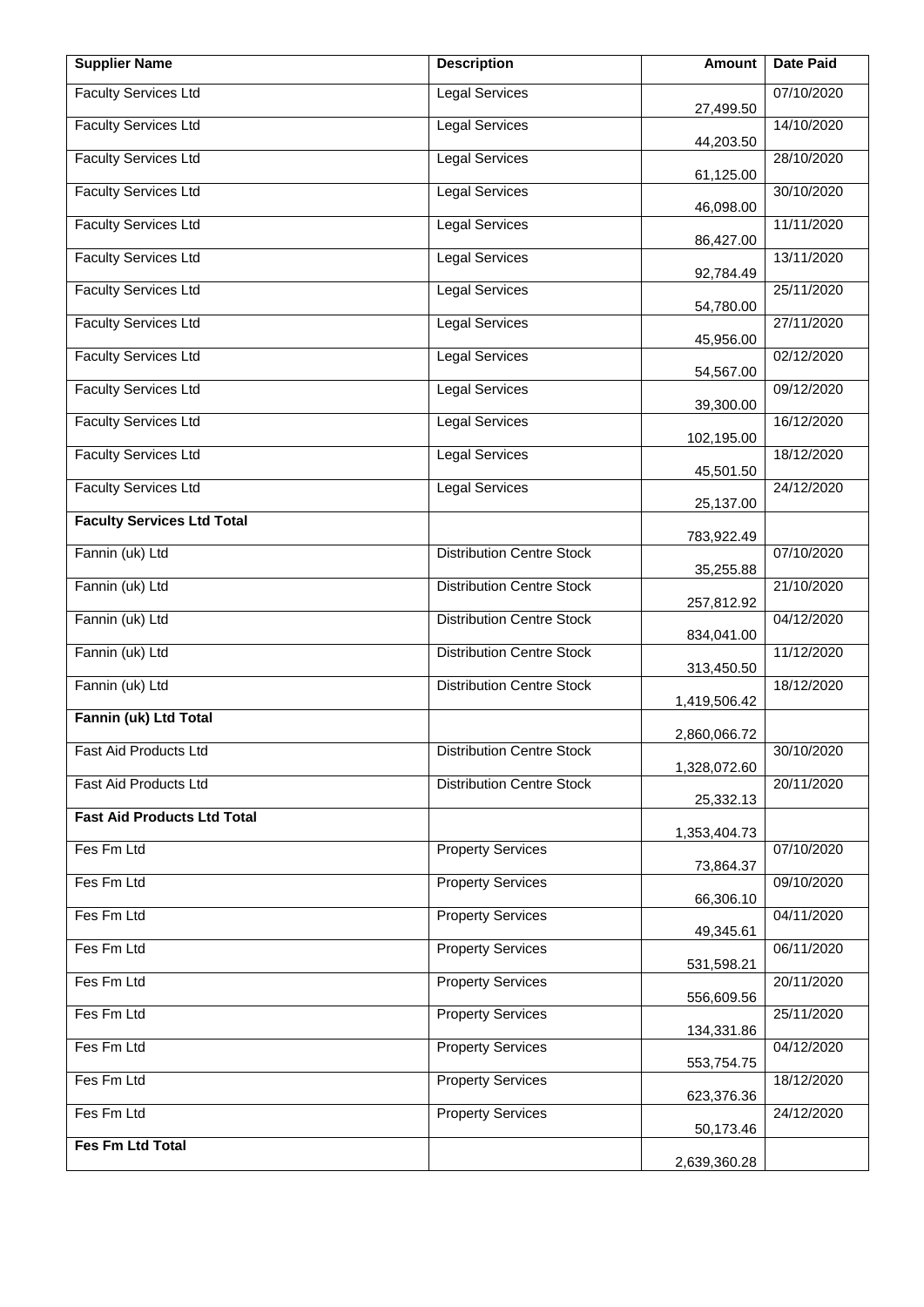| <b>Supplier Name</b>                         | <b>Description</b>               | Amount        | <b>Date Paid</b> |
|----------------------------------------------|----------------------------------|---------------|------------------|
| Fife Nhs Board                               | <b>Health Services</b>           | 68,894.88     | 07/10/2020       |
| Fife Nhs Board                               | <b>Health Services</b>           | 30,250.00     | 16/12/2020       |
| <b>Fife Nhs Board Total</b>                  |                                  | 99,144.88     |                  |
| Fresenius Kabi Ltd                           | <b>Distribution Centre Stock</b> | 37,700.41     | 14/10/2020       |
| Fresenius Kabi Ltd                           | <b>Distribution Centre Stock</b> | 38,406.72     | 11/11/2020       |
| Fresenius Kabi Ltd                           | <b>Distribution Centre Stock</b> | 46,274.28     | 24/12/2020       |
| Fresenius Kabi Ltd Total                     |                                  | 122,381.41    |                  |
| Fresenius Medical Care (uk) Ltd              | <b>Distribution Centre Stock</b> | 105,864.22    | 07/10/2020       |
| Fresenius Medical Care (uk) Ltd              | <b>Distribution Centre Stock</b> | 92,436.19     | 21/10/2020       |
| Fresenius Medical Care (uk) Ltd              | <b>Distribution Centre Stock</b> |               | 23/10/2020       |
| Fresenius Medical Care (uk) Ltd              | <b>Distribution Centre Stock</b> | 78,970.80     | 28/10/2020       |
| Fresenius Medical Care (uk) Ltd              | <b>Distribution Centre Stock</b> | 296,210.50    | 06/11/2020       |
| Fresenius Medical Care (uk) Ltd              | <b>Distribution Centre Stock</b> | 33,692.69     | 18/11/2020       |
| Fresenius Medical Care (uk) Ltd              | <b>Distribution Centre Stock</b> | 41,688.82     | 02/12/2020       |
| Fresenius Medical Care (uk) Ltd              | <b>Distribution Centre Stock</b> | 38,140.42     | 09/12/2020       |
| Fresenius Medical Care (uk) Ltd              | <b>Distribution Centre Stock</b> | 37,013.16     | 24/12/2020       |
| Fresenius Medical Care (uk) Ltd Total        |                                  | 52,699.34     |                  |
| <b>Frontier Plastics Limited</b>             | <b>Distribution Centre Stock</b> | 776,716.14    | 21/10/2020       |
| <b>Frontier Plastics Limited</b>             | <b>Distribution Centre Stock</b> | 41,661.65     | 16/12/2020       |
| <b>Frontier Plastics Limited Total</b>       |                                  | 40,469.09     |                  |
| Full Support Healthcare Limited              | <b>Distribution Centre Stock</b> | 82,130.74     | 28/10/2020       |
| <b>Full Support Healthcare Limited</b>       | <b>Distribution Centre Stock</b> | 11,007,202.00 | 04/11/2020       |
| Full Support Healthcare Limited              | <b>Distribution Centre Stock</b> | 194,150.00    | 06/11/2020       |
| Full Support Healthcare Limited              | <b>Distribution Centre Stock</b> | 296,856.00    | 13/11/2020       |
| Full Support Healthcare Limited              | <b>Distribution Centre Stock</b> | 2,622,268.00  | 18/11/2020       |
| Full Support Healthcare Limited              | <b>Distribution Centre Stock</b> | 1,932,480.00  | 20/11/2020       |
| <b>Full Support Healthcare Limited Total</b> |                                  | 1,288,188.00  |                  |
| G4s Secure Solutions (uk) Ltd                | <b>Property Services</b>         | 17,341,144.00 | 11/11/2020       |
| G4s Secure Solutions (uk) Ltd                | <b>Property Services</b>         | 461,970.74    | 13/11/2020       |
| G4s Secure Solutions (uk) Ltd                | <b>Property Services</b>         | 479,343.94    | 16/12/2020       |
| <b>G4s Secure Solutions (uk) Ltd Total</b>   |                                  | 368,102.99    |                  |
| Gama Healthcare Limited                      | <b>Distribution Centre Stock</b> | 1,309,417.67  | 14/10/2020       |
|                                              |                                  | 51,516.00     |                  |
| Gama Healthcare Limited                      | <b>Distribution Centre Stock</b> | 122,686.20    | 23/10/2020       |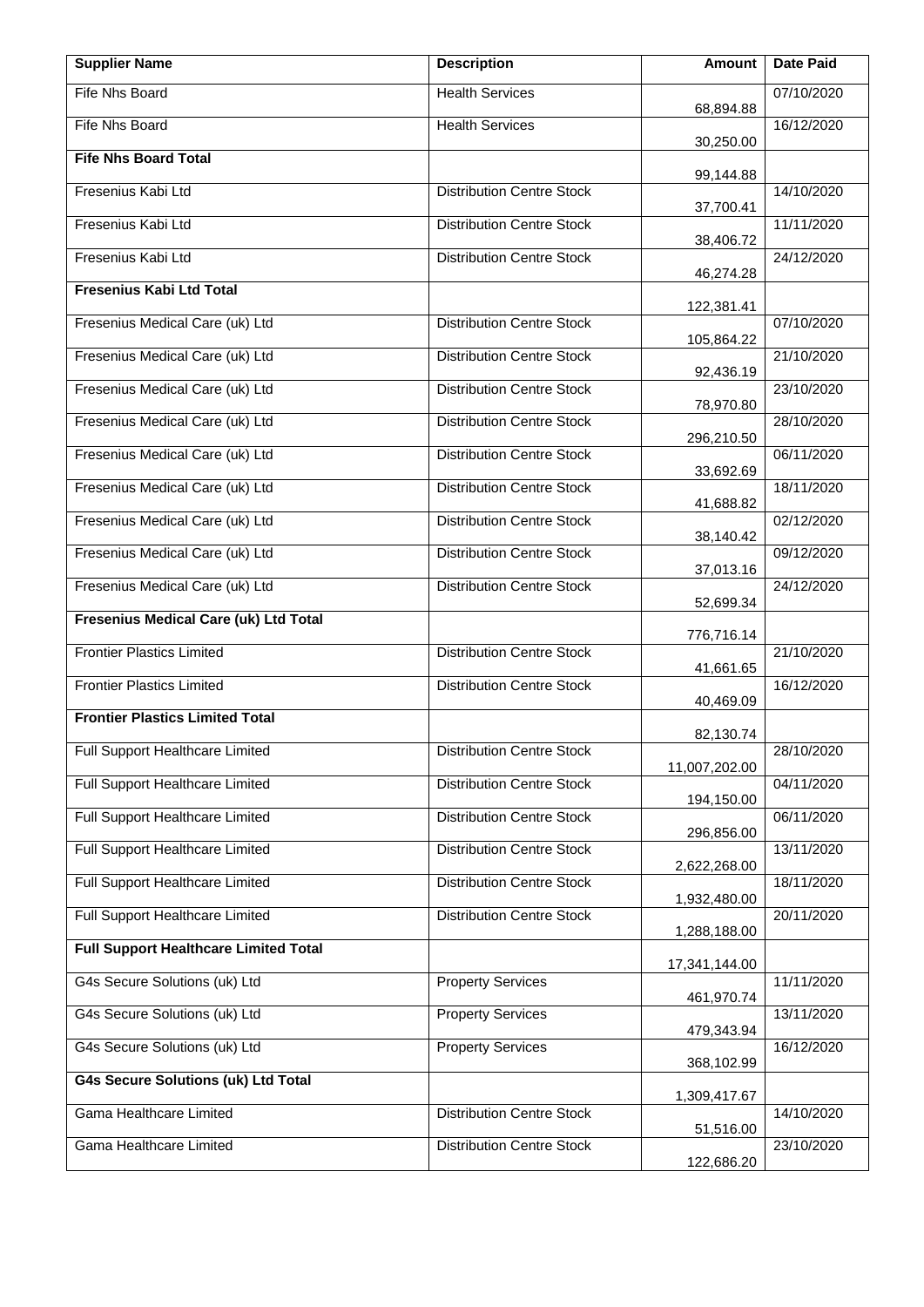| <b>Supplier Name</b>                                   | <b>Description</b>               | <b>Amount</b>          | <b>Date Paid</b> |
|--------------------------------------------------------|----------------------------------|------------------------|------------------|
| Gama Healthcare Limited                                | <b>Distribution Centre Stock</b> | 123,480.00             | 06/11/2020       |
| Gama Healthcare Limited                                | <b>Distribution Centre Stock</b> | 103,032.00             | 20/11/2020       |
| <b>Gama Healthcare Limited</b>                         | <b>Distribution Centre Stock</b> | 117,148.32             | 02/12/2020       |
| Gama Healthcare Limited                                | <b>Distribution Centre Stock</b> | 96,940.80              | 11/12/2020       |
| Gama Healthcare Limited                                | <b>Distribution Centre Stock</b> | 53,563.68              | 18/12/2020       |
| <b>Gama Healthcare Limited Total</b>                   |                                  | 668,367.00             |                  |
| Gartner Uk Ltd                                         | <b>IT Services</b>               | 45,120.00              | 16/10/2020       |
| Gartner Uk Ltd                                         | <b>IT Services</b>               | 33,204.90              | 25/11/2020       |
| Gartner Uk Ltd                                         | <b>IT Services</b>               | 320,714.70             | 09/12/2020       |
| <b>Gartner Uk Ltd Total</b>                            |                                  |                        |                  |
| <b>Gb Uk Enteral</b>                                   | <b>Distribution Centre Stock</b> | 399,039.60             | 11/12/2020       |
| <b>Gb Uk Enteral</b>                                   | <b>Distribution Centre Stock</b> | 83,824.08              | 16/12/2020       |
| <b>Gb Uk Enteral Total</b>                             |                                  | 39,252.54              |                  |
| Gojo Industries Europe Ltd                             | <b>Distribution Centre Stock</b> | 123,076.62             | 21/10/2020       |
| <b>Gojo Industries Europe Ltd Total</b>                |                                  | 35,559.88              |                  |
| Great Ormond Street Hospital For Children              | <b>Commissioned Services</b>     | 35,559.88              | 04/11/2020       |
| <b>Great Ormond Street Hospital For Children Total</b> |                                  | 31,400.82              |                  |
| <b>Greater Manchester Mental Health Nhs</b>            | <b>Commissioned Services</b>     | 31,400.82              | 28/10/2020       |
| <b>Greater Manchester Mental Health Nhs</b>            | <b>Commissioned Services</b>     | 32,348.00              | 02/12/2020       |
| <b>Greater Manchester Mental Health Nhs</b>            | <b>Commissioned Services</b>     | 31,305.00<br>32,348.50 | 16/12/2020       |
| <b>Greater Manchester Mental Health Nhs Total</b>      |                                  |                        |                  |
| <b>Grifols Uk Limited</b>                              | <b>Distribution Centre Stock</b> | 96,001.50              | 07/10/2020       |
| <b>Grifols Uk Limited</b>                              | <b>Distribution Centre Stock</b> | 90,300.00              | 04/11/2020       |
| <b>Grifols Uk Limited</b>                              | <b>Distribution Centre Stock</b> | 126,000.00             | 18/11/2020       |
| <b>Grifols Uk Limited</b>                              | <b>Distribution Centre Stock</b> | 66,298.08              | 27/11/2020       |
| <b>Grifols Uk Limited</b>                              | <b>Distribution Centre Stock</b> | 33,300.00              | 04/12/2020       |
| <b>Grifols Uk Limited Total</b>                        |                                  | 55,650.00              |                  |
| Guy S + St Thomas Nhs Foundation Trust                 | <b>Commissioned Services</b>     | 371,548.08             | 09/12/2020       |
| Guy S + St Thomas Nhs Foundation Trust Total           |                                  | 68,778.87              |                  |
| Hamilton Sales & Service Uk Ltd                        | <b>Medical Equipment</b>         | 68,778.87              | 18/12/2020       |
| Hamilton Sales & Service Uk Ltd Total                  |                                  | 1,529,424.80           |                  |
| Harvey Nash Ltd                                        | <b>Temporary Staff</b>           | 1,529,424.80           | 11/11/2020       |
| Harvey Nash Ltd                                        | <b>Temporary Staff</b>           | 112,464.16             | 13/11/2020       |
|                                                        |                                  | 78,812.78              |                  |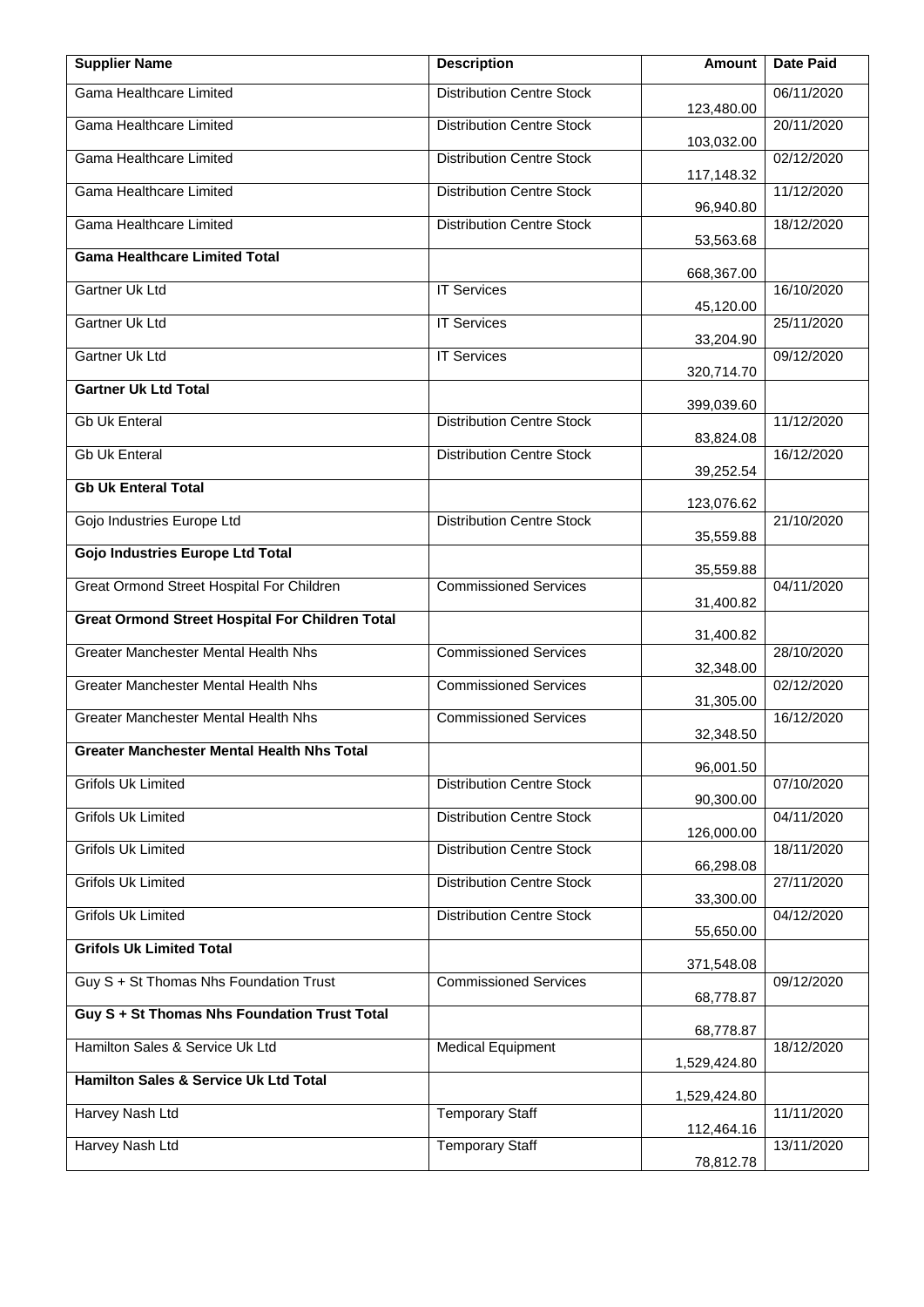| <b>Supplier Name</b>                         | <b>Description</b>               | Amount       | <b>Date Paid</b> |
|----------------------------------------------|----------------------------------|--------------|------------------|
| Harvey Nash Ltd                              | <b>Temporary Staff</b>           | 115,560.00   | 18/11/2020       |
| <b>Harvey Nash Ltd</b>                       | <b>Temporary Staff</b>           | 35,600.28    | 09/12/2020       |
| Harvey Nash Ltd                              | <b>Temporary Staff</b>           | 170,454.32   | 11/12/2020       |
| <b>Harvey Nash Ltd Total</b>                 |                                  | 512,891.54   |                  |
| <b>Haven Products Ltd</b>                    | <b>Distribution Centre Stock</b> | 66,984.05    | 06/11/2020       |
| Haven Products Ltd                           | <b>Distribution Centre Stock</b> | 48,553.63    | 18/11/2020       |
| <b>Haven Products Ltd Total</b>              |                                  | 115,537.68   |                  |
| <b>Health Protection Agency</b>              | <b>Health Services</b>           | 66,633.05    | 07/10/2020       |
| <b>Health Protection Agency Total</b>        |                                  | 66,633.05    |                  |
| <b>Healthcare Improvement Scotland</b>       | <b>Health Services</b>           |              | 25/11/2020       |
| <b>Healthcare Improvement Scotland Total</b> |                                  | 73,000.00    |                  |
| <b>Highland Health Board</b>                 | <b>Health Services</b>           | 73,000.00    | 07/10/2020       |
| <b>Highland Health Board Total</b>           |                                  | 93,172.00    |                  |
| Hmrc                                         | Statutory Tax & VAT              | 93,172.00    | 16/10/2020       |
| Hmrc                                         | Statutory Tax & VAT              | 2,951,861.06 | 18/11/2020       |
| Hmrc                                         | Statutory Tax & VAT              | 3,057,522.55 | 09/12/2020       |
|                                              |                                  | 3,055,964.87 |                  |
| <b>Hmrc Total</b>                            |                                  | 9,065,348.48 |                  |
| <b>Hologic Limited</b>                       | <b>Medical Equipment</b>         | 169,200.00   | 16/10/2020       |
| <b>Hologic Limited</b>                       | <b>Medical Equipment</b>         | 153,870.00   | 28/10/2020       |
| <b>Hologic Limited Total</b>                 |                                  | 323,070.00   |                  |
| Hopin Ltd                                    | Conferences                      | 28,079.90    | 25/11/2020       |
| <b>Hopin Ltd Total</b>                       |                                  | 28,079.90    |                  |
| Hp Inc. Uk Limited                           | <b>IT Services</b>               |              | 23/10/2020       |
| Hp Inc. Uk Limited                           | <b>IT Services</b>               | 61,331.46    | 11/11/2020       |
| <b>Hp Inc. Uk Limited Total</b>              |                                  | 150,260.44   |                  |
| <b>Hpc Healthline Uk Limited</b>             | <b>Distribution Centre Stock</b> | 211,591.90   | 02/10/2020       |
| Hpc Healthline Uk Limited                    | <b>Distribution Centre Stock</b> | 79,941.15    | 28/10/2020       |
| <b>Hpc Healthline Uk Limited</b>             | <b>Distribution Centre Stock</b> | 29,001.34    | 04/11/2020       |
| <b>Hpc Healthline Uk Limited</b>             | <b>Distribution Centre Stock</b> | 104,193.03   | 06/11/2020       |
|                                              |                                  | 57,429.12    |                  |
| Hpc Healthline Uk Limited                    | <b>Distribution Centre Stock</b> | 100,742.81   | 11/11/2020       |
| Hpc Healthline Uk Limited                    | <b>Distribution Centre Stock</b> | 63,203.42    | 13/11/2020       |
| <b>Hpc Healthline Uk Limited</b>             | <b>Distribution Centre Stock</b> | 121,330.05   | 25/11/2020       |
| <b>Hpc Healthline Uk Limited</b>             | <b>Distribution Centre Stock</b> | 99,415.20    | 27/11/2020       |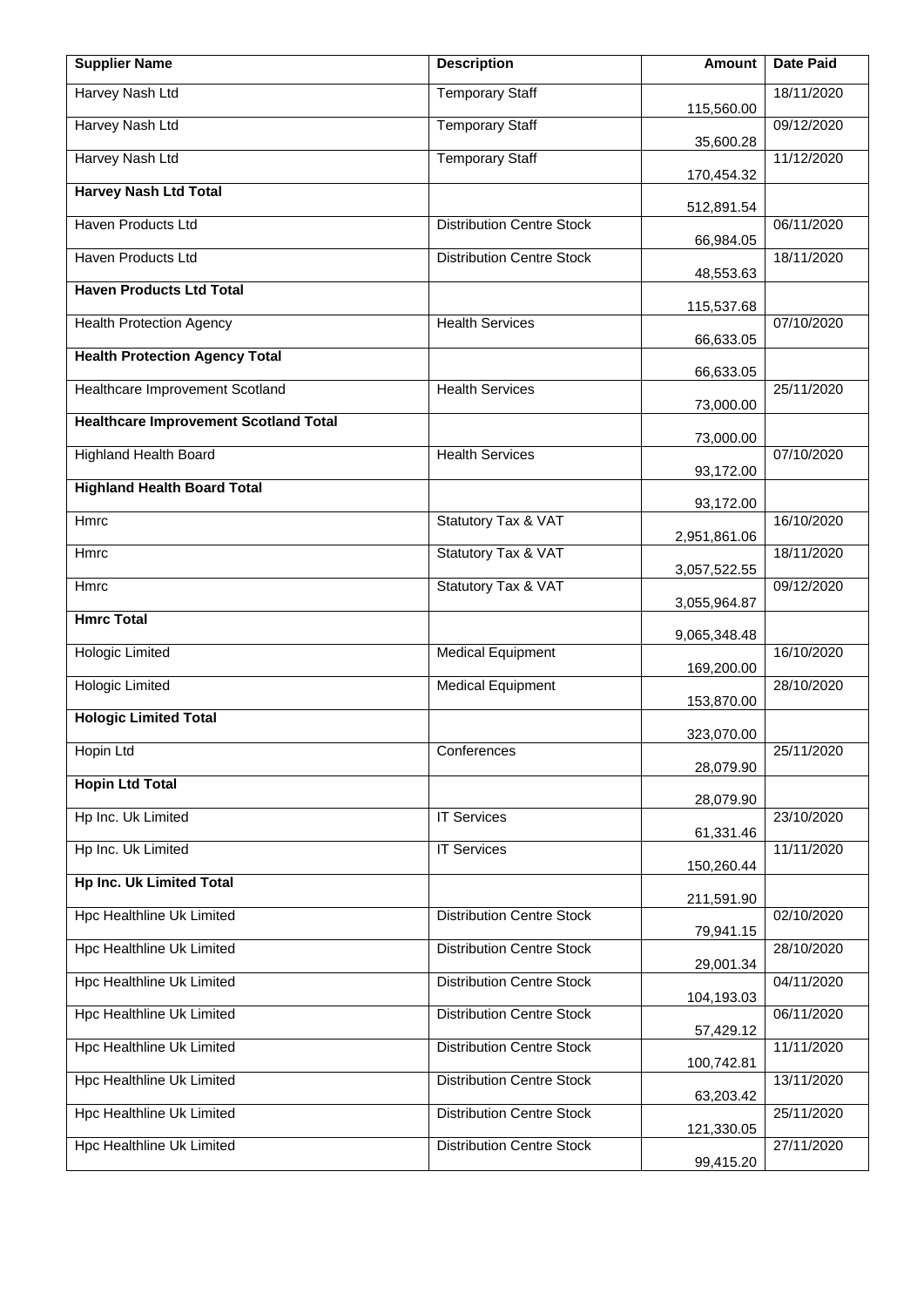| <b>Supplier Name</b>                      | <b>Description</b>                  | <b>Amount</b>          | <b>Date Paid</b> |
|-------------------------------------------|-------------------------------------|------------------------|------------------|
| <b>Hpc Healthline Uk Limited</b>          | <b>Distribution Centre Stock</b>    | 94,451.81              | 02/12/2020       |
| Hpc Healthline Uk Limited                 | <b>Distribution Centre Stock</b>    | 140,745.75             | 09/12/2020       |
| Hpc Healthline Uk Limited                 | <b>Distribution Centre Stock</b>    | 198,931.82             | 16/12/2020       |
| <b>Hpc Healthline Uk Limited</b>          | <b>Distribution Centre Stock</b>    | 95,590.74              | 18/12/2020       |
| <b>Hpc Healthline Uk Limited</b>          | <b>Distribution Centre Stock</b>    | 52,885.78              | 24/12/2020       |
| <b>Hpc Healthline Uk Limited Total</b>    |                                     | 1,237,862.02           |                  |
| Hulley And Kirkwood                       | <b>Professional Services</b>        | 39,321.25              | 18/12/2020       |
| <b>Hulley And Kirkwood Total</b>          |                                     | 39,321.25              |                  |
| <b>Human Tissue Authority</b>             | <b>Blood Services</b>               | 33,285.00              | 28/10/2020       |
| <b>Human Tissue Authority Total</b>       |                                     | 33,285.00              |                  |
| Hutchison Technologies Ltd                | <b>IT Services</b>                  | 341,798.40             | 07/10/2020       |
| <b>Hutchison Technologies Ltd Total</b>   |                                     | 341,798.40             |                  |
| Icu Uk Medical Limited                    | <b>Distribution Centre Stock</b>    | 87,096.00              | 09/12/2020       |
| <b>Icu Uk Medical Limited Total</b>       |                                     | 87,096.00              |                  |
| <b>Intersurgical Ltd</b>                  | <b>Distribution Centre Stock</b>    | 26,585.24              | 04/11/2020       |
| <b>Intersurgical Ltd</b>                  | <b>Distribution Centre Stock</b>    | 28,709.21              | 02/12/2020       |
| <b>Intersurgical Ltd</b>                  | <b>Distribution Centre Stock</b>    | 29,726.11              | 16/12/2020       |
| <b>Intersurgical Ltd Total</b>            |                                     | 85,020.56              |                  |
| Intersystems                              | <b>IT Services</b>                  | 240,301.20             | 16/12/2020       |
| <b>Intersystems Total</b>                 |                                     | 240,301.20             |                  |
| Iom Consulting Ltd                        | <b>Occupational Health Services</b> | 314,603.36             | 16/10/2020       |
| Iom Consulting Ltd                        | <b>Occupational Health Services</b> | 134,093.24             | 24/12/2020       |
| <b>Iom Consulting Ltd Total</b>           |                                     | 448,696.60             |                  |
| John Graham Construction Ltd              | <b>Property Services</b>            |                        | 14/10/2020       |
| <b>John Graham Construction Ltd Total</b> |                                     | 37,834.70              |                  |
| John Mitchell (grangemouth) Limited       | <b>Clinical Waste Services</b>      | 37,834.70<br>27,987.60 | 09/10/2020       |
| John Mitchell (grangemouth) Limited       | <b>Clinical Waste Services</b>      | 48,998.40              | 20/11/2020       |
| John Mitchell (grangemouth) Limited Total |                                     |                        |                  |
| Johnson + Johnson Medical Ltd             | <b>Distribution Centre Stock</b>    | 76,986.00<br>93,850.97 | 07/10/2020       |
| Johnson + Johnson Medical Ltd             | <b>Distribution Centre Stock</b>    | 52,546.51              | 14/10/2020       |
| Johnson + Johnson Medical Ltd             | <b>Distribution Centre Stock</b>    | 201,959.79             | 28/10/2020       |
| Johnson + Johnson Medical Ltd             | <b>Distribution Centre Stock</b>    | 38,435.81              | 04/11/2020       |
| Johnson + Johnson Medical Ltd             | <b>Distribution Centre Stock</b>    | 120,061.88             | 06/11/2020       |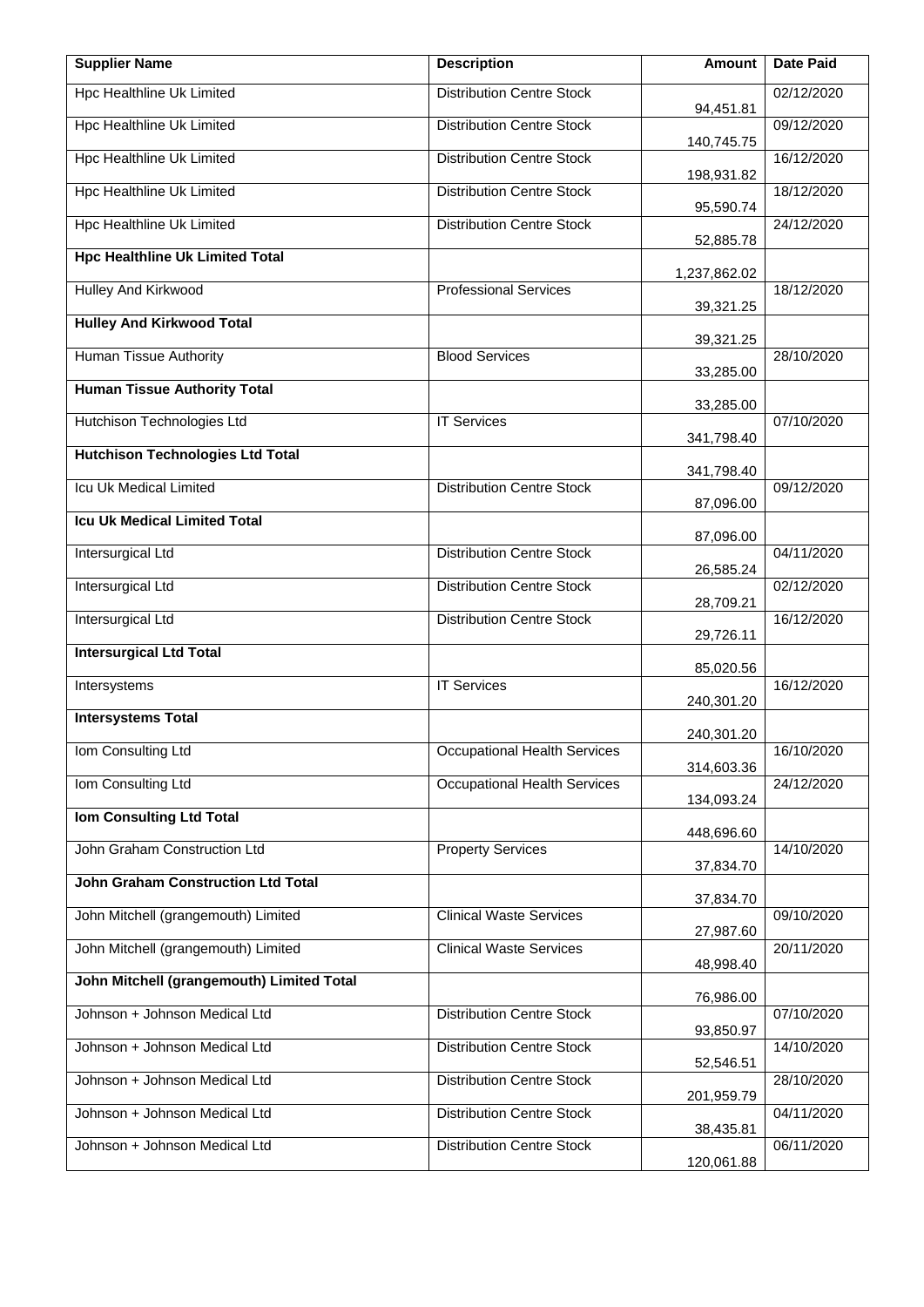| <b>Supplier Name</b>                | <b>Description</b>               | Amount     | <b>Date Paid</b> |
|-------------------------------------|----------------------------------|------------|------------------|
| Johnson + Johnson Medical Ltd       | <b>Distribution Centre Stock</b> | 41,359.99  | 11/11/2020       |
| Johnson + Johnson Medical Ltd       | <b>Distribution Centre Stock</b> | 48,673.00  | 13/11/2020       |
| Johnson + Johnson Medical Ltd       | <b>Distribution Centre Stock</b> | 122,542.23 | 18/11/2020       |
| Johnson + Johnson Medical Ltd       | <b>Distribution Centre Stock</b> | 58,639.53  | 27/11/2020       |
| Johnson + Johnson Medical Ltd       | <b>Distribution Centre Stock</b> | 99,916.13  | 02/12/2020       |
| Johnson + Johnson Medical Ltd       | <b>Distribution Centre Stock</b> | 31,068.85  | 04/12/2020       |
| Johnson + Johnson Medical Ltd       | <b>Distribution Centre Stock</b> | 27,343.12  | 09/12/2020       |
| Johnson + Johnson Medical Ltd Total |                                  | 936,397.81 |                  |
| Kapitex Healthcare Ltd              | <b>Distribution Centre Stock</b> | 72,440.62  | 16/12/2020       |
| <b>Kapitex Healthcare Ltd Total</b> |                                  | 72,440.62  |                  |
| Kci Medical Ltd                     | <b>Distribution Centre Srock</b> | 26,214.46  | 24/12/2020       |
| <b>Kci Medical Ltd Total</b>        |                                  | 26,214.46  |                  |
| Keela/ilasco Ltd                    | <b>Distribution Centre Stock</b> | 169,237.80 | 23/10/2020       |
| Keela/ilasco Ltd                    | <b>Distribution Centre Stock</b> | 169,237.80 | 28/10/2020       |
| Keela/ilasco Ltd                    | <b>Distribution Centre Stock</b> | 101,542.68 | 11/11/2020       |
| Keela/ilasco Ltd                    | <b>Distribution Centre Stock</b> | 84,618.90  | 13/11/2020       |
| Keela/ilasco Ltd                    | <b>Distribution Centre Stock</b> | 84,618.90  | 18/11/2020       |
| Keela/ilasco Ltd                    | <b>Distribution Centre Stock</b> | 203,085.36 | 02/12/2020       |
| Keela/ilasco Ltd                    | <b>Distribution Centre Stock</b> | 101,542.68 | 09/12/2020       |
| Keela/ilasco Ltd Total              |                                  | 913,884.12 |                  |
| Kent Pharma Uk Ltd                  | <b>Medical Equipment</b>         | 120,654.18 | 30/10/2020       |
| Kent Pharma Uk Ltd Total            |                                  | 120,654.18 |                  |
| Kimberly-clark                      | <b>Distribution Centre Stock</b> | 116,722.62 | 02/10/2020       |
| Kimberly-clark                      | <b>Distribution Centre Stock</b> | 116,144.28 | 07/10/2020       |
| Kimberly-clark                      | <b>Distribution Centre Stock</b> | 101,088.00 | 09/10/2020       |
| Kimberly-clark                      | <b>Distribution Centre Stock</b> | 37,371.20  | 14/10/2020       |
| Kimberly-clark                      | <b>Distribution Centre Stock</b> | 134,698.47 | 16/10/2020       |
| Kimberly-clark                      | <b>Distribution Centre Stock</b> | 39,798.72  | 21/10/2020       |
| Kimberly-clark                      | <b>Distribution Centre Stock</b> | 37,897.27  | 23/10/2020       |
| Kimberly-clark                      | <b>Distribution Centre Stock</b> | 78,503.04  | 28/10/2020       |
| Kimberly-clark                      | <b>Distribution Centre Stock</b> | 97,484.54  | 30/10/2020       |
| Kimberly-clark                      | <b>Distribution Centre Stock</b> | 129,305.28 | 04/11/2020       |
| Kimberly-clark                      | <b>Distribution Centre Stock</b> | 181,847.95 | 06/11/2020       |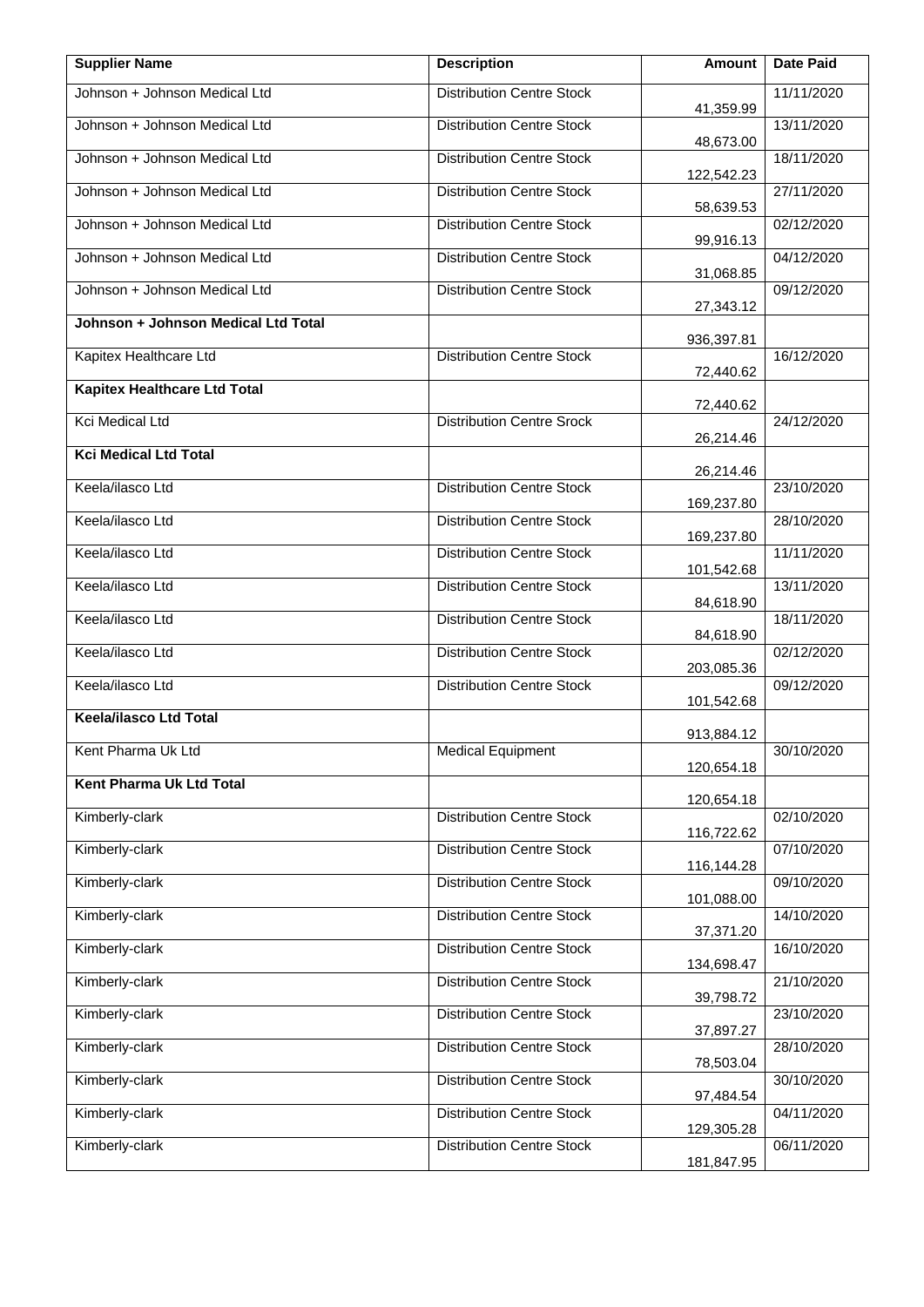| <b>Supplier Name</b>                                          | <b>Description</b>               | <b>Amount</b>              | <b>Date Paid</b> |
|---------------------------------------------------------------|----------------------------------|----------------------------|------------------|
| Kimberly-clark                                                | <b>Distribution Centre Stock</b> | 77,180.22                  | 11/11/2020       |
| Kimberly-clark                                                | <b>Distribution Centre Stock</b> | 92,513.07                  | 13/11/2020       |
| Kimberly-clark                                                | <b>Distribution Centre Stock</b> | 78,426.54                  | 18/11/2020       |
| Kimberly-clark                                                | <b>Distribution Centre Stock</b> | 39,798.72                  | 20/11/2020       |
| Kimberly-clark                                                | <b>Distribution Centre Stock</b> | 78,414.41                  | 25/11/2020       |
| Kimberly-clark                                                | <b>Distribution Centre Stock</b> | 33,689.26                  | 27/11/2020       |
| Kimberly-clark                                                | <b>Distribution Centre Stock</b> | 93,700.66                  | 02/12/2020       |
| Kimberly-clark                                                | <b>Distribution Centre Stock</b> | 94,221.87                  | 04/12/2020       |
| Kimberly-clark                                                | <b>Distribution Centre Stock</b> | 128,860.45                 | 09/12/2020       |
| Kimberly-clark                                                | <b>Distribution Centre Stock</b> | 56,463.58                  | 11/12/2020       |
| Kimberly-clark                                                | <b>Distribution Centre Stock</b> | 36,623.70                  | 16/12/2020       |
| Kimberly-clark                                                | <b>Distribution Centre Stock</b> | 53,062.36                  | 18/12/2020       |
| Kimberly-clark                                                | <b>Distribution Centre Stock</b> | 90,342.72                  | 24/12/2020       |
| <b>Kimberly-clark Total</b>                                   |                                  | 2,024,158.93               |                  |
| King S College Hospitals Nhs Foundation Trust                 | <b>Commissioned Services</b>     | 96,085.55                  | 24/12/2020       |
| King S College Hospitals Nhs Foundation Trust<br><b>Total</b> |                                  | 96,085.55                  |                  |
| Kinto Uk Limited                                              | Lease Cars                       | 49,749.80                  | 02/12/2020       |
| <b>Kinto Uk Limited Total</b>                                 |                                  | 49,749.80                  |                  |
| Knight Frank Llp                                              | <b>Property Services</b>         | 30,258.30                  | 21/10/2020       |
| Knight Frank Llp                                              | <b>Property Services</b>         | 517,042.50                 | 09/12/2020       |
| <b>Knight Frank Llp Total</b>                                 |                                  | 547,300.80                 |                  |
| Korn Ferry (uk) Limited                                       | Transport                        | 27,234.00                  | 25/11/2020       |
| Korn Ferry (uk) Limited Total                                 |                                  | 27,234.00                  |                  |
| Kpmg Llp                                                      | <b>Professional Services</b>     |                            | 07/10/2020       |
| <b>Kpmg Llp</b>                                               | <b>Professional Services</b>     | 66,516.60<br>115,460.40    | 14/10/2020       |
| Kpmg Llp                                                      | <b>Professional Services</b>     |                            | 28/10/2020       |
| Kpmg Llp                                                      | <b>Professional Services</b>     | 728,505.37<br>180,727.13   | 04/11/2020       |
| Kpmg Llp                                                      | <b>Professional Services</b>     |                            | 25/11/2020       |
| Kpmg Llp                                                      | <b>Professional Services</b>     | 1,209,216.76<br>282,196.34 | 18/12/2020       |
| <b>Kpmg Llp Total</b>                                         |                                  |                            |                  |
| Labmode Ltd                                                   | <b>Blood Services</b>            | 2,582,622.60               | 21/10/2020       |
| <b>Labmode Ltd Total</b>                                      |                                  | 60,096.00                  |                  |
| Life Technologies Limited                                     | <b>Blood Services</b>            | 60,096.00<br>73,601.76     | 16/10/2020       |
|                                                               |                                  |                            |                  |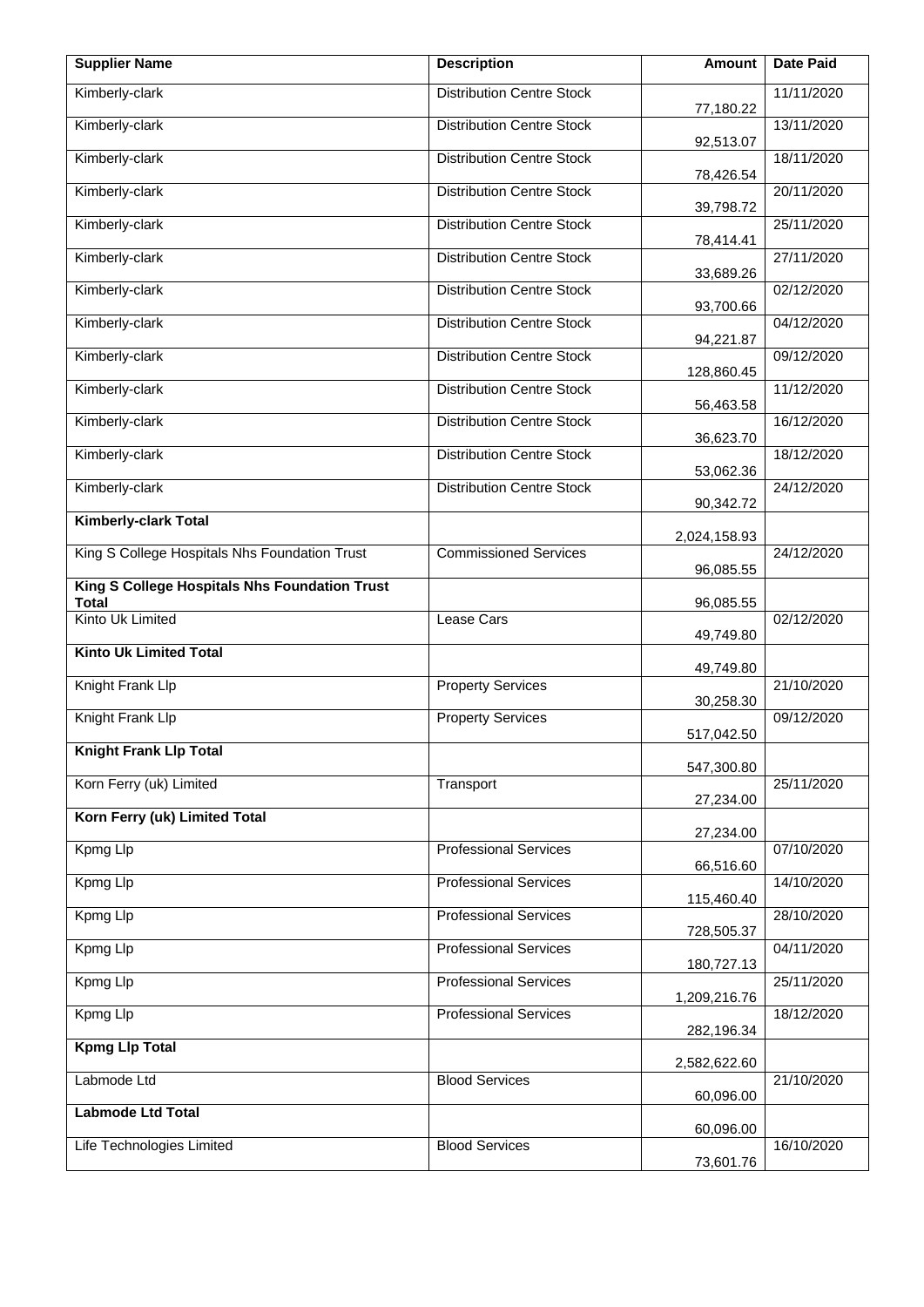| <b>Supplier Name</b>                                          | <b>Description</b>               | Amount                 | <b>Date Paid</b> |
|---------------------------------------------------------------|----------------------------------|------------------------|------------------|
| Life Technologies Limited                                     | <b>Blood Services</b>            | 7,440,000.00           | 24/12/2020       |
| <b>Life Technologies Limited Total</b>                        |                                  | 7,513,601.76           |                  |
| Livingston James                                              | <b>Temporary Staff</b>           | 29,220.00              | 13/11/2020       |
| <b>Livingston James Total</b>                                 |                                  | 29,220.00              |                  |
| Lorien Resourcing Limited                                     | <b>IT Services</b>               | 31,210.08              | 24/12/2020       |
| <b>Lorien Resourcing Limited Total</b>                        |                                  | 31,210.08              |                  |
| Lumiradx Uk Ltd                                               | <b>Medical Equipment</b>         | 48,000.00              | 02/10/2020       |
| Lumiradx Uk Ltd                                               | <b>Medical Equipment</b>         | 1,947,656.16           | 16/10/2020       |
| Lumiradx Uk Ltd                                               | <b>Medical Equipment</b>         | 456,000.00             | 30/10/2020       |
| Lumiradx Uk Ltd                                               | <b>Medical Equipment</b>         | 57,312.00              | 20/11/2020       |
| <b>Lumiradx Uk Ltd Total</b>                                  |                                  | 2,508,968.16           |                  |
| Lynton Trailers (uk) Ltd                                      | Vehicles                         | 214,509.31             | 09/10/2020       |
| <b>Lynton Trailers (uk) Ltd Total</b>                         |                                  | 214,509.31             |                  |
| Macarthys Laboratories L T/a Martindale Pharm                 | <b>Medical Equipment</b>         | 78,119.45              | 20/11/2020       |
| Macarthys Laboratories L T/a Martindale Pharm<br><b>Total</b> |                                  | 78,119.45              |                  |
| Mackay And Lynn Ltd                                           | <b>Distribution Centre Stock</b> | 29,521.86              | 30/10/2020       |
| <b>Mackay And Lynn Ltd Total</b>                              |                                  | 29,521.86              |                  |
| Maco Pharma Uk Ltd                                            | <b>Distribution Centre Stock</b> | 65,842.37              | 16/10/2020       |
| Maco Pharma Uk Ltd                                            | <b>Distribution Centre Stock</b> | 96,474.82              | 11/11/2020       |
| Maco Pharma Uk Ltd                                            | <b>Distribution Centre Stock</b> | 84,084.72              | 02/12/2020       |
| <b>Maco Pharma Uk Ltd Total</b>                               |                                  | 246,401.91             |                  |
| Mak Systems Group Ltd                                         | <b>IT Services</b>               | 165,000.00             | 21/10/2020       |
| <b>Mak Systems Group Ltd Total</b>                            |                                  | 165,000.00             |                  |
| Manchester University Nhs Foundation Trust                    | <b>Commissioned Services</b>     |                        | 04/11/2020       |
| Manchester University Nhs Foundation Trust                    | <b>Commissioned Services</b>     | 32,764.87<br>34,407.00 | 24/12/2020       |
| <b>Manchester University Nhs Foundation Trust Total</b>       |                                  |                        |                  |
| Mass Information SystemsItd                                   | <b>IT Services</b>               | 67,171.87<br>29,726.76 | 04/11/2020       |
| <b>Mass Information SystemsItd Total</b>                      |                                  | 29,726.76              |                  |
| Mast Group Ltd                                                | <b>Medical Equipment</b>         | 103,944.68             | 07/10/2020       |
| <b>Mast Group Ltd</b>                                         | <b>Medical Equipment</b>         | 705,993.40             | 09/10/2020       |
| <b>Mast Group Ltd</b>                                         | <b>Medical Equipment</b>         | 282,841.70             | 14/10/2020       |
| <b>Mast Group Ltd</b>                                         | <b>Medical Equipment</b>         | 795,015.40             | 21/10/2020       |
| <b>Mast Group Ltd</b>                                         | <b>Medical Equipment</b>         | 43,524.34              | 04/11/2020       |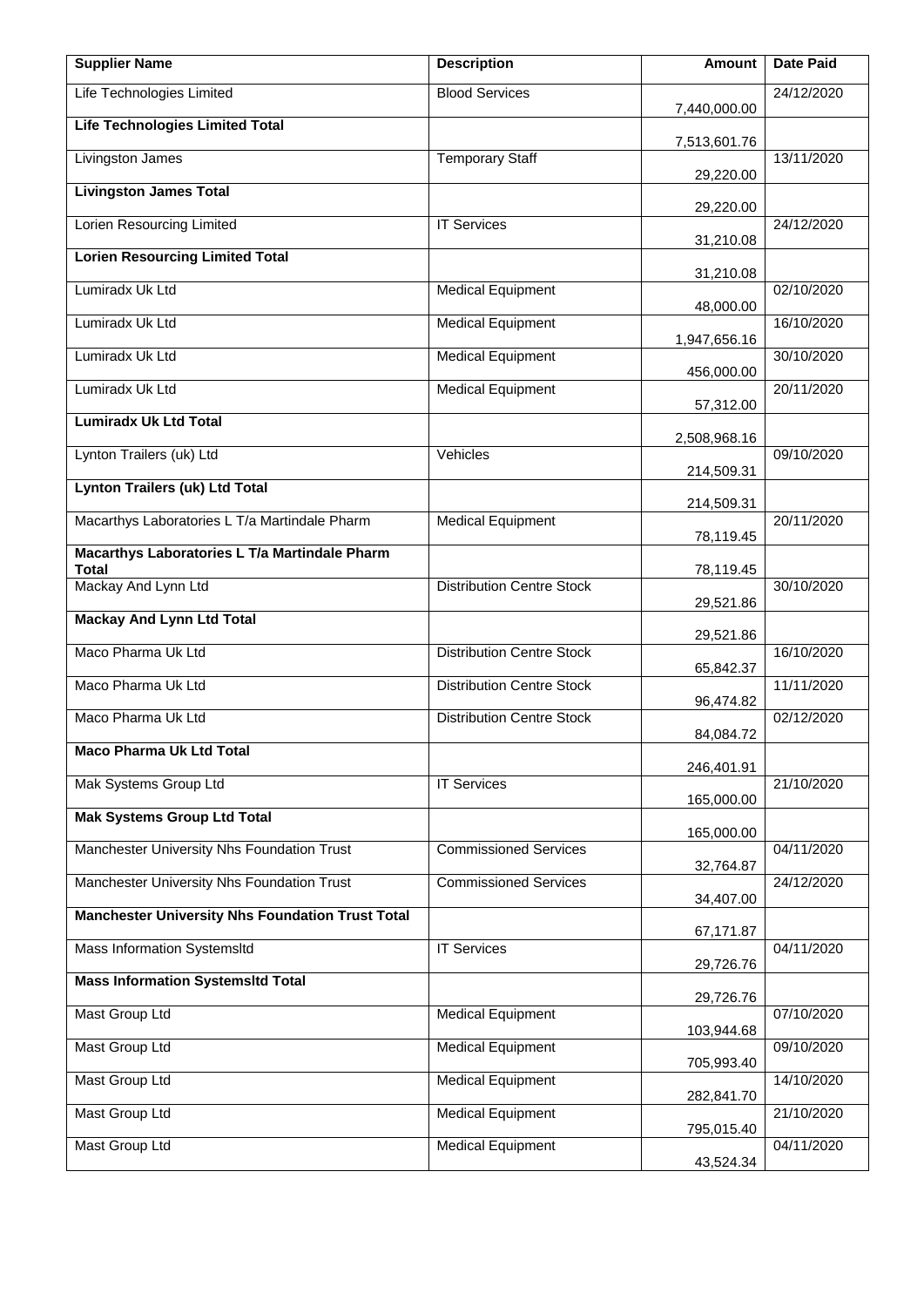| <b>Supplier Name</b>                           | <b>Description</b>               | Amount       | <b>Date Paid</b> |
|------------------------------------------------|----------------------------------|--------------|------------------|
| <b>Mast Group Ltd</b>                          | <b>Medical Equipment</b>         | 352,670.38   | 06/11/2020       |
| <b>Mast Group Ltd</b>                          | <b>Medical Equipment</b>         | 333,609.74   | 20/11/2020       |
| <b>Mast Group Ltd</b>                          | <b>Medical Equipment</b>         | 466,762.93   | 25/11/2020       |
| <b>Mast Group Ltd</b>                          | <b>Medical Equipment</b>         | 711,388.25   | 11/12/2020       |
| <b>Mast Group Ltd</b>                          | <b>Medical Equipment</b>         | 168,703.53   | 16/12/2020       |
| <b>Mast Group Ltd Total</b>                    |                                  | 3,964,454.35 |                  |
| Mauser Uk Limited                              | <b>Distribution Centre Stock</b> | 39,117.07    | 02/10/2020       |
| Mauser Uk Limited                              | <b>Distribution Centre Stock</b> | 26,912.63    | 07/10/2020       |
| Mauser Uk Limited                              | <b>Distribution Centre Stock</b> | 45,596.33    | 16/10/2020       |
| Mauser Uk Limited                              | <b>Distribution Centre Stock</b> | 60,355.25    | 28/10/2020       |
| Mauser Uk Limited                              | <b>Distribution Centre Stock</b> | 34,076.49    | 11/11/2020       |
| Mauser Uk Limited                              | <b>Distribution Centre Stock</b> | 73,275.75    | 25/11/2020       |
| Mauser Uk Limited                              | <b>Distribution Centre Stock</b> | 42,826.87    | 04/12/2020       |
| Mauser Uk Limited                              | <b>Distribution Centre Stock</b> | 44,830.08    | 16/12/2020       |
| <b>Mauser Uk Limited Total</b>                 |                                  | 366,990.47   |                  |
| Medical Supply Co. Ltd                         | <b>Blood Services</b>            | 39,280.00    | 04/11/2020       |
| <b>Medical Supply Co. Ltd Total</b>            |                                  | 39,280.00    |                  |
| Medical Wire And Equipment Co (bath) Ltd       | <b>Distribution Centre Stock</b> | 37,421.28    | 14/10/2020       |
| Medical Wire And Equipment Co (bath) Ltd       | <b>Distribution Centre Stock</b> | 95,952.00    | 24/12/2020       |
| Medical Wire And Equipment Co (bath) Ltd Total |                                  | 133,373.28   |                  |
| Medline Industries Ltd                         | <b>Distribution Centre Stock</b> | 68,452.70    | 16/12/2020       |
| Medline Industries Ltd                         | <b>Distribution Centre Stock</b> | 29,243.45    | 14/10/2020       |
| Medline Industries Ltd                         | <b>Distribution Centre Stock</b> | 33,201.37    | 23/10/2020       |
| Medline Industries Ltd                         | <b>Distribution Centre Stock</b> | 40,512.90    | 30/10/2020       |
| Medline Industries Ltd                         | <b>Distribution Centre Stock</b> | 47,555.08    | 06/11/2020       |
| Medline Industries Ltd                         | <b>Distribution Centre Stock</b> | 68,574.93    | 11/11/2020       |
| Medline Industries Ltd                         | <b>Distribution Centre Stock</b> | 46,944.00    | 13/11/2020       |
| Medline Industries Ltd                         | <b>Distribution Centre Stock</b> | 86,822.48    | 18/11/2020       |
| Medline Industries Ltd                         | <b>Distribution Centre Stock</b> | 26,262.28    | 20/11/2020       |
| Medline Industries Ltd                         | <b>Distribution Centre Stock</b> | 42,686.18    | 02/12/2020       |
| Medline Industries Ltd                         | <b>Distribution Centre Stock</b> | 44,231.24    | 09/12/2020       |
| Medline Industries Ltd                         | <b>Distribution Centre Stock</b> | 45,702.65    | 16/12/2020       |
| Medline Industries Ltd                         | <b>Distribution Centre Stock</b> | 45,774.98    | 24/12/2020       |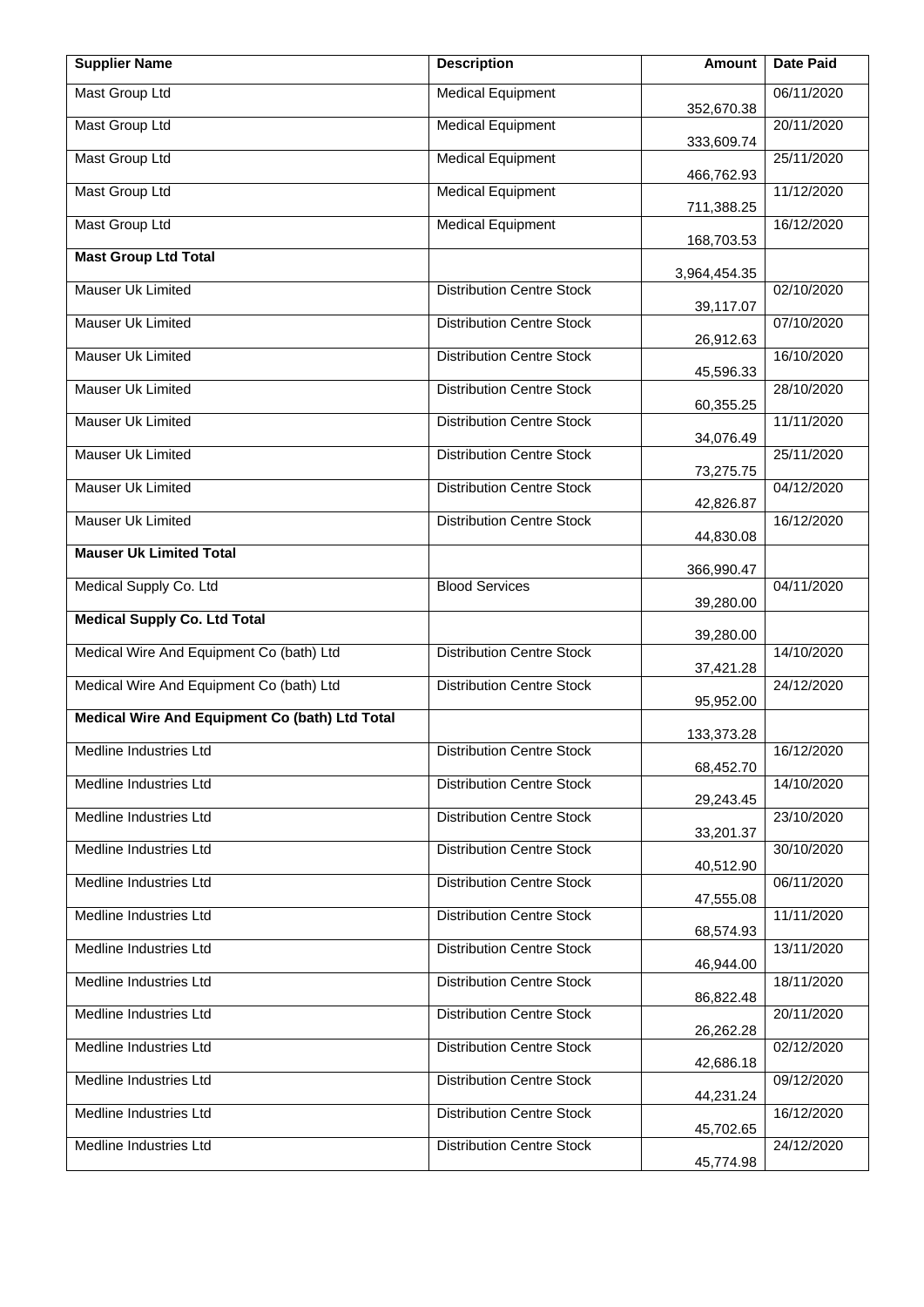| <b>Supplier Name</b>                  | <b>Description</b>               | Amount                  | <b>Date Paid</b> |
|---------------------------------------|----------------------------------|-------------------------|------------------|
| <b>Medline Industries Ltd Total</b>   |                                  | 625,964.24              |                  |
| Medtronic Ltd                         | <b>Distribution Centre Stock</b> | 79,246.92               | 02/10/2020       |
| <b>Medtronic Ltd</b>                  | <b>Distribution Centre Stock</b> | 102,184.26              | 07/10/2020       |
| Medtronic Ltd                         | <b>Distribution Centre Stock</b> | 111,519.41              | 09/10/2020       |
| Medtronic Ltd                         | <b>Distribution Centre Stock</b> | 78,840.26               | 16/10/2020       |
| Medtronic Ltd                         | <b>Distribution Centre Stock</b> | 147,641.85              | 21/10/2020       |
| Medtronic Ltd                         | <b>Distribution Centre Stock</b> | 210,925.82              | 28/10/2020       |
| Medtronic Ltd                         | <b>Distribution Centre Stock</b> | 129,571.31              | 30/10/2020       |
| <b>Medtronic Ltd</b>                  | <b>Distribution Centre Stock</b> | 50,381.97               | 04/11/2020       |
| <b>Medtronic Ltd</b>                  | <b>Distribution Centre Stock</b> | 28,900.48               | 06/11/2020       |
| <b>Medtronic Ltd</b>                  | <b>Distribution Centre Stock</b> | 218,251.90              | 11/11/2020       |
| Medtronic Ltd                         | <b>Distribution Centre Stock</b> | 234,404.60              | 18/11/2020       |
| Medtronic Ltd                         | <b>Distribution Centre Stock</b> | 32,099.93               | 20/11/2020       |
| Medtronic Ltd                         | <b>Distribution Centre Stock</b> |                         | 25/11/2020       |
| Medtronic Ltd                         | Distribution Centre Stock        | 58,143.92<br>331,094.39 | 02/12/2020       |
| Medtronic Ltd                         | <b>Distribution Centre Stock</b> | 119,678.10              | 24/12/2020       |
| <b>Medtronic Ltd Total</b>            |                                  | 1,932,885.12            |                  |
| Menzies Distribution Ltd              | <b>Distribution Centre Stock</b> | 771,634.38              | 11/11/2020       |
| Menzies Distribution Ltd              | <b>Distribution Centre Stock</b> | 356,854.82              | 09/12/2020       |
| <b>Menzies Distribution Ltd Total</b> |                                  | 1,128,489.20            |                  |
| Microtech Support Ltd                 | <b>IT Services</b>               | 27,000.00               | 25/11/2020       |
| <b>Microtech Support Ltd Total</b>    |                                  | 27,000.00               |                  |
| Miltenyi Biotec Ltd                   | <b>Blood Services</b>            | 59,996.28               | 25/11/2020       |
| Miltenyi Biotec Ltd                   | <b>Blood Services</b>            | 64,596.60               | 18/12/2020       |
| Miltenyi Biotec Ltd                   | <b>Blood Services</b>            | 57,927.60               | 24/12/2020       |
| <b>Miltenyi Biotec Ltd Total</b>      |                                  | 182,520.48              |                  |
| Molnlycke Healthcare Limited          | <b>Distribution Centre Stock</b> | 61,366.46               | 02/10/2020       |
| Molnlycke Healthcare Limited          | <b>Distribution Centre Stock</b> | 83,680.66               | 07/10/2020       |
| Molnlycke Healthcare Limited          | <b>Distribution Centre Stock</b> | 106,295.23              | 09/10/2020       |
| Molnlycke Healthcare Limited          | <b>Distribution Centre Stock</b> | 101,818.18              | 14/10/2020       |
| Molnlycke Healthcare Limited          | <b>Distribution Centre Stock</b> | 138,515.93              | 21/10/2020       |
| Molnlycke Healthcare Limited          | <b>Distribution Centre Stock</b> | 40,289.41               | 23/10/2020       |
| Molnlycke Healthcare Limited          | <b>Distribution Centre Stock</b> | 117,620.88              | 28/10/2020       |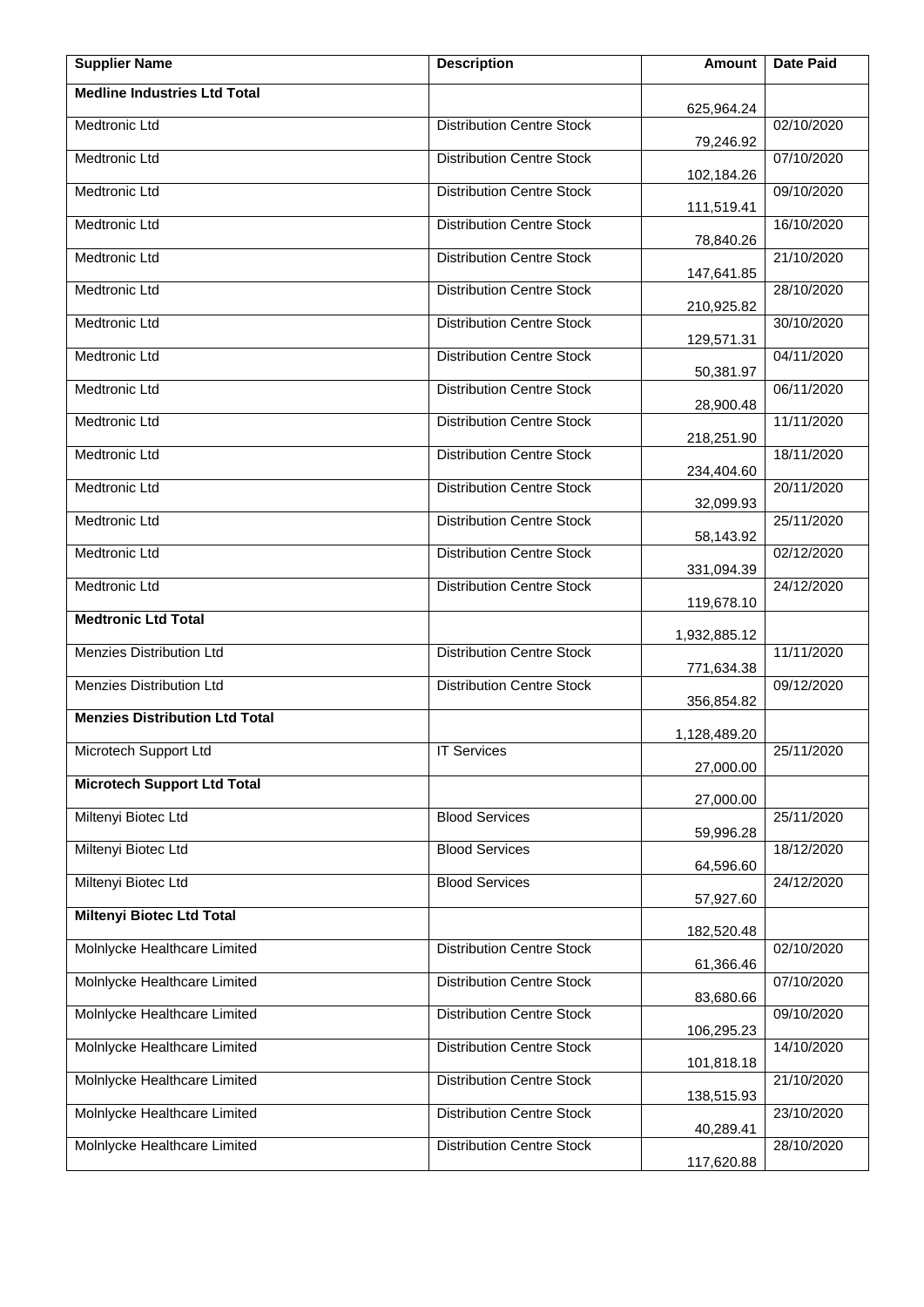| <b>Supplier Name</b>                      | <b>Description</b>               | Amount       | <b>Date Paid</b> |
|-------------------------------------------|----------------------------------|--------------|------------------|
| Molnlycke Healthcare Limited              | <b>Distribution Centre Stock</b> | 145,398.26   | 30/10/2020       |
| Molnlycke Healthcare Limited              | <b>Distribution Centre Stock</b> | 88,812.83    | 04/11/2020       |
| Molnlycke Healthcare Limited              | <b>Distribution Centre Stock</b> | 42,762.10    | 11/11/2020       |
| Molnlycke Healthcare Limited              | <b>Distribution Centre Stock</b> | 101,416.42   | 13/11/2020       |
| Molnlycke Healthcare Limited              | <b>Distribution Centre Stock</b> | 143,238.76   | 18/11/2020       |
| Molnlycke Healthcare Limited              | <b>Distribution Centre Stock</b> | 110,993.22   | 20/11/2020       |
| Molnlycke Healthcare Limited              | <b>Distribution Centre Stock</b> | 65,896.41    | 25/11/2020       |
| Molnlycke Healthcare Limited              | <b>Distribution Centre Stock</b> | 110,798.04   | 02/12/2020       |
| Molnlycke Healthcare Limited              | <b>Distribution Centre Stock</b> | 58,498.92    | 04/12/2020       |
| Molnlycke Healthcare Limited              | <b>Distribution Centre Stock</b> | 73,187.45    | 09/12/2020       |
| Molnlycke Healthcare Limited              | <b>Distribution Centre Stock</b> | 98,183.05    | 11/12/2020       |
| Molnlycke Healthcare Limited              | <b>Distribution Centre Stock</b> | 142,371.47   | 16/12/2020       |
| Molnlycke Healthcare Limited              | <b>Distribution Centre Stock</b> | 29,806.06    | 24/12/2020       |
| <b>Molnlycke Healthcare Limited Total</b> |                                  | 1,860,949.74 |                  |
| Moredun Research Institute                | <b>Blood Services</b>            | 110,047.21   | 14/10/2020       |
| Moredun Research Institute                | <b>Blood Services</b>            | 238,613.43   | 27/11/2020       |
| <b>Moredun Research Institute Total</b>   |                                  | 348,660.64   |                  |
| Morgan Hunt Uk Ltd                        | <b>IT Services</b>               | 39,708.47    | 02/10/2020       |
| <b>Morgan Hunt Uk Ltd Total</b>           |                                  | 39,708.47    |                  |
| Morgan Philips Group                      | <b>Temporary Staff</b>           | 30,023.64    | 14/10/2020       |
| Morgan Philips Group                      | <b>Temporary Staff</b>           | 26,931.78    | 16/10/2020       |
| <b>Morgan Philips Group</b>               | <b>Temporary Staff</b>           | 42,615.42    | 21/10/2020       |
| Morgan Philips Group                      | <b>Temporary Staff</b>           | 26,119.32    | 28/10/2020       |
| Morgan Philips Group                      | <b>Temporary Staff</b>           | 33,117.53    | 04/11/2020       |
| Morgan Philips Group                      | <b>Temporary Staff</b>           | 50,454.04    | 13/11/2020       |
| Morgan Philips Group                      | <b>Temporary Staff</b>           | 32,614.01    | 18/11/2020       |
| Morgan Philips Group                      | <b>Temporary Staff</b>           | 34,736.70    | 25/11/2020       |
| Morgan Philips Group                      | <b>Temporary Staff</b>           | 37,322.27    | 02/12/2020       |
| Morgan Philips Group                      | <b>Temporary Staff</b>           | 56,898.18    | 09/12/2020       |
| Morgan Philips Group                      | <b>Temporary Staff</b>           | 33,658.55    | 16/12/2020       |
| Morgan Philips Group                      | <b>Temporary Staff</b>           | 51,076.85    | 24/12/2020       |
| <b>Morgan Philips Group Total</b>         |                                  | 455,568.29   |                  |
| Morris And Spottiswood Limited            | <b>Property Services</b>         | 52,605.96    | 09/10/2020       |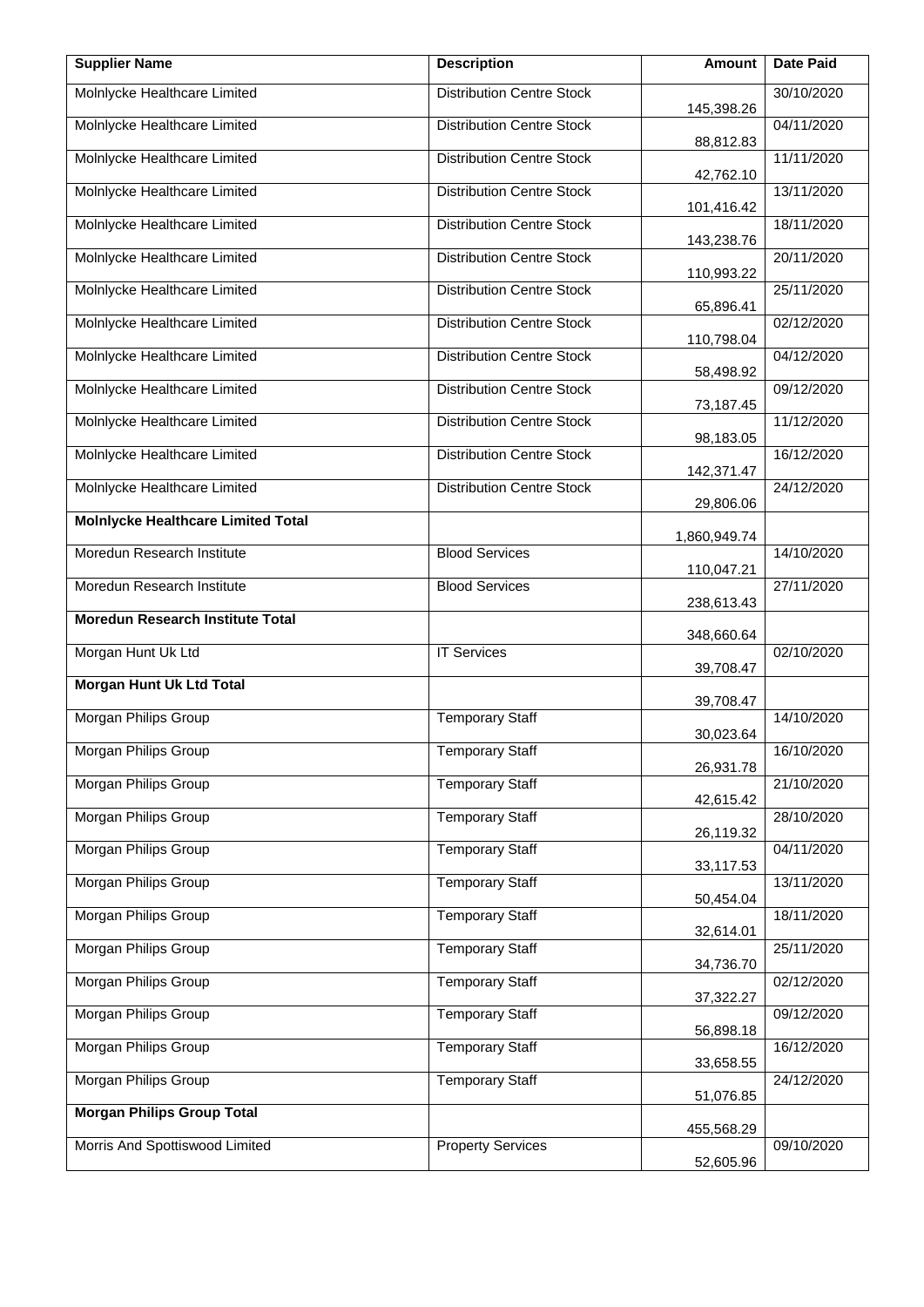| <b>Supplier Name</b>                          | <b>Description</b>           | <b>Amount</b>          | <b>Date Paid</b> |
|-----------------------------------------------|------------------------------|------------------------|------------------|
| Morris And Spottiswood Limited                | <b>Property Services</b>     | 277,801.84             | 28/10/2020       |
| Morris And Spottiswood Limited                | <b>Property Services</b>     | 111,184.66             | 06/11/2020       |
| Morris And Spottiswood Limited                | <b>Property Services</b>     | 406,870.31             | 11/11/2020       |
| Morris And Spottiswood Limited                | <b>Property Services</b>     | 159,795.14             | 20/11/2020       |
| Morris And Spottiswood Limited                | <b>Property Services</b>     | 386,481.47             | 25/11/2020       |
| Morris And Spottiswood Limited                | <b>Property Services</b>     | 486,540.18             | 27/11/2020       |
| Morris And Spottiswood Limited                | <b>Property Services</b>     | 598,226.35             | 18/12/2020       |
| Morris And Spottiswood Limited                | <b>Property Services</b>     | 192,454.82             | 24/12/2020       |
| <b>Morris And Spottiswood Limited Total</b>   |                              | 2,671,960.73           |                  |
| Movianto Uk Ltd                               | <b>Medical Equipment</b>     | 86,623.98              | 11/11/2020       |
| Movianto Uk Ltd                               | <b>Medical Equipment</b>     | 220,251.32             | 02/12/2020       |
| Movianto Uk Ltd                               | <b>Medical Equipment</b>     | 54,219.60              | 04/12/2020       |
| <b>Movianto Uk Ltd Total</b>                  |                              | 361,094.90             |                  |
| Nat Inst Health Clinical Excellence           | <b>Professional Services</b> |                        | 09/12/2020       |
| Nat Inst Health Clinical Excellence           | <b>Professional Services</b> | 54,753.39<br>78,000.00 | 24/12/2020       |
| Nat Inst Health Clinical Excellence Total     |                              | 132,753.39             |                  |
| Ncc Group Security Services Ltd               | <b>Professional Services</b> | 26,400.00              | 24/12/2020       |
| <b>Ncc Group Security Services Ltd Total</b>  |                              | 26,400.00              |                  |
| Nearform Ltd                                  | <b>IT Services</b>           | 104,534.75             | 24/12/2020       |
| <b>Nearform Ltd Total</b>                     |                              | 104,534.75             |                  |
| Nhs (scotland And North England) Credit Union | <b>Staff Credit Union</b>    |                        | 16/10/2020       |
| Nhs (scotland And North England) Credit Union | <b>Staff Credit Union</b>    | 31,093.07              | 18/11/2020       |
| Nhs (scotland And North England) Credit Union | <b>Staff Credit Union</b>    | 31,966.07              | 09/12/2020       |
| Nhs (scotland And North England) Credit Union |                              | 31,908.07              |                  |
| <b>Total</b><br>Nhs 24                        | <b>Health Services</b>       | 94,967.21              | 07/10/2020       |
| <b>Nhs 24 Total</b>                           |                              | 45,029.01              |                  |
| Nhs Ayrshire And Arran                        | <b>Health Services</b>       | 45,029.01              | 04/11/2020       |
| <b>Nhs Ayrshire And Arran Total</b>           |                              | 31,403.29              |                  |
| Nhs Blood And Transplant                      | <b>Blood Services</b>        | 31,403.29              | 14/10/2020       |
| Nhs Blood And Transplant                      | <b>Blood Services</b>        | 27,300.06              | 21/10/2020       |
| <b>Nhs Blood And Transplant Total</b>         |                              | 3,246,742.23           |                  |
| Nhs England                                   | <b>Commissioned Services</b> | 3,274,042.29           | 28/10/2020       |
| Nhs England                                   | <b>Commissioned Services</b> | 474,791.00             | 25/11/2020       |
|                                               |                              | 3,685,159.00           |                  |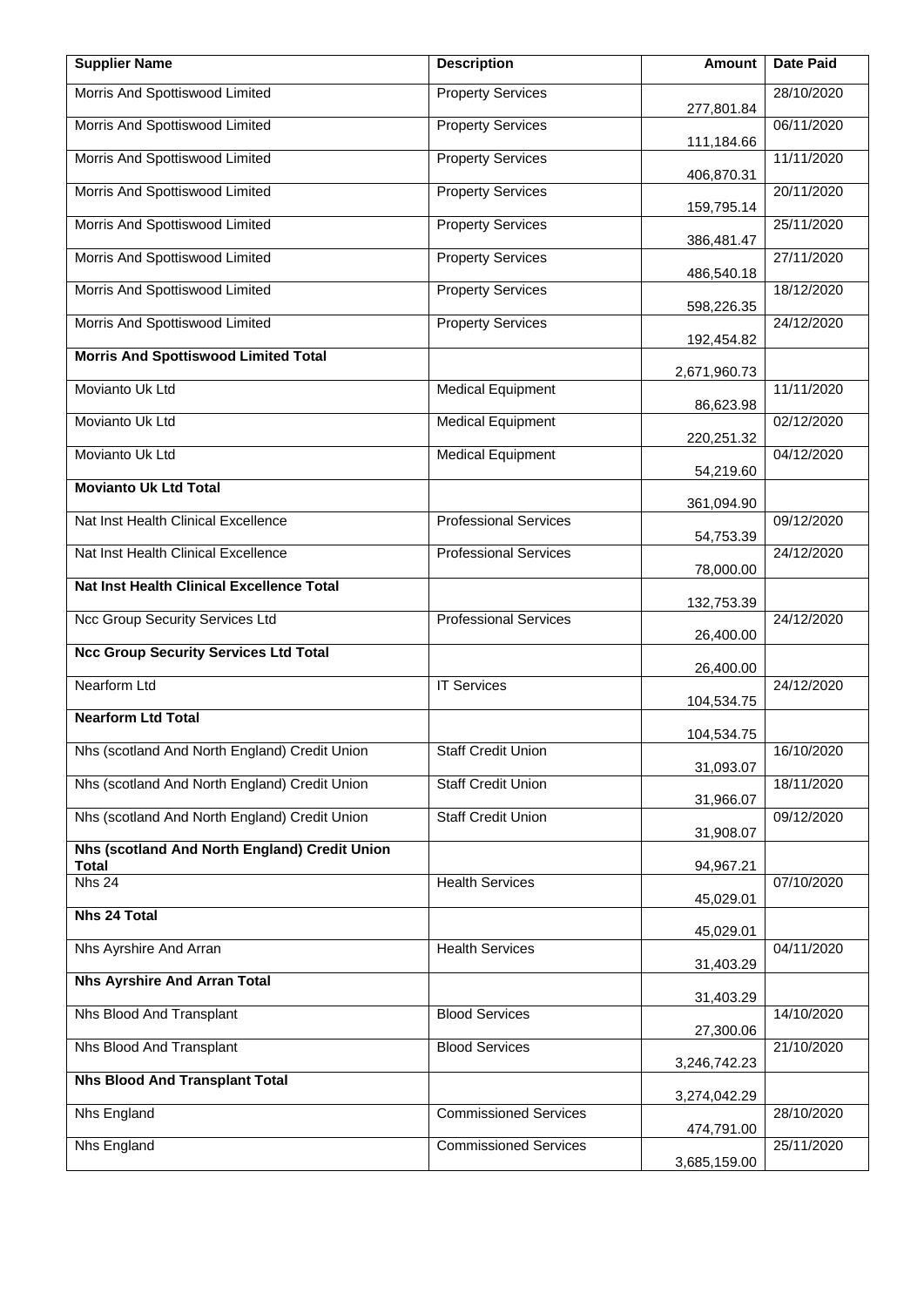| <b>Supplier Name</b>                       | <b>Description</b>               | <b>Amount</b>            | <b>Date Paid</b> |
|--------------------------------------------|----------------------------------|--------------------------|------------------|
| <b>Nhs England Total</b>                   |                                  | 4,159,950.00             |                  |
| Nhs Grampian                               | <b>Health Services</b>           | 86,324.22                | 07/10/2020       |
| Nhs Grampian                               | <b>Health Services</b>           | 780,588.50               | 02/12/2020       |
| <b>Nhs Grampian Total</b>                  |                                  | 866,912.72               |                  |
| Nhs Greater Glasgow And Clyde              | <b>Health Services</b>           | 36,914.50                | 28/10/2020       |
| Nhs Greater Glasgow And Clyde              | <b>Health Services</b>           | 188,212.00               | 25/11/2020       |
| Nhs Greater Glasgow And Clyde              | <b>Health Services</b>           | 308,215.00               | 16/12/2020       |
| <b>Nhs Greater Glasgow And Clyde Total</b> |                                  | 533,341.50               |                  |
| <b>Nhs Lothian</b>                         | <b>Health Services</b>           | 81,366.27                | 04/11/2020       |
| <b>Nhs Lothian Total</b>                   |                                  | 81,366.27                |                  |
| <b>Nhs Western Isles</b>                   | <b>Health Services</b>           | 54,806.51                | 09/12/2020       |
| <b>Nhs Western Isles Total</b>             |                                  | 54,806.51                |                  |
| Nihon Kohden Uk Ltd                        | <b>Medical Equipment</b>         | 440,449.00               | 14/10/2020       |
| <b>Nihon Kohden Uk Ltd Total</b>           |                                  |                          |                  |
| Northgate Public Services Uk Ltd           | <b>IT Services</b>               | 440,449.00<br>105,426.00 | 09/10/2020       |
| Northgate Public Services Uk Ltd           | <b>IT Services</b>               | 97,706.90                | 02/12/2020       |
| Northgate Public Services Uk Ltd Total     |                                  |                          |                  |
| Northwards Ltd                             | <b>Clinical Waste Services</b>   | 203,132.90<br>169,082.64 | 14/10/2020       |
| <b>Northwards Ltd Total</b>                |                                  | 169,082.64               |                  |
| <b>Nuline Limited</b>                      | <b>Distribution Centre Stock</b> |                          | 14/10/2020       |
| <b>Nuline Limited Total</b>                |                                  | 50,201.95                |                  |
| O + M Halyard Uk Limited                   | <b>Distribution Centre Stock</b> | 50,201.95                | 23/10/2020       |
| O + M Halyard Uk Limited                   | <b>Distribution Centre Stock</b> | 28,728.32                | 18/11/2020       |
| O + M Halyard Uk Limited                   | <b>Distribution Centre Stock</b> | 43,031.73                | 16/12/2020       |
| O + M Halyard Uk Limited Total             |                                  | 27,017.45                |                  |
| Octapharma Ltd                             | <b>Distribution Centre Stock</b> | 98,777.50                | 07/10/2020       |
| Octapharma Ltd                             | <b>Distribution Centre Stock</b> | 137,700.00               | 14/10/2020       |
| Octapharma Ltd                             | <b>Distribution Centre Stock</b> | 38,250.00                | 06/11/2020       |
| Octapharma Ltd                             | <b>Distribution Centre Stock</b> | 102,600.00               | 04/12/2020       |
| <b>Octapharma Ltd Total</b>                |                                  | 153,090.00               |                  |
| Ontex Healthcare Uk Ltd                    | <b>Distribution Centre Stock</b> | 431,640.00               | 02/10/2020       |
| Ontex Healthcare Uk Ltd                    | <b>Distribution Centre Stock</b> | 46,539.76                | 07/10/2020       |
| Ontex Healthcare Uk Ltd                    | <b>Distribution Centre Stock</b> | 26,540.04<br>45,422.08   | 09/10/2020       |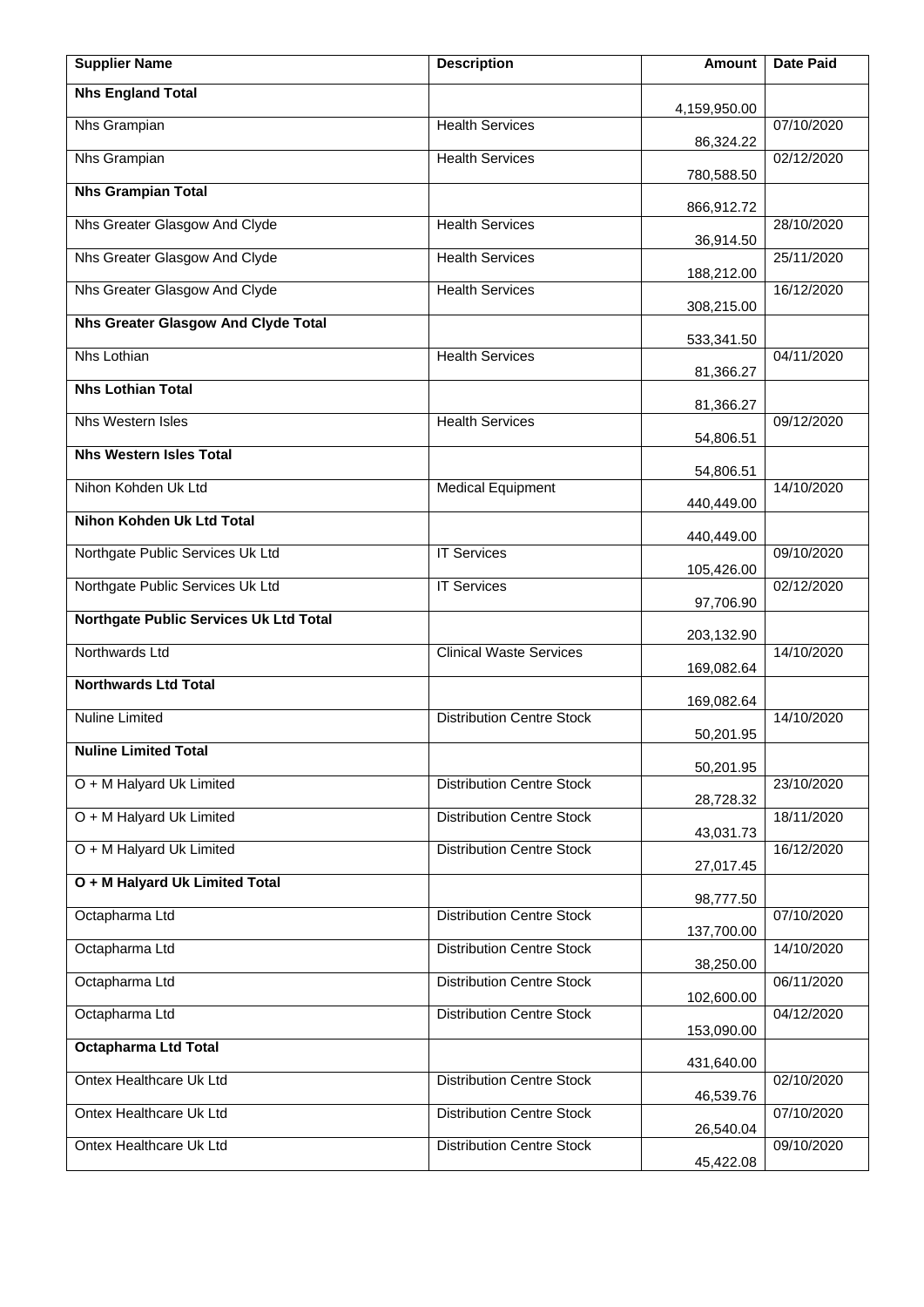| <b>Supplier Name</b>                                   | <b>Description</b>               | Amount                  | <b>Date Paid</b> |
|--------------------------------------------------------|----------------------------------|-------------------------|------------------|
| Ontex Healthcare Uk Ltd                                | <b>Distribution Centre Stock</b> | 46,860.33               | 30/10/2020       |
| Ontex Healthcare Uk Ltd                                | <b>Distribution Centre Stock</b> | 94,711.65               | 11/11/2020       |
| Ontex Healthcare Uk Ltd                                | <b>Distribution Centre Stock</b> | 26,026.07               | 13/11/2020       |
| Ontex Healthcare Uk Ltd                                | <b>Distribution Centre Stock</b> | 71,135.87               | 25/11/2020       |
| Ontex Healthcare Uk Ltd                                | <b>Distribution Centre Stock</b> | 26,373.78               | 27/11/2020       |
| Ontex Healthcare Uk Ltd                                | <b>Distribution Centre Stock</b> | 26,732.23               | 02/12/2020       |
| Ontex Healthcare Uk Ltd                                | <b>Distribution Centre Stock</b> | 50,894.77               | 04/12/2020       |
| Ontex Healthcare Uk Ltd                                | <b>Distribution Centre Stock</b> | 76,795.37               | 09/12/2020       |
| Ontex Healthcare Uk Ltd                                | <b>Distribution Centre Stock</b> | 57,415.66               | 16/12/2020       |
| Ontex Healthcare Uk Ltd                                | <b>Distribution Centre Stock</b> | 25,764.85               | 18/12/2020       |
| Ontex Healthcare Uk Ltd                                | <b>Distribution Centre Stock</b> | 44,047.30               | 24/12/2020       |
| <b>Ontex Healthcare Uk Ltd Total</b>                   |                                  | 665,259.76              |                  |
| Patient Opinion (trading As Care Opinion)              | <b>IT Services</b>               | 58,547.10               | 02/10/2020       |
| <b>Patient Opinion (trading As Care Opinion) Total</b> |                                  | 58,547.10               |                  |
| Pertemps Recruitment Partnership Ltd                   | <b>Temporary Staff</b>           | 31,006.47               | 04/11/2020       |
| Pertemps Recruitment Partnership Ltd                   | <b>Temporary Staff</b>           | 33,183.71               | 09/12/2020       |
| Pertemps Recruitment Partnership Ltd                   | <b>Temporary Staff</b>           | 34,290.90               | 24/12/2020       |
| Pertemps Recruitment Partnership Ltd Total             |                                  | 98,481.08               |                  |
| Phc Europe Bv                                          | <b>Medical Equipment</b>         | 36,542.40               | 18/11/2020       |
| <b>Phc Europe Bv Total</b>                             |                                  | 36,542.40               |                  |
| Philips Electronics Uk Ltd                             | <b>IT Services</b>               | 851,812.07              | 16/10/2020       |
| Philips Electronics Uk Ltd                             | <b>IT Services</b>               | 740,071.49              | 21/10/2020       |
| Philips Electronics Uk Ltd                             | <b>IT Services</b>               | 350,264.24              | 18/11/2020       |
| Philips Electronics Uk Ltd                             | <b>IT Services</b>               | 721,556.40              | 02/12/2020       |
| Philips Electronics Uk Ltd                             | <b>IT Services</b>               | 2,472,383.66            | 16/12/2020       |
| <b>Philips Electronics Uk Ltd Total</b>                |                                  | 5,136,087.86            |                  |
| Philips Healthcare                                     | <b>Medical Equipment</b>         | 151,004.70              | 06/11/2020       |
| <b>Philips Healthcare Total</b>                        |                                  |                         |                  |
| Polystar Plastics Ltd                                  | <b>Distribution Centre Stock</b> | 151,004.70<br>50,400.00 | 04/11/2020       |
| <b>Polystar Plastics Ltd Total</b>                     |                                  |                         |                  |
| Pro Health Solutions Limited                           | <b>Medical Equipment</b>         | 50,400.00<br>185,760.00 | 02/12/2020       |
| <b>Pro Health Solutions Limited Total</b>              |                                  |                         |                  |
| Property Partners Management Ltd                       | <b>Property Services</b>         | 185,760.00              | 27/11/2020       |
|                                                        |                                  | 38,841.93               |                  |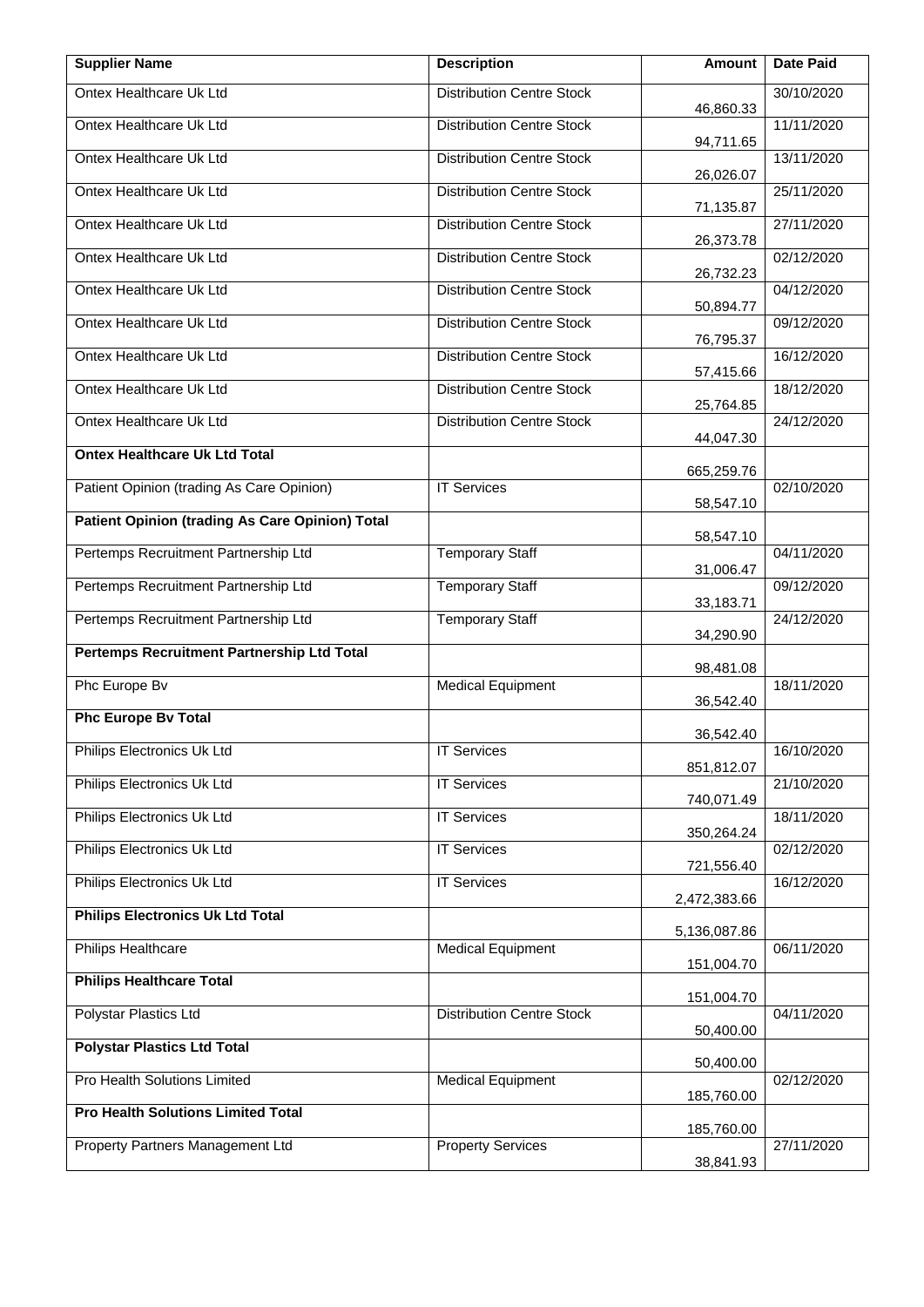| <b>Supplier Name</b>                          | <b>Description</b>               | Amount       | <b>Date Paid</b> |
|-----------------------------------------------|----------------------------------|--------------|------------------|
| <b>Property Partners Management Ltd Total</b> |                                  | 38,841.93    |                  |
| Protoshape Limited                            | <b>Blood Services</b>            | 57,600.00    | 21/10/2020       |
| Protoshape Limited                            | <b>Blood Services</b>            | 57,600.00    | 18/12/2020       |
| <b>Protoshape Limited Total</b>               |                                  | 115,200.00   |                  |
| <b>Pursuit Digital Ltd</b>                    | <b>IT Services</b>               | 282,696.66   | 09/10/2020       |
| <b>Pursuit Digital Ltd</b>                    | <b>IT Services</b>               | 414,448.50   | 14/10/2020       |
| <b>Pursuit Digital Ltd</b>                    | <b>IT Services</b>               | 1,002,502.06 | 30/10/2020       |
| <b>Pursuit Digital Ltd</b>                    | <b>IT Services</b>               | 486,796.43   | 04/11/2020       |
| <b>Pursuit Digital Ltd</b>                    | <b>IT Services</b>               | 340,299.20   | 11/11/2020       |
| <b>Pursuit Digital Ltd</b>                    | <b>IT Services</b>               | 378,392.46   | 18/11/2020       |
| <b>Pursuit Digital Ltd</b>                    | <b>IT Services</b>               | 402,123.70   | 25/11/2020       |
| <b>Pursuit Digital Ltd</b>                    | <b>IT Services</b>               | 878,207.59   | 09/12/2020       |
| <b>Pursuit Digital Ltd Total</b>              |                                  | 4,185,466.60 |                  |
| Qnostics Ltd                                  | <b>Medical Equipment</b>         | 30,588.00    | 24/12/2020       |
| <b>Qnostics Ltd Total</b>                     |                                  | 30,588.00    |                  |
| Redwood Ttm Ltd                               | <b>Distribution Centre Stock</b> | 58,522.24    | 07/10/2020       |
| Redwood Ttm Ltd                               | <b>Distribution Centre Stock</b> | 58,522.24    | 16/10/2020       |
| Redwood Ttm Ltd                               | <b>Distribution Centre Stock</b> | 58,522.24    | 23/10/2020       |
| Redwood Ttm Ltd                               | <b>Distribution Centre Stock</b> | 117,044.48   | 28/10/2020       |
| Redwood Ttm Ltd                               | <b>Distribution Centre Stock</b> | 58,522.24    | 04/11/2020       |
| Redwood Ttm Ltd                               | <b>Distribution Centre Stock</b> | 75,242.88    | 11/11/2020       |
| Redwood Ttm Ltd                               | <b>Distribution Centre Stock</b> | 150,485.76   | 02/12/2020       |
| Redwood Ttm Ltd                               | <b>Distribution Centre Stock</b> | 75,242.88    | 04/12/2020       |
| Redwood Ttm Ltd                               | <b>Distribution Centre Stock</b> | 75,242.88    | 09/12/2020       |
| <b>Redwood Ttm Ltd Total</b>                  |                                  | 727,347.84   |                  |
| Rentokil Initial Uk Ltd                       | <b>Distribution Centre Stock</b> | 145,285.20   | 09/10/2020       |
| Rentokil Initial Uk Ltd                       | <b>Distribution Centre Stock</b> | 33,890.40    | 04/11/2020       |
| <b>Rentokil Initial Uk Ltd Total</b>          |                                  | 179,175.60   |                  |
| Resmed (uk) Ltd                               | <b>Medical Equipment</b>         | 82,500.00    | 30/10/2020       |
| <b>Resmed (uk) Ltd Total</b>                  |                                  | 82,500.00    |                  |
| Revya li Limited                              | <b>Property Services</b>         | 54,844.20    | 06/11/2020       |
| <b>Revya li Limited Total</b>                 |                                  | 54,844.20    |                  |
| Reynolds Porter Chamberlain                   | <b>Distribution Centre Stock</b> | 31,696.20    | 14/10/2020       |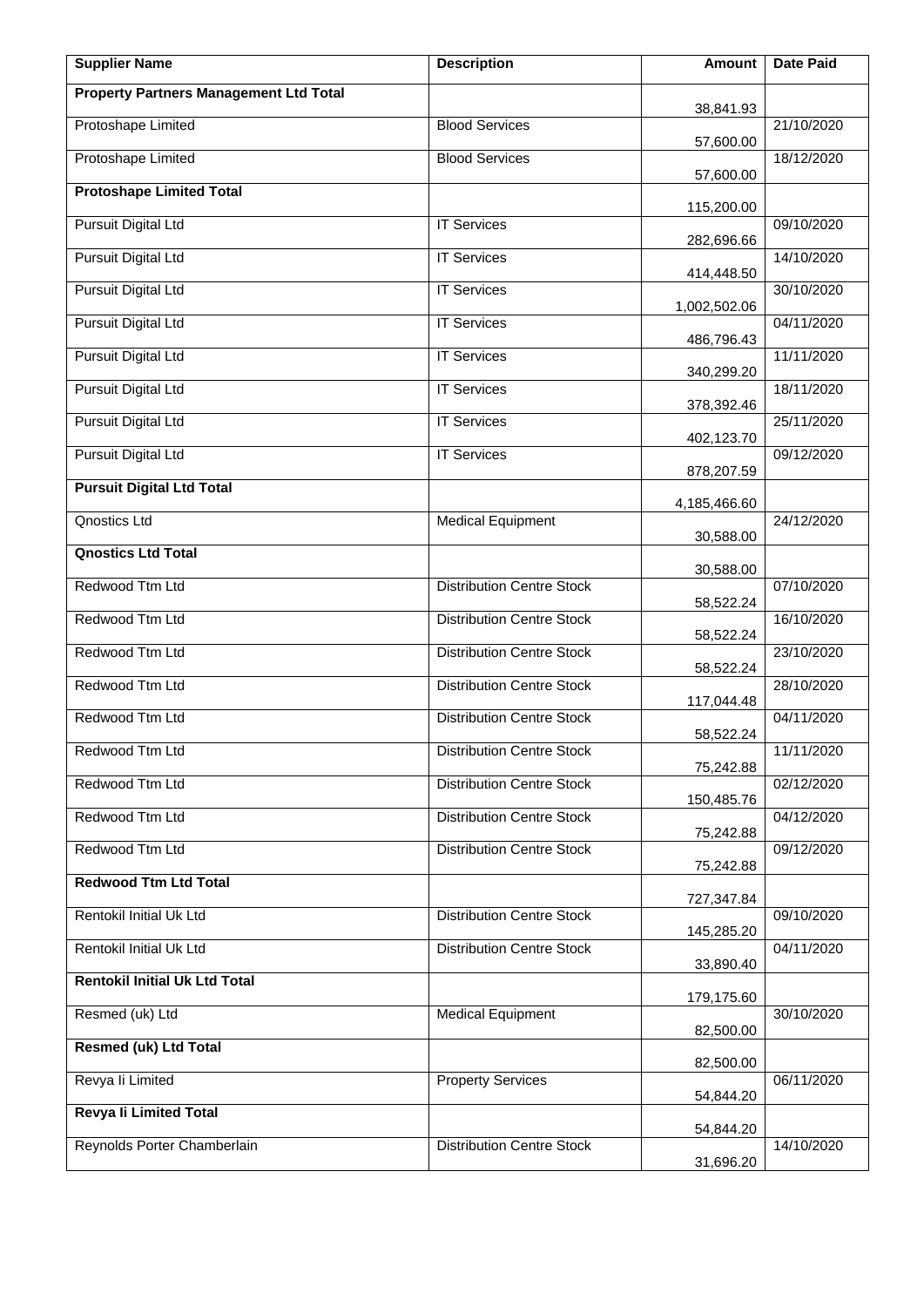| <b>Supplier Name</b>                         | <b>Description</b>               | Amount                  | <b>Date Paid</b> |
|----------------------------------------------|----------------------------------|-------------------------|------------------|
| Reynolds Porter Chamberlain Total            |                                  | 31,696.20               |                  |
| Ricardo-aea Limited                          | <b>Professional Services</b>     | 27,578.40               | 09/12/2020       |
| <b>Ricardo-aea Limited Total</b>             |                                  | 27,578.40               |                  |
| <b>Riomed Ltd</b>                            | <b>Professional Services</b>     | 31,140.00               | 25/11/2020       |
| <b>Riomed Ltd</b>                            | <b>Professional Services</b>     | 31,140.00               | 02/12/2020       |
| <b>Riomed Ltd Total</b>                      |                                  | 62,280.00               |                  |
| Robert Scott And Sons Ltd                    | <b>Distribution Centre Stock</b> | 34,219.05               | 24/12/2020       |
| <b>Robert Scott And Sons Ltd Total</b>       |                                  | 34,219.05               |                  |
| Robertson Facilities Management              | <b>Property Services</b>         | 48,615.47               | 23/10/2020       |
| Robertson Facilities Management              | <b>Property Services</b>         | 39,314.74               | 06/11/2020       |
| Robertson Facilities Management              | <b>Property Services</b>         | 77,993.61               | 16/12/2020       |
| <b>Robertson Facilities Management Total</b> |                                  | 165,923.82              |                  |
| Robinson Healthcare                          | <b>Distribution Centre Stock</b> | 39,747.85               | 09/10/2020       |
| Robinson Healthcare                          | <b>Distribution Centre Stock</b> |                         | 23/10/2020       |
| Robinson Healthcare                          | Distribution Centre Stock        | 26,341.87               | 20/11/2020       |
| Robinson Healthcare                          | <b>Distribution Centre Stock</b> | 41,917.18<br>37,284.52  | 04/12/2020       |
| <b>Robinson Healthcare Total</b>             |                                  |                         |                  |
| Rocialle Healthcare Limited                  | <b>Distribution Centre Stock</b> | 145,291.42<br>82,948.17 | 07/10/2020       |
| <b>Rocialle Healthcare Limited Total</b>     |                                  | 82,948.17               |                  |
| <b>Rocket Medical Plc</b>                    | <b>IT Services</b>               | 32,843.28               | 04/11/2020       |
| <b>Rocket Medical Plc Total</b>              |                                  | 32,843.28               |                  |
| Royal Free London Nhs Foundation Trust       | <b>Commissioned Services</b>     |                         | 09/12/2020       |
| Royal Free London Nhs Foundation Trust Total |                                  | 148,541.00              |                  |
| Royal Mail Group Ltd                         | Courier/Mail                     | 148,541.00              | 07/10/2020       |
| Royal Mail Group Ltd                         | Courier/Mail                     | 28,212.10               | 09/10/2020       |
| Royal Mail Group Ltd                         | Courier/Mail                     | 468,700.53              | 13/11/2020       |
| <b>Royal Mail Group Ltd Total</b>            |                                  | 679,554.38              |                  |
| Rpe2fit Ltd                                  | <b>Medical Equipment</b>         | 1,176,467.01            | 16/10/2020       |
| <b>Rpe2fit Ltd Total</b>                     |                                  | 29,227.80               |                  |
| Sac Commercial Limited                       | <b>Medical Equipment</b>         | 29,227.80               | 23/10/2020       |
| Sac Commercial Limited                       | <b>Medical Equipment</b>         | 51,048.01               | 25/11/2020       |
| <b>Sac Commercial Limited Total</b>          |                                  | 42,487.97               |                  |
| Salford Royal Nhs Foundation Trust           | <b>Commissioned Services</b>     | 93,535.98               | 16/12/2020       |
|                                              |                                  | 703,719.80              |                  |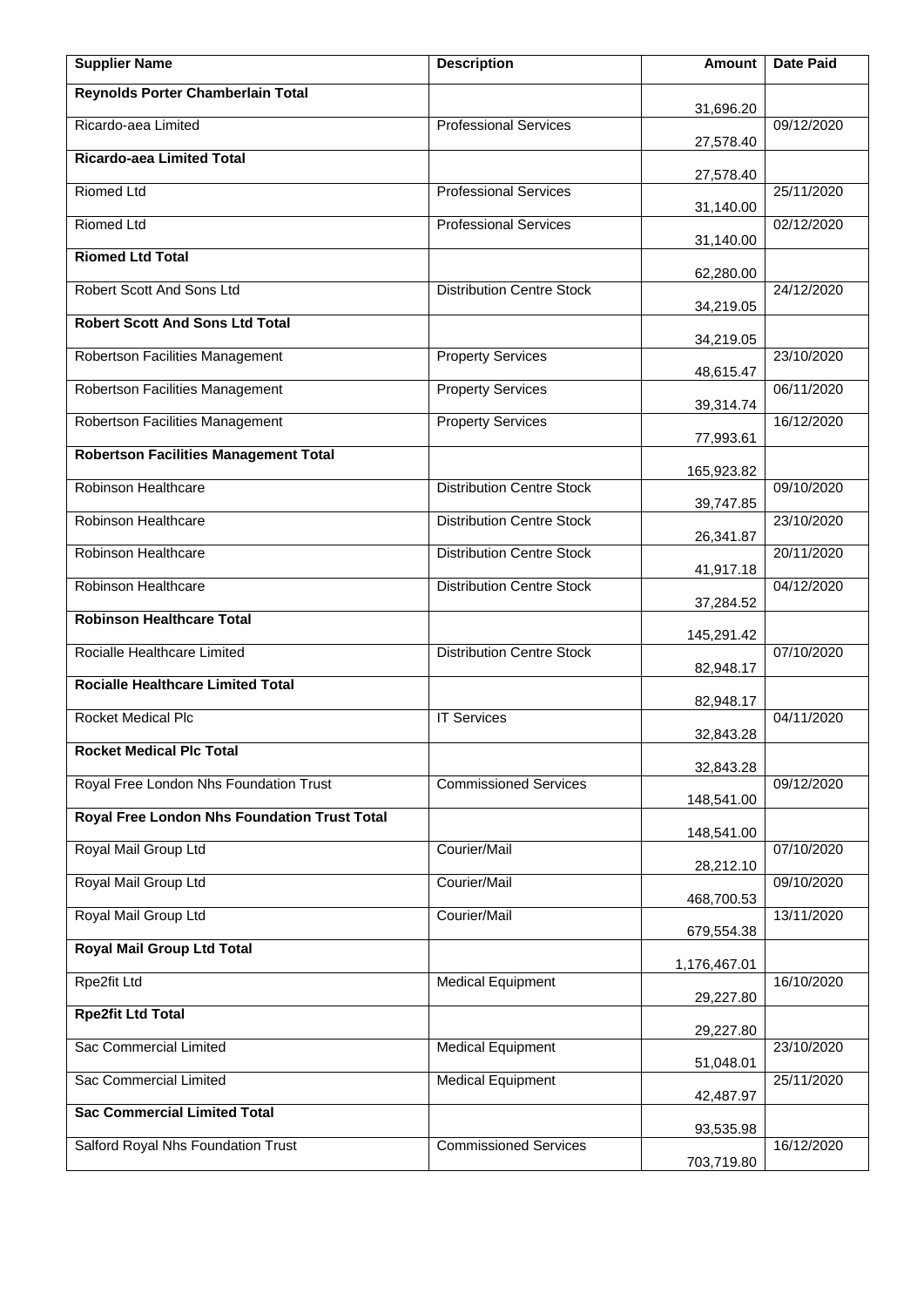| <b>Supplier Name</b>                                              | <b>Description</b>               | Amount        | Date Paid  |
|-------------------------------------------------------------------|----------------------------------|---------------|------------|
| <b>Salford Royal Nhs Foundation Trust Total</b>                   |                                  | 703,719.80    |            |
| Sarstedt Ltd                                                      | <b>Distribution Centre Stock</b> | 31,878.82     | 07/10/2020 |
| Sarstedt Ltd                                                      | <b>Distribution Centre Stock</b> | 64,602.32     | 30/10/2020 |
| Sarstedt Ltd                                                      | <b>Distribution Centre Stock</b> | 33,829.40     | 13/11/2020 |
| Sarstedt Ltd                                                      | <b>Distribution Centre Stock</b> | 51,974.08     | 09/12/2020 |
| <b>Sarstedt Ltd Total</b>                                         |                                  | 182,284.62    |            |
| Sc Johnson Professional Limited                                   | <b>Distribution Centre Stock</b> | 25,042.97     | 18/11/2020 |
| <b>Sc Johnson Professional Limited Total</b>                      |                                  | 25,042.97     |            |
| Scotmas Ltd T/a Scotmas Consumer Solutions                        | <b>IT Services</b>               | 45,000.00     | 21/10/2020 |
| Scotmas Ltd T/a Scotmas Consumer Solutions                        | <b>IT Services</b>               | 45,000.00     | 20/11/2020 |
| Scotmas Ltd T/a Scotmas Consumer Solutions                        | <b>IT Services</b>               | 34,860.00     | 02/12/2020 |
| <b>Scotmas Ltd T/a Scotmas Consumer Solutions</b><br><b>Total</b> |                                  | 124,860.00    |            |
| <b>Scottish Fuels</b>                                             | <b>Property Services</b>         | 26,019.00     | 23/10/2020 |
| <b>Scottish Fuels Total</b>                                       |                                  | 26,019.00     |            |
| Seacole National Centre Limited                                   | <b>Property Services</b>         | 378,999.71    | 07/10/2020 |
| Seacole National Centre Limited                                   | <b>Property Services</b>         | 378,999.71    | 06/11/2020 |
| Seacole National Centre Limited                                   | <b>Property Services</b>         | 79,283.66     | 11/11/2020 |
| Seacole National Centre Limited                                   | <b>Property Services</b>         | 42,047.45     | 13/11/2020 |
| Seacole National Centre Limited                                   | <b>Property Services</b>         | 63,718.40     | 25/11/2020 |
| Seacole National Centre Limited                                   | <b>Property Services</b>         | 380,593.31    | 02/12/2020 |
| Seacole National Centre Limited                                   | <b>Property Services</b>         | 47,772.48     | 24/12/2020 |
| <b>Seacole National Centre Limited Total</b>                      |                                  | 1,371,414.72  |            |
| Seqirus Uk Ltd                                                    | <b>Blood Services</b>            | 11,140,237.44 | 11/11/2020 |
| <b>Seqirus Uk Ltd Total</b>                                       |                                  | 11,140,237.44 |            |
| <b>Serco Limited</b>                                              | <b>Health Services</b>           | 356,492.20    | 14/10/2020 |
| Serco Limited                                                     | <b>Health Services</b>           | 345,401.39    | 04/12/2020 |
| Serco Limited                                                     | <b>Health Services</b>           | 311,078.36    | 24/12/2020 |
| <b>Serco Limited Total</b>                                        |                                  | 1,012,971.95  |            |
| Servelec Healthcare                                               | <b>IT Services</b>               | 292,081.75    | 13/11/2020 |
| <b>Servelec Healthcare Total</b>                                  |                                  | 292,081.75    |            |
| Servicenow Uk Ltd                                                 | <b>IT Services</b>               | 499,823.02    | 06/11/2020 |
| Servicenow Uk Ltd                                                 | <b>IT Services</b>               | 40,644.24     | 09/12/2020 |
| <b>Servicenow Uk Ltd Total</b>                                    |                                  | 540,467.26    |            |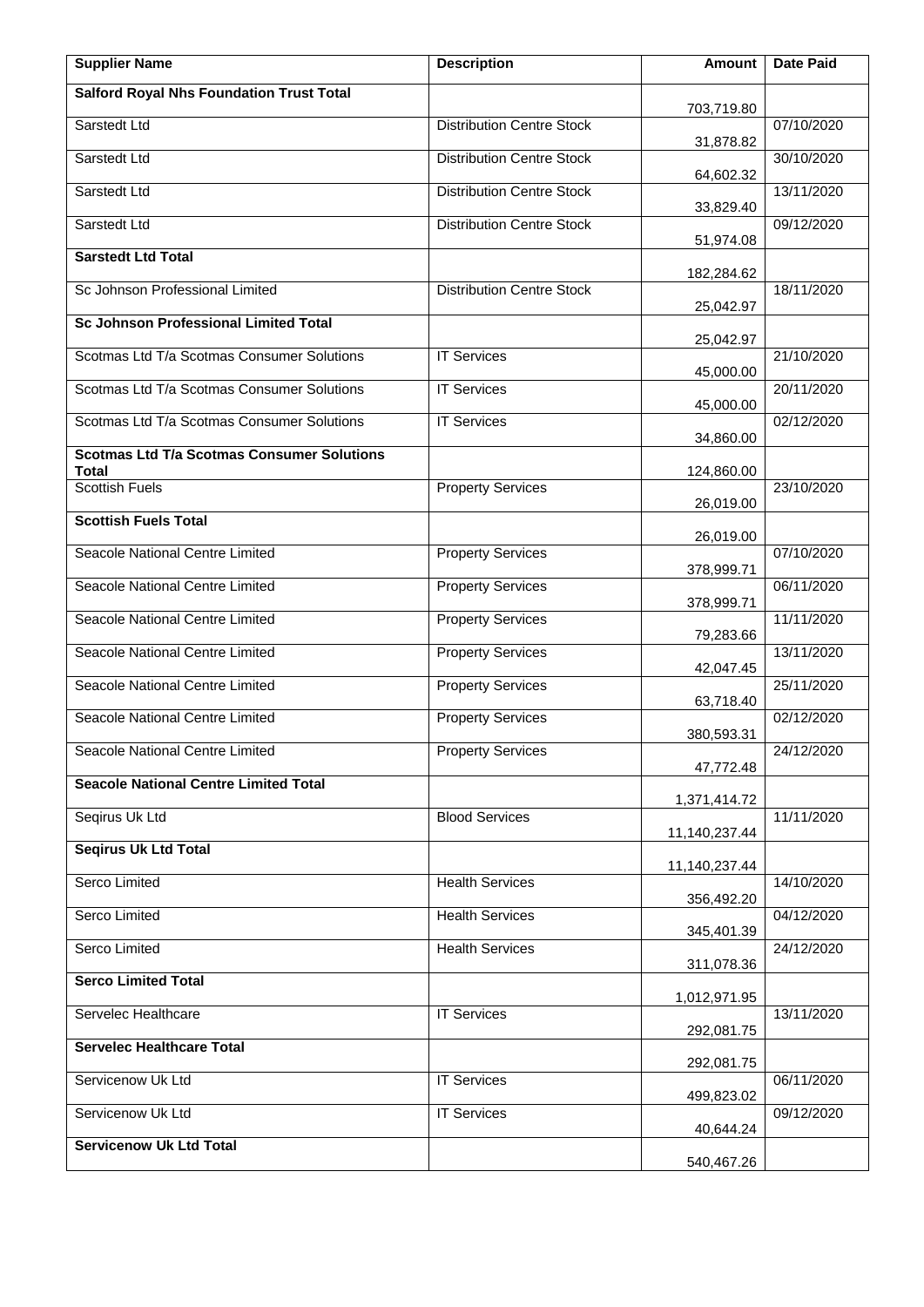| <b>Supplier Name</b>                            | <b>Description</b>               | Amount                       | <b>Date Paid</b> |
|-------------------------------------------------|----------------------------------|------------------------------|------------------|
| Shire Pharmaceuticals Ltd                       | <b>Distribution Centre Stock</b> | 405,222.96                   | 07/10/2020       |
| Shire Pharmaceuticals Ltd                       | <b>Distribution Centre Stock</b> | 59,096.45                    | 21/10/2020       |
| Shire Pharmaceuticals Ltd                       | <b>Distribution Centre Stock</b> | 492,075.82                   | 06/11/2020       |
| Shire Pharmaceuticals Ltd                       | <b>Distribution Centre Stock</b> | 428,385.01                   | 02/12/2020       |
| <b>Shire Pharmaceuticals Ltd Total</b>          |                                  | 1,384,780.24                 |                  |
| Siemens Healthcare Ltd                          | <b>Distribution Centre Stock</b> | 38,679.60                    | 28/10/2020       |
| Siemens Healthcare Ltd                          | <b>Distribution Centre Stock</b> | 69,109.25                    | 06/11/2020       |
| Siemens Healthcare Ltd                          | <b>Distribution Centre Stock</b> | 292,352.95                   | 09/12/2020       |
| <b>Siemens Healthcare Ltd Total</b>             |                                  | 400,141.80                   |                  |
| Simply Med Uk Ltd                               | <b>Distribution Centre Stock</b> | 26,110.26                    | 04/11/2020       |
| Simply Med Uk Ltd                               | <b>Distribution Centre Stock</b> | 29,439.96                    | 04/12/2020       |
| Simply Med Uk Ltd                               | <b>Distribution Centre Stock</b> | 29,406.78                    | 24/12/2020       |
| <b>Simply Med Uk Ltd Total</b>                  |                                  | 84,957.00                    |                  |
| Smiths Medical (medex Medical Ltd)              | <b>Distribution Centre Stock</b> | 35,274.24                    | 04/12/2020       |
| <b>Smiths Medical (medex Medical Ltd) Total</b> |                                  | 35,274.24                    |                  |
| <b>Softcat Limited</b>                          | <b>IT Services</b>               | 1,333,338.08                 | 09/10/2020       |
| <b>Softcat Limited</b>                          | <b>IT Services</b>               |                              | 25/11/2020       |
| <b>Softcat Limited</b>                          | <b>IT Services</b>               | 1,498,060.50<br>124,135.17   | 27/11/2020       |
| <b>Softcat Limited</b>                          | <b>IT Services</b>               | 26,241.38                    | 16/12/2020       |
| <b>Softcat Limited Total</b>                    |                                  | 2,981,775.13                 |                  |
| Software Ag (uk) Limited                        | <b>IT Services</b>               | 28,152.00                    | 27/11/2020       |
| Software Ag (uk) Limited Total                  |                                  | 28,152.00                    |                  |
| Spire Healthcare Ltd                            | <b>Health Services</b>           | 54,685.52                    | 09/10/2020       |
| Spire Healthcare Ltd                            | <b>Health Services</b>           | 79,095.65                    | 14/10/2020       |
| Spire Healthcare Ltd                            | <b>Health Services</b>           | 74,623.37                    | 28/10/2020       |
| Spire Healthcare Ltd                            | <b>Health Services</b>           | 115,767.15                   | 25/11/2020       |
| <b>Spire Healthcare Ltd Total</b>               |                                  | 324,171.69                   |                  |
| Sppa (a)                                        | <b>Pension Contributions</b>     |                              | 21/10/2020       |
| Sppa (a)                                        | <b>Pension Contributions</b>     | 2,524,152.83<br>2,612,710.68 | 18/11/2020       |
| Sppa (a)                                        | Pension Contributions            | 2,624,619.10                 | 09/12/2020       |
| Sppa (a) Total                                  |                                  | 7,761,482.61                 |                  |
| St Peter's Andrology Centre                     | <b>Commissioned Services</b>     | 68,900.00                    | 24/12/2020       |
| <b>St Peter's Andrology Centre Total</b>        |                                  | 68,900.00                    |                  |
|                                                 |                                  |                              |                  |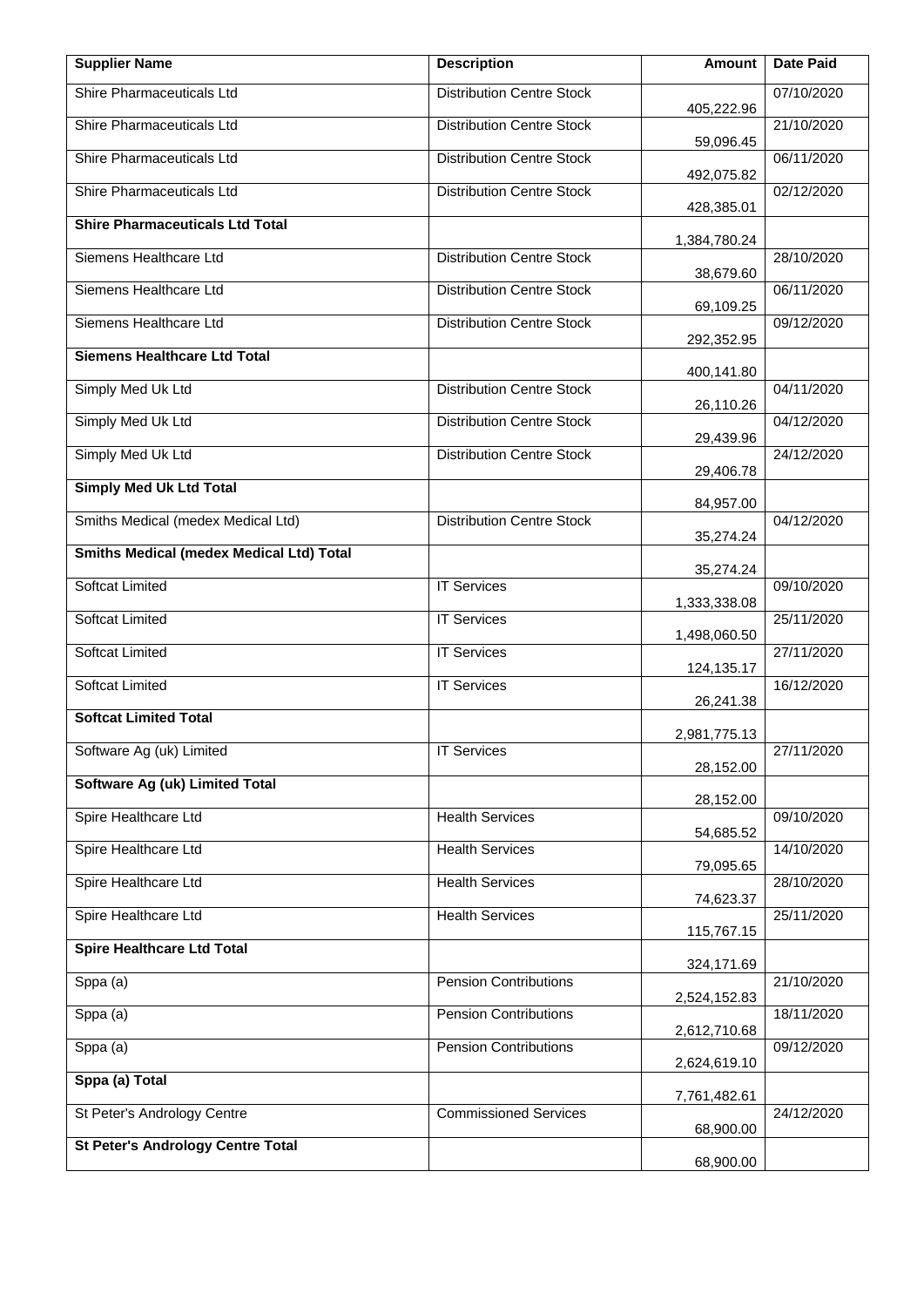| <b>Supplier Name</b>                                      | <b>Description</b>               | <b>Amount</b> | <b>Date Paid</b> |
|-----------------------------------------------------------|----------------------------------|---------------|------------------|
| Stanford Supply Chain Services (eurocentral)              | <b>Distribution Centre Stock</b> | 82,868.27     | 02/10/2020       |
| Stanford Supply Chain Services (eurocentral)              | <b>Distribution Centre Stock</b> | 39,734.79     | 07/10/2020       |
| Stanford Supply Chain Services (eurocentral)              | <b>Distribution Centre Stock</b> | 26,958.08     | 21/10/2020       |
| Stanford Supply Chain Services (eurocentral)              | <b>Distribution Centre Stock</b> | 134,914.16    | 04/11/2020       |
| Stanford Supply Chain Services (eurocentral)              | <b>Distribution Centre Stock</b> | 52,982.76     | 25/11/2020       |
| Stanford Supply Chain Services (eurocentral)              | <b>Distribution Centre Stock</b> | 26,654.76     | 04/12/2020       |
| Stanford Supply Chain Services (eurocentral)              | <b>Distribution Centre Stock</b> | 29,176.12     | 16/12/2020       |
| Stanford Supply Chain Services (eurocentral)              | <b>Distribution Centre Stock</b> | 35,640.78     | 24/12/2020       |
| <b>Stanford Supply Chain Services (eurocentral) Total</b> |                                  | 428,929.72    |                  |
| Stanford Supply Chain Services Ltd (factor)               | <b>Distribution Centre Stock</b> | 51,805.58     | 07/10/2020       |
| Stanford Supply Chain Services Ltd (factor)               | <b>Distribution Centre Stock</b> | 44,147.80     | 14/10/2020       |
| Stanford Supply Chain Services Ltd (factor)               | <b>Distribution Centre Stock</b> | 53,560.70     | 21/10/2020       |
| Stanford Supply Chain Services Ltd (factor)               | <b>Distribution Centre Stock</b> | 46,771.92     | 28/10/2020       |
| Stanford Supply Chain Services Ltd (factor)               | <b>Distribution Centre Stock</b> | 54,202.59     | 04/11/2020       |
| Stanford Supply Chain Services Ltd (factor)               | <b>Distribution Centre Stock</b> | 47,006.99     | 13/11/2020       |
| Stanford Supply Chain Services Ltd (factor)               | <b>Distribution Centre Stock</b> | 47,074.53     | 18/11/2020       |
| Stanford Supply Chain Services Ltd (factor)               | <b>Distribution Centre Stock</b> | 33,615.40     | 25/11/2020       |
| Stanford Supply Chain Services Ltd (factor)               | <b>Distribution Centre Stock</b> | 79,085.47     | 02/12/2020       |
| Stanford Supply Chain Services Ltd (factor)               | <b>Distribution Centre Stock</b> | 49,215.39     | 11/12/2020       |
| Stanford Supply Chain Services Ltd (factor)               | <b>Distribution Centre Stock</b> | 47,770.81     | 16/12/2020       |
| Stanford Supply Chain Services Ltd (factor)               | <b>Distribution Centre Stock</b> | 55,447.84     | 24/12/2020       |
| <b>Stanford Supply Chain Services Ltd (factor) Total</b>  |                                  | 609,705.02    |                  |
| Storm Id Ltd                                              | <b>IT Services</b>               | 31,440.00     | 23/10/2020       |
| Storm Id Ltd                                              | <b>IT Services</b>               | 55,980.00     | 18/12/2020       |
| <b>Storm Id Ltd Total</b>                                 |                                  | 87,420.00     |                  |
| <b>Stryker Uk Ltd</b>                                     | <b>Distribution Centre Stock</b> | 26,837.64     | 21/10/2020       |
| Stryker Uk Ltd                                            | <b>Distribution Centre Stock</b> | 28,206.14     | 18/11/2020       |
| <b>Stryker Uk Ltd</b>                                     | <b>Distribution Centre Stock</b> | 25,691.04     | 02/12/2020       |
| Stryker Uk Ltd                                            | <b>Distribution Centre Stock</b> | 29,237.42     | 11/12/2020       |
| <b>Stryker Uk Ltd Total</b>                               |                                  | 109,972.24    |                  |
| Supply Chain Coordination Ltd                             | <b>Distribution Centre Stock</b> | 277,630.32    | 11/11/2020       |
| Supply Chain Coordination Ltd                             | <b>Distribution Centre Stock</b> | 172,727.45    | 02/12/2020       |
| <b>Supply Chain Coordination Ltd Total</b>                |                                  | 450,357.77    |                  |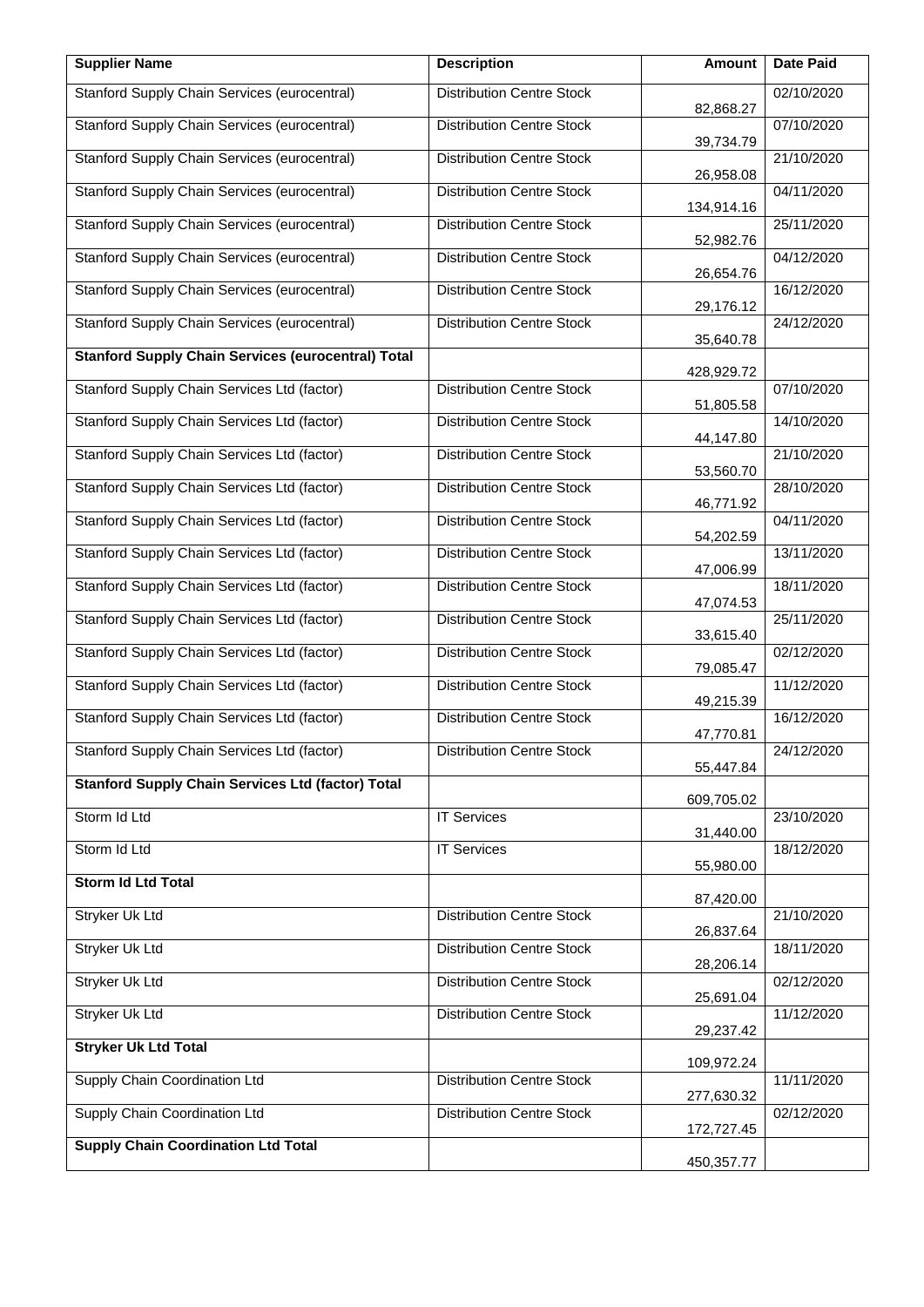| <b>Supplier Name</b>                                  | <b>Description</b>               | Amount     | <b>Date Paid</b> |
|-------------------------------------------------------|----------------------------------|------------|------------------|
| Sword It Solutions Ltd                                | <b>IT Services</b>               | 25,920.00  | 09/12/2020       |
| <b>Sword It Solutions Ltd Total</b>                   |                                  | 25,920.00  |                  |
| Systagenix (kci Uk Medical Ltd)                       | <b>Distribution Centre Stock</b> | 30,937.72  | 28/10/2020       |
| Systagenix (kci Uk Medical Ltd) Total                 |                                  | 30,937.72  |                  |
| T.j Smith + Nephew, Ltd                               | <b>Distribution Centre Stock</b> | 32,048.72  | 09/10/2020       |
| T.j Smith + Nephew, Ltd                               | <b>Distribution Centre Stock</b> | 28,405.87  | 14/10/2020       |
| T.j Smith + Nephew, Ltd                               | <b>Distribution Centre Stock</b> | 30,647.04  | 16/10/2020       |
| T.j Smith + Nephew, Ltd                               | <b>Distribution Centre Stock</b> | 27,571.67  | 11/11/2020       |
| T.j Smith + Nephew, Ltd                               | <b>Distribution Centre Stock</b> | 114,831.20 | 02/12/2020       |
| T.j Smith + Nephew, Ltd                               | <b>Distribution Centre Stock</b> | 33,810.90  | 04/12/2020       |
| T.j Smith + Nephew, Ltd                               | <b>Distribution Centre Stock</b> | 25,349.45  | 16/12/2020       |
| T.j Smith + Nephew, Ltd                               | <b>Distribution Centre Stock</b> | 25,335.68  | 18/12/2020       |
| T.j Smith + Nephew, Ltd Total                         |                                  | 318,000.53 |                  |
| <b>Talar Made Ltd</b>                                 | <b>Distribution Centre Stock</b> | 25,200.00  | 04/11/2020       |
| <b>Talar Made Ltd Total</b>                           |                                  | 25,200.00  |                  |
| <b>Tayside Nhs Board</b>                              | <b>Health Services</b>           | 25,401.84  | 02/12/2020       |
| <b>Tayside Nhs Board Total</b>                        |                                  | 25,401.84  |                  |
| <b>Technical Textile Services Ltd (techtex)</b>       | <b>Distribution Centre Stock</b> | 55,696.89  | 21/10/2020       |
| Technical Textile Services Ltd (techtex)              | <b>Distribution Centre Stock</b> | 41,203.94  | 13/11/2020       |
| Technical Textile Services Ltd (techtex)              | <b>Distribution Centre Stock</b> | 56,673.12  | 20/11/2020       |
| Technical Textile Services Ltd (techtex)              | <b>Distribution Centre Stock</b> | 60,292.46  | 25/11/2020       |
| Technical Textile Services Ltd (techtex)              | <b>Distribution Centre Stock</b> | 39,730.18  | 04/12/2020       |
| <b>Technical Textile Services Ltd (techtex)</b>       | <b>Distribution Centre Stock</b> | 65,209.73  | 16/12/2020       |
| <b>Technical Textile Services Ltd (techtex)</b>       | <b>Distribution Centre Stock</b> | 25,282.97  | 18/12/2020       |
| Technical Textile Services Ltd (techtex)              | <b>Distribution Centre Stock</b> | 94,252.04  | 24/12/2020       |
| <b>Technical Textile Services Ltd (techtex) Total</b> |                                  | 438,341.33 |                  |
| <b>Teleflex Medical</b>                               | <b>Distribution Centre Stock</b> | 30,618.41  | 02/10/2020       |
| <b>Teleflex Medical</b>                               | <b>Distribution Centre Stock</b> | 40,740.12  | 16/12/2020       |
| <b>Teleflex Medical Total</b>                         |                                  | 71,358.53  |                  |
| Terumo Bct Europe Nv                                  | <b>Blood Services</b>            | 28,764.50  | 09/12/2020       |
| Terumo Bct Europe Nv                                  | <b>Blood Services</b>            | 125,949.60 | 24/12/2020       |
| <b>Terumo Bct Europe Nv Total</b>                     |                                  | 154,714.10 |                  |
| The Law Society Of Scotland                           | <b>Legal Services</b>            | 40,220.00  | 16/10/2020       |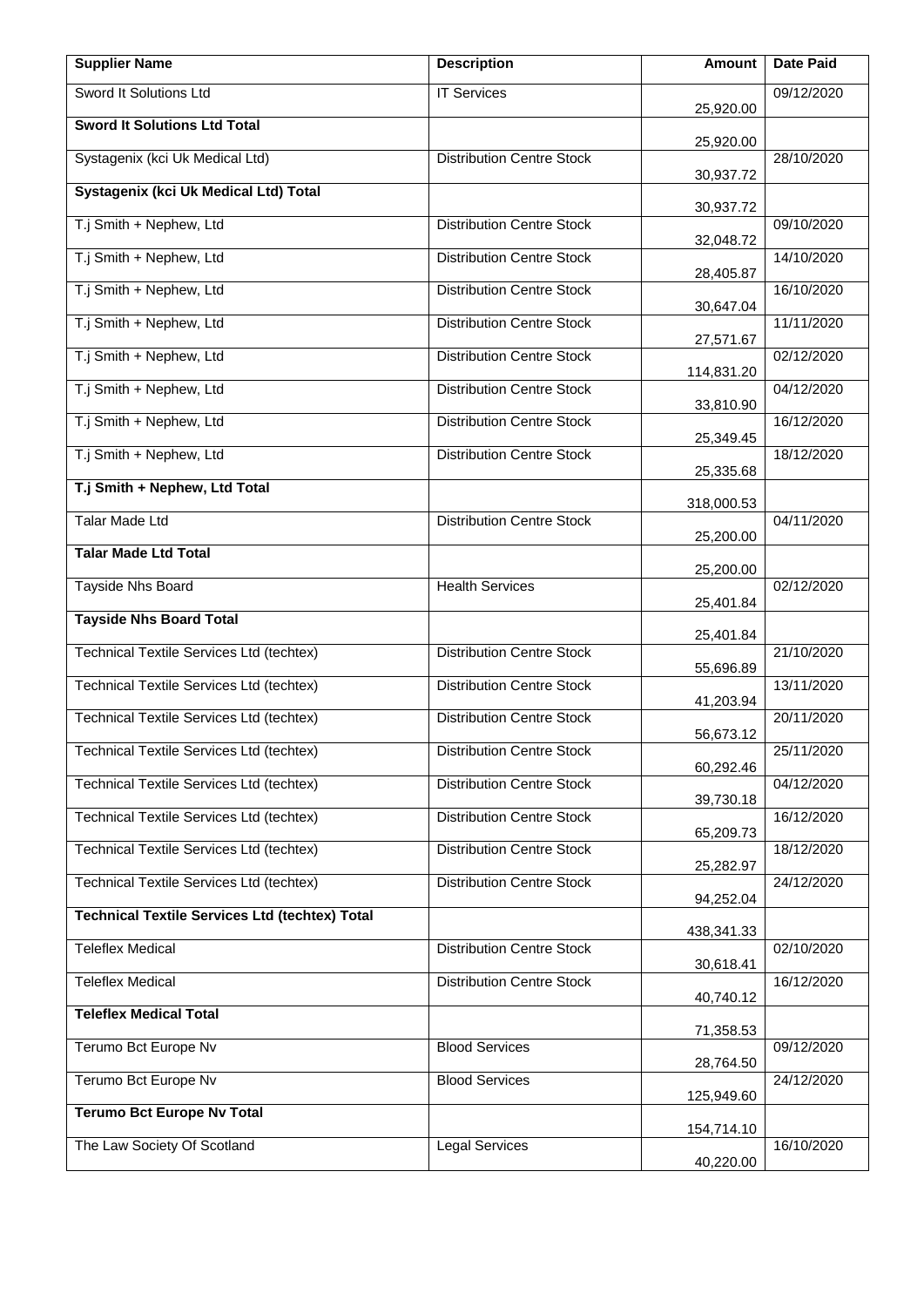| <b>Supplier Name</b>                        | <b>Description</b>               | <b>Amount</b>           | <b>Date Paid</b> |
|---------------------------------------------|----------------------------------|-------------------------|------------------|
| The Law Society Of Scotland Total           |                                  | 40,220.00               |                  |
| The Newcastle Upon Tyne Hospitals Nhs Trust | <b>Commissioned Services</b>     |                         | 07/10/2020       |
| The Newcastle Upon Tyne Hospitals Nhs Trust | <b>Commissioned Services</b>     | 58,784.00               | 18/11/2020       |
| The Newcastle Upon Tyne Hospitals Nhs Trust | <b>Commissioned Services</b>     | 780,568.60              | 16/12/2020       |
| The Newcastle Upon Tyne Hospitals Nhs Trust |                                  | 555,978.00              |                  |
| Total<br>The University Of Edinburgh        | <b>Specialist Services</b>       | 1,395,330.60            | 18/11/2020       |
| The University Of Edinburgh Total           |                                  | 26,939.61               |                  |
| Therakos (uk) Ltd                           | <b>Distribution Centre Stock</b> | 26,939.61               | 02/10/2020       |
|                                             |                                  | 27,648.00               |                  |
| Therakos (uk) Ltd                           | <b>Distribution Centre Stock</b> | 26,880.00               | 18/11/2020       |
| Therakos (uk) Ltd                           | <b>Distribution Centre Stock</b> | 27,648.00               | 16/12/2020       |
| Therakos (uk) Ltd                           | <b>Distribution Centre Stock</b> | 27,648.00               | 24/12/2020       |
| <b>Therakos (uk) Ltd Total</b>              |                                  | 109,824.00              |                  |
| Thomson Gray Ltd                            | <b>IT Services</b>               | 68,578.05               | 14/10/2020       |
| Thomson Gray Ltd                            | <b>IT Services</b>               |                         | 04/11/2020       |
| Thomson Gray Ltd                            | <b>IT Services</b>               | 34,690.82               | 11/11/2020       |
| Thomson Gray Ltd                            | <b>IT Services</b>               | 47,772.80               | 16/12/2020       |
| Thomson Gray Ltd                            | <b>IT Services</b>               | 25,623.09<br>154,574.16 | 18/12/2020       |
| <b>Thomson Gray Ltd Total</b>               |                                  |                         |                  |
| <b>Tps Healthcare Group</b>                 | <b>Distribution Centre Stock</b> | 331,238.92              | 02/10/2020       |
| Tps Healthcare Group                        | <b>Distribution Centre Stock</b> | 85,869.72               | 07/10/2020       |
| Tps Healthcare Group                        | <b>Distribution Centre Stock</b> | 34,035.31               | 09/10/2020       |
| <b>Tps Healthcare Group</b>                 | <b>Distribution Centre Stock</b> | 66,856.69               | 14/10/2020       |
| <b>Tps Healthcare Group</b>                 | <b>Distribution Centre Stock</b> | 50,412.18               | 16/10/2020       |
| <b>Tps Healthcare Group</b>                 | <b>Distribution Centre Stock</b> | 69,682.86               | 21/10/2020       |
|                                             |                                  | 149,693.03              |                  |
| <b>Tps Healthcare Group</b>                 | <b>Distribution Centre Stock</b> | 33,561.12               | 23/10/2020       |
| <b>Tps Healthcare Group</b>                 | <b>Distribution Centre Stock</b> | 36,965.86               | 28/10/2020       |
| <b>Tps Healthcare Group</b>                 | <b>Distribution Centre Stock</b> | 28,156.95               | 30/10/2020       |
| <b>Tps Healthcare Group</b>                 | <b>Distribution Centre Stock</b> | 46,711.64               | 04/11/2020       |
| <b>Tps Healthcare Group</b>                 | <b>Distribution Centre Stock</b> | 27,502.62               | 06/11/2020       |
| <b>Tps Healthcare Group</b>                 | <b>Distribution Centre Stock</b> | 110,495.67              | 11/11/2020       |
| <b>Tps Healthcare Group</b>                 | <b>Distribution Centre Stock</b> | 123,241.83              | 18/11/2020       |
| <b>Tps Healthcare Group</b>                 | <b>Distribution Centre Stock</b> | 106,146.86              | 25/11/2020       |
| <b>Tps Healthcare Group</b>                 | <b>Distribution Centre Stock</b> | 34,299.01               | 27/11/2020       |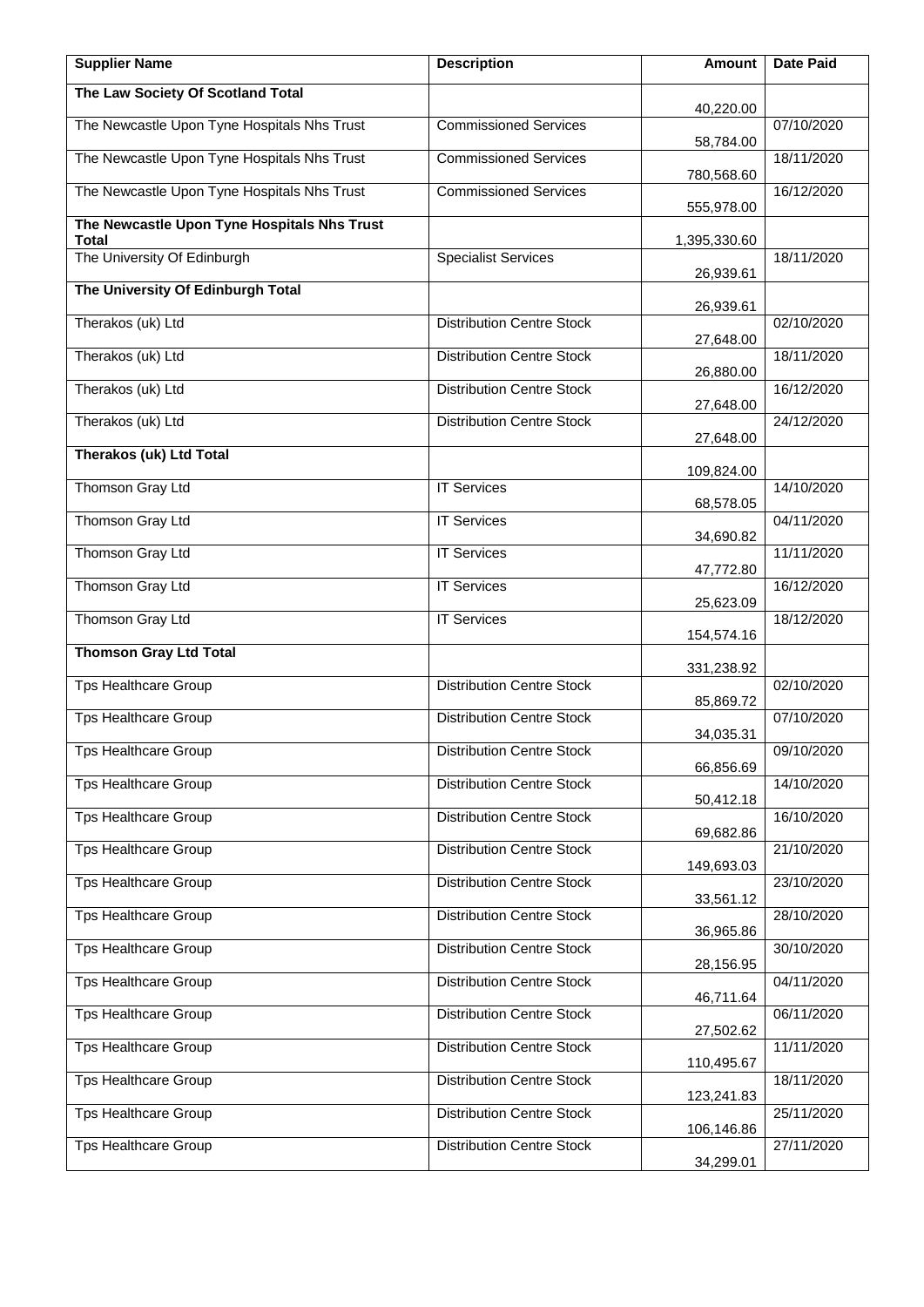| <b>Supplier Name</b>                            | <b>Description</b>               | <b>Amount</b>           | <b>Date Paid</b> |
|-------------------------------------------------|----------------------------------|-------------------------|------------------|
| <b>Tps Healthcare Group</b>                     | <b>Distribution Centre Stock</b> | 107,677.22              | 09/12/2020       |
| <b>Tps Healthcare Group</b>                     | <b>Distribution Centre Stock</b> | 37,064.41               | 11/12/2020       |
| <b>Tps Healthcare Group</b>                     | <b>Distribution Centre Stock</b> | 79,023.16               | 16/12/2020       |
| <b>Tps Healthcare Group</b>                     | <b>Distribution Centre Stock</b> | 136,931.07              | 18/12/2020       |
| <b>Tps Healthcare Group</b>                     | <b>Distribution Centre Stock</b> | 112,193.20              | 24/12/2020       |
| <b>Tps Healthcare Group Total</b>               |                                  | 1,476,520.41            |                  |
| Trade Right International Cic                   | <b>Blood Services</b>            | 43,716.84               | 16/10/2020       |
| <b>Trade Right International Cic Total</b>      |                                  | 43,716.84               |                  |
| <b>Tradebe Healthcare National Ltd</b>          | <b>Distribution Centre Stock</b> | 115,802.56              | 02/10/2020       |
| Tradebe Healthcare National Ltd                 | <b>Distribution Centre Stock</b> | 63,827.93               | 27/11/2020       |
| <b>Tradebe Healthcare National Ltd Total</b>    |                                  |                         |                  |
| Turner + Townsend Cost Managment Ltd            | <b>Property Services</b>         | 179,630.49<br>34,624.79 | 06/11/2020       |
| Turner + Townsend Cost Managment Ltd Total      |                                  | 34,624.79               |                  |
| Ucl Hospitals Nhs Foundation Trust              | <b>Commissioned Services</b>     | 154,869.71              | 16/12/2020       |
| <b>Ucl Hospitals Nhs Foundation Trust Total</b> |                                  | 154,869.71              |                  |
| Unisurge International Ltd                      | <b>Distribution Centre Stock</b> | 28,016.75               | 30/10/2020       |
| Unisurge International Ltd Total                |                                  |                         |                  |
| <b>Urgo Limited</b>                             | <b>Distribution Centre Stock</b> | 28,016.75<br>30,615.24  | 28/10/2020       |
| <b>Urgo Limited</b>                             | <b>Distribution Centre Stock</b> | 44,410.67               | 16/12/2020       |
| <b>Urgo Limited Total</b>                       |                                  | 75,025.91               |                  |
| Vacsax Ltd                                      | <b>Distribution Centre Stock</b> | 28,116.00               | 20/11/2020       |
| Vacsax Ltd                                      | <b>Distribution Centre Stock</b> | 25,133.68               | 18/12/2020       |
| <b>Vacsax Ltd Total</b>                         |                                  |                         |                  |
| Venesky-brown Recruitment Ltd                   | <b>Temporary Staff</b>           | 53,249.68               | 02/10/2020       |
| Venesky-brown Recruitment Ltd                   | <b>Temporary Staff</b>           | 36,969.18               | 21/10/2020       |
| Venesky-brown Recruitment Ltd                   | <b>Temporary Staff</b>           | 39,314.70               | 23/10/2020       |
| Venesky-brown Recruitment Ltd                   | <b>Temporary Staff</b>           | 34,803.48<br>32,060.04  | 30/10/2020       |
| Venesky-brown Recruitment Ltd                   | <b>Temporary Staff</b>           | 28,911.12               | 04/11/2020       |
| Venesky-brown Recruitment Ltd                   | <b>Temporary Staff</b>           | 39,689.76               | 13/11/2020       |
| Venesky-brown Recruitment Ltd                   | <b>Temporary Staff</b>           | 38,189.52               | 18/11/2020       |
| Venesky-brown Recruitment Ltd                   | <b>Temporary Staff</b>           | 47,021.82               | 25/11/2020       |
| Venesky-brown Recruitment Ltd                   | <b>Temporary Staff</b>           | 34,483.68               | 04/12/2020       |
| Venesky-brown Recruitment Ltd                   | <b>Temporary Staff</b>           | 32,627.52               | 11/12/2020       |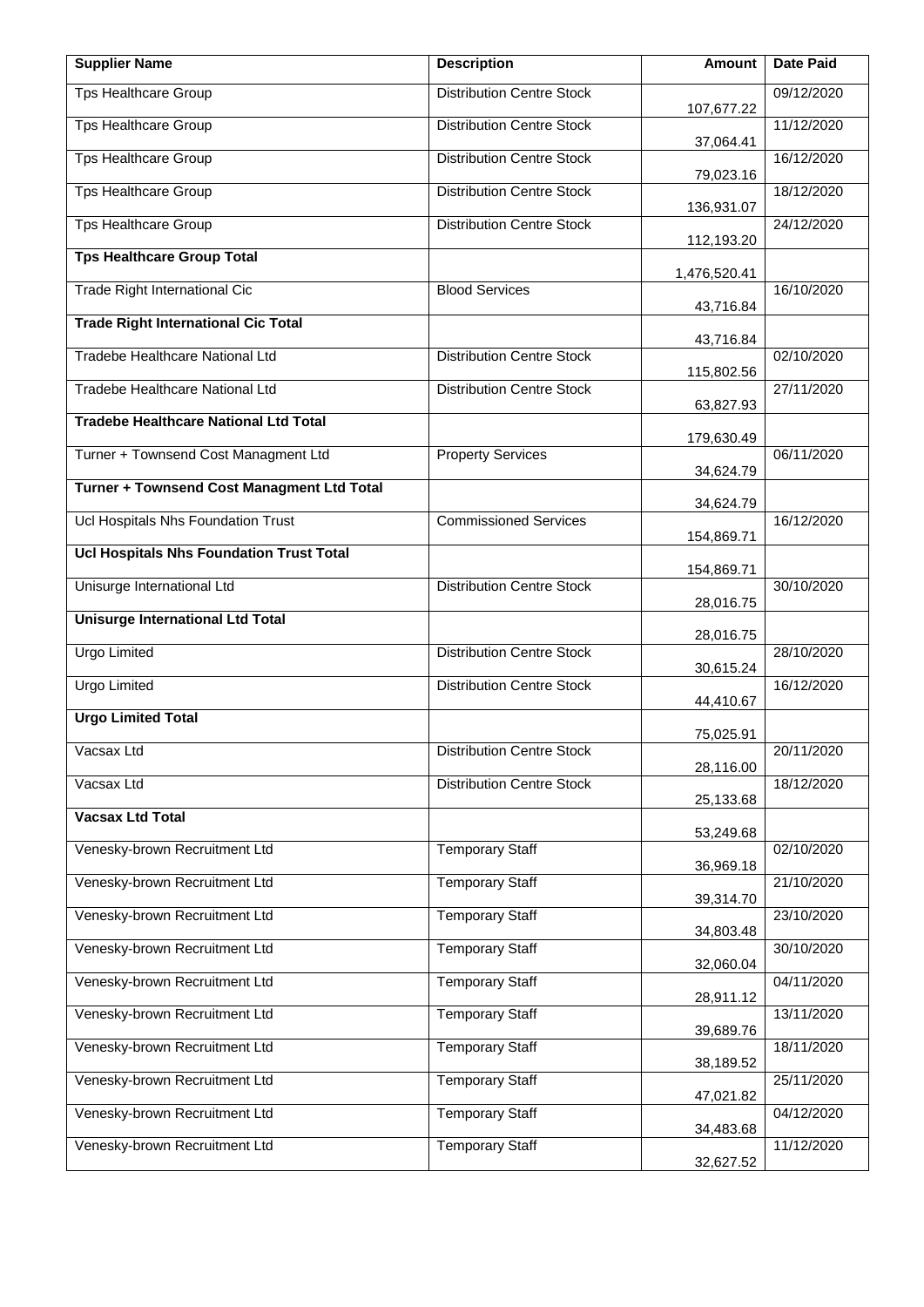| <b>Supplier Name</b>                              | <b>Description</b>               | Amount       | <b>Date Paid</b> |
|---------------------------------------------------|----------------------------------|--------------|------------------|
| Venesky-brown Recruitment Ltd                     | <b>Temporary Staff</b>           | 25,480.80    | 16/12/2020       |
| Venesky-brown Recruitment Ltd                     | <b>Temporary Staff</b>           | 96,890.64    | 24/12/2020       |
| Venesky-brown Recruitment Ltd Total               |                                  | 486, 442. 26 |                  |
| Veolia Environmental Services Uk Ltd              | <b>Property Services</b>         | 31,478.39    | 09/10/2020       |
| <b>Veolia Environmental Services Uk Ltd Total</b> |                                  | 31,478.39    |                  |
| Vh Bio Ltd                                        | <b>Blood Services</b>            | 29,700.00    | 06/11/2020       |
| <b>Vh Bio Ltd Total</b>                           |                                  | 29,700.00    |                  |
| Viridor Waste Management Ltd                      | <b>Clinical Waste Services</b>   | 39,516.02    | 16/10/2020       |
| Viridor Waste Management Ltd                      | <b>Clinical Waste Services</b>   | 69,102.13    | 13/11/2020       |
| Viridor Waste Management Ltd                      | <b>Clinical Waste Services</b>   | 32,480.22    | 20/11/2020       |
| Viridor Waste Management Ltd                      | <b>Clinical Waste Services</b>   | 55,200.22    | 04/12/2020       |
| Viridor Waste Management Ltd                      | <b>Clinical Waste Services</b>   |              | 24/12/2020       |
| Viridor Waste Management Ltd Total                |                                  | 64,018.35    |                  |
| Vyaire Medical Products Ltd                       | <b>Distribution Centre Stock</b> | 260,316.94   | 07/10/2020       |
| <b>Vyaire Medical Products Ltd Total</b>          |                                  | 350,200.10   |                  |
| Vygon (uk) Ltd                                    | <b>Distribution Centre Stock</b> | 350,200.10   | 07/10/2020       |
| Vygon (uk) Ltd                                    | <b>Distribution Centre Stock</b> | 51,997.02    | 09/10/2020       |
| Vygon (uk) Ltd                                    | <b>Distribution Centre Stock</b> | 62,964.72    | 16/10/2020       |
| Vygon (uk) Ltd                                    | <b>Distribution Centre Stock</b> | 36,069.54    | 21/10/2020       |
| Vygon (uk) Ltd                                    | <b>Distribution Centre Stock</b> | 70,627.18    | 28/10/2020       |
| Vygon (uk) Ltd                                    | <b>Distribution Centre Stock</b> | 64,322.87    | 04/11/2020       |
| Vygon (uk) Ltd                                    | <b>Distribution Centre Stock</b> | 89,093.36    | 11/11/2020       |
| Vygon (uk) Ltd                                    | <b>Distribution Centre Stock</b> | 76,871.36    | 18/11/2020       |
| Vygon (uk) Ltd                                    | <b>Distribution Centre Stock</b> | 67,597.12    | 02/12/2020       |
| Vygon (uk) Ltd                                    | <b>Distribution Centre Stock</b> | 66,494.04    | 04/12/2020       |
| Vygon (uk) Ltd                                    | <b>Distribution Centre Stock</b> | 68,000.58    | 16/12/2020       |
| Vygon (uk) Ltd                                    | <b>Distribution Centre Stock</b> | 166,052.50   | 24/12/2020       |
| Vygon (uk) Ltd Total                              |                                  | 38,779.66    |                  |
| W H Malcolm Ltd                                   | <b>Property Services</b>         | 858,869.95   | 07/10/2020       |
| W H Malcolm Ltd                                   | <b>Property Services</b>         | 183,083.64   | 09/10/2020       |
| W H Malcolm Ltd                                   | <b>Property Services</b>         | 110,220.61   | 30/10/2020       |
| W H Malcolm Ltd                                   | <b>Property Services</b>         | 76,986.47    | 18/11/2020       |
| W H Malcolm Ltd                                   | <b>Property Services</b>         | 260,634.81   | 09/12/2020       |
|                                                   |                                  | 31,638.14    |                  |